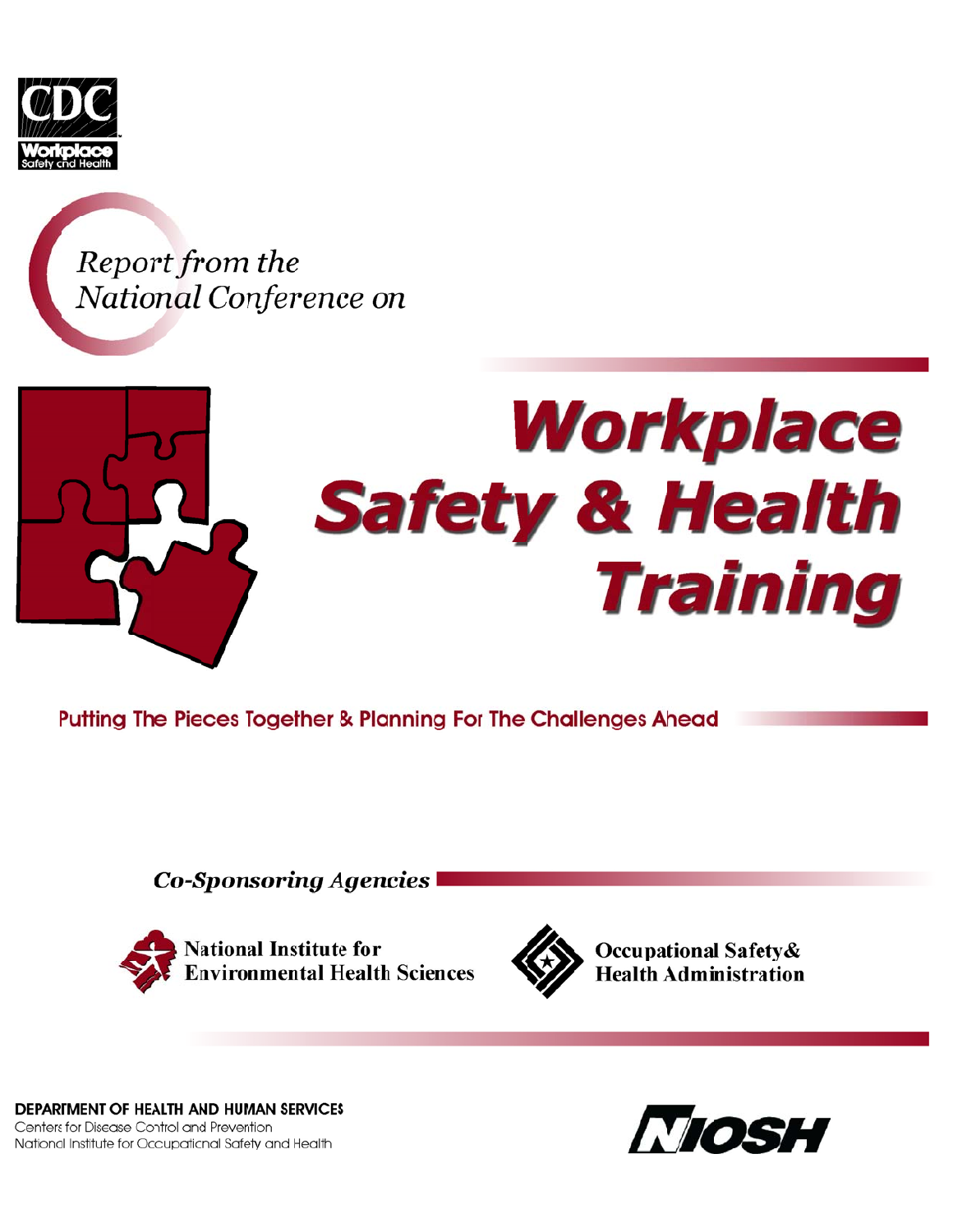# Chapter Quotes

Any discussion of OSH policy, regulations, and standards prompts a variety of views and reactions. Major players, including insurance companies, the Federal government, accrediting bodies, standards organizations, business consultants, and labor unions described their roles and views of current and proposed policy needs.

Perspectives and practices in OSH training continue to evolve in response to various target populations and situational factors, and in efforts to find and use resources more effectively. Approaches can range from instilling an OSH awareness in young future workers, promoting management commitment needed to ensure an effective OSH training program, and enabling workers to assume more active roles in OSH programming and training.

Techniques for developing training interventions are now geared for traditional hazard control in known high-risk work settings as well as for newer threats such as workplace violence. Federal agency programs in support of OSH training, and technologies to enhance the training process, have influenced training development.

Evaluations of OSH training—when measured in terms of increased awareness of hazards, greater knowledge of risk factors and their control, and performance of safe work practices—invariably show successful outcomes. Less clear are links between these positive indicators and reduced workplace injuries and illness. Hence, evaluations must not only take account of specific training results but other workplace factors as well.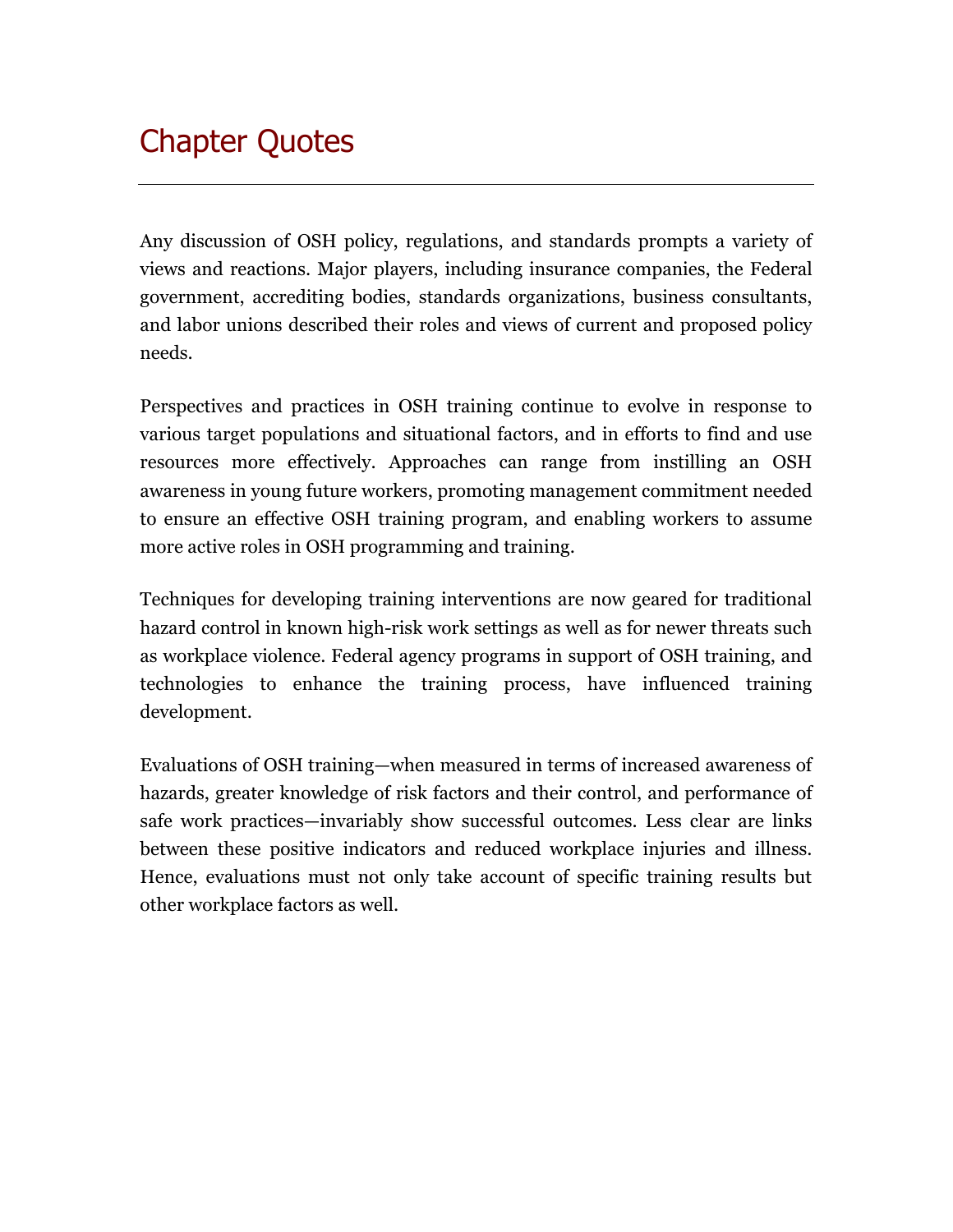Mention of any company or product does not constitute endorsement by NIOSH/CDC. In addition, citations to Web sites do not constitute NIOSH/CDC endorsement of the sponsoring organizations or their programs or products. Furthermore, NIOSH/CDC is not responsible for the content of these Web sites.

The opinions expressed in this report represent the comments of participants at the conference and are not necessarily the position of the sponsoring agencies.

# Ordering Information

To receive documents or other information about occupational safety and health topics, contact NIOSH at

#### **NIOSH**

Publications Dissemination 4676 Columbia Parkway Cincinnati, OH 45226–1998

Telephone: **1–800–35–NIOSH** (1–800–356–4674) Fax: 513–533–8573 E-mail: pubstaft@cdc.gov

or visit the NIOSH Web site at **www.cdc.gov/niosh** 

This document is in the public domain and may be freely copied or reprinted.

DHHS (NIOSH) Publication No. 2004–132

February 2004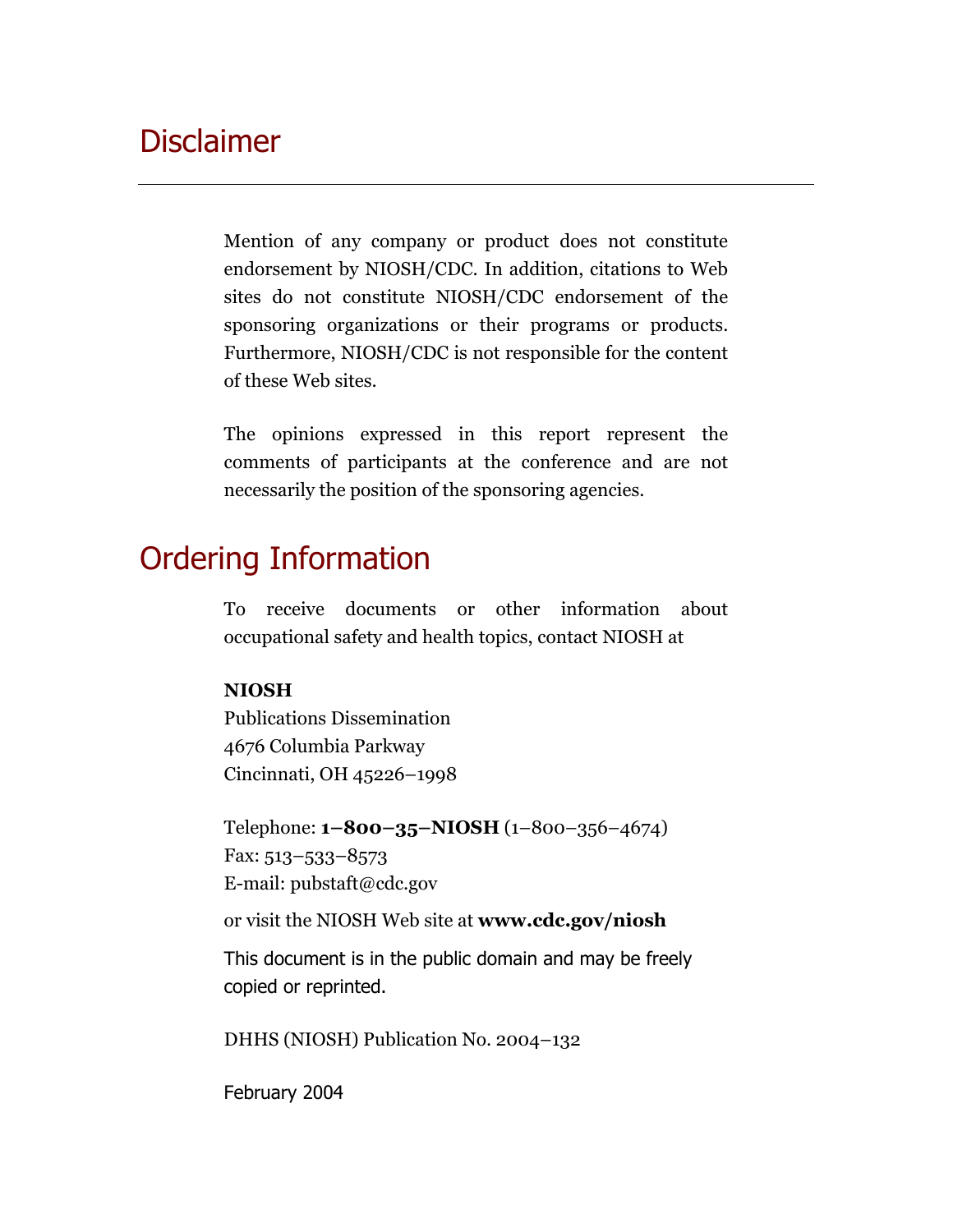## Foreword

In 1999, members of the occupational safety and health community met in St. Louis, Missouri to "put together the pieces" of a picture of health and safety training, including current practices and future needs. Occupational safety and health training in the next decade will take place against a backdrop of rapidly changing workforces and workplaces. These changes create new issues and opportunities for trainers, and these issues and opportunities comprise some of the important pieces discussed in this conference.

This conference was the first time that more than 600 people from a broad range of organizations had come together to deliberate on occupational safety and health training. This report is a summary of those deliberations. While the importance of training was the focus of this meeting, it should be acknowledged that training is just one element within the hierarchy of preventative action.

NIOSH appreciates the efforts of the Occupational Safety and Health Administration (OSHA) and the National Institute of Environmental Health Sciences (NIEHS) in cosponsoring the conference and of the many people who participated in its planning and implementation.

> John Howard, MD Director, NIOSH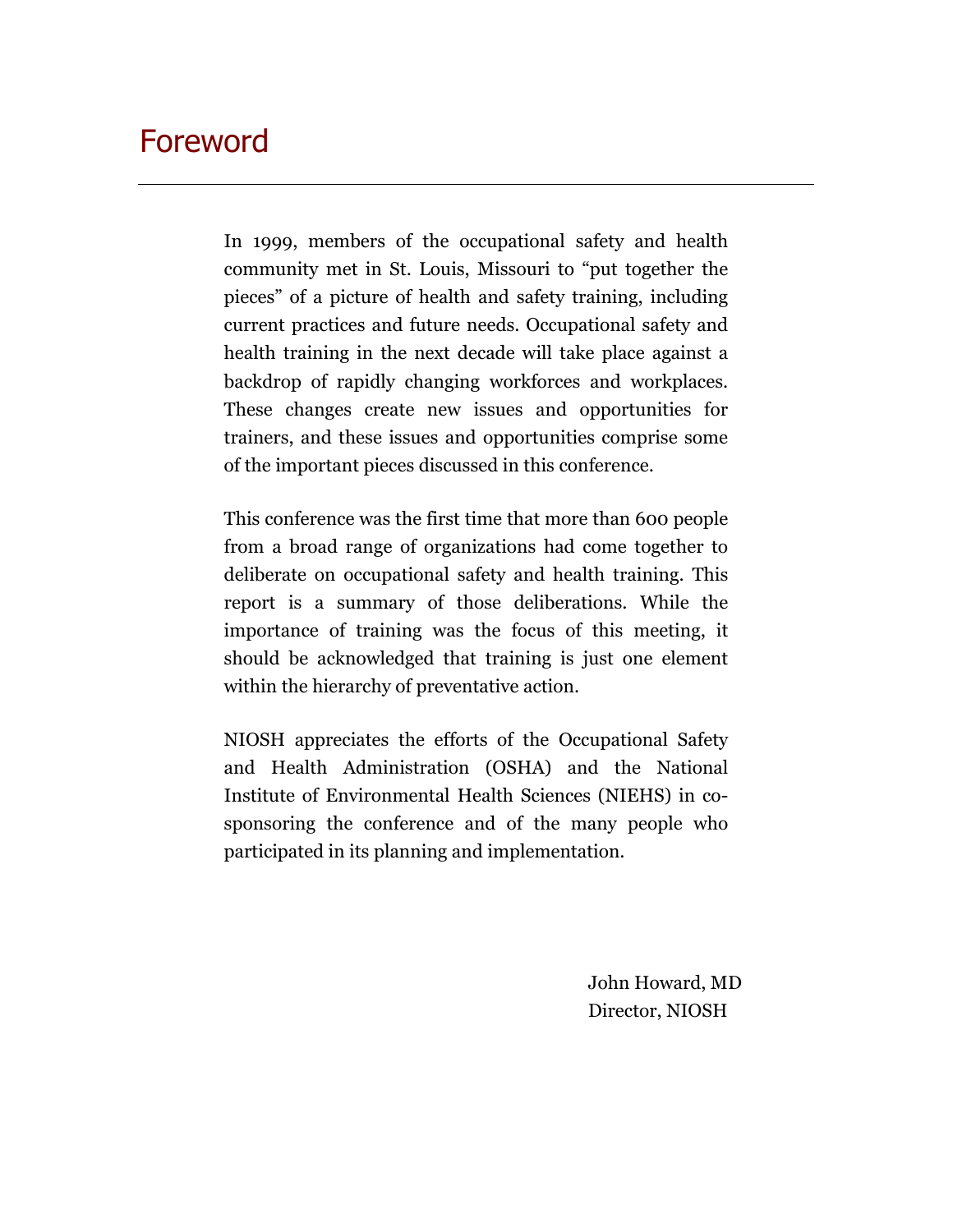This report summarizes the content of a fall 1999 national conference on occupational safety and health training. The conference addressed emerging issues in training especially in light of challenges posed by a global economy, advances in telecommunications, changes in workplace conditions and organizational practices, and changes in workforce demographics. The scope of the subject matter covered and the manner of addressing topics through plenary, panel, and breakout sessions enabled numerous views to be expressed among stakeholders and other participants.

 formidable is the fact that the workforce is becoming more diverse in culture, The report is divided into five sections. The first section, **Needs and Challenges**, introduces the main theme of the conference. Presentations described in this section emphasize aspects of workplace and workforce changes and their implications for occupational safety and health (OSH) training. For example, the growth of new technologies, products, and services produces everchanging jobs and thereby imposes nearly continual training demands on workers to ensure adequate job skills. How best to formalize and package OSH training to fit new, dynamic job situations needs to be addressed. Even more language, literacy levels, and related capabilities. These challenges, combined with the growing numbers of temporary or contract workers who do not have the same relationship with management as regular employers, present special difficulties in meeting current OSH training needs. Noted too is the problem of how to provide adequate OSH training to the increasing number of low-wage workers, many of whom have the most hazardous jobs.

Partnerships and collaborative efforts by various stakeholder groups are seen as ways for coping with the above challenges. The roles of the Federal agencies in offering resources and assistance to employers and labor groups are mentioned, as are those of State and regional centers in targeting specific worker groups. An approach that combines various skills—adult education, organizational management, communication, and research—is seen as important for designing suitable curricula, learning materials and delivery mechanisms for reaching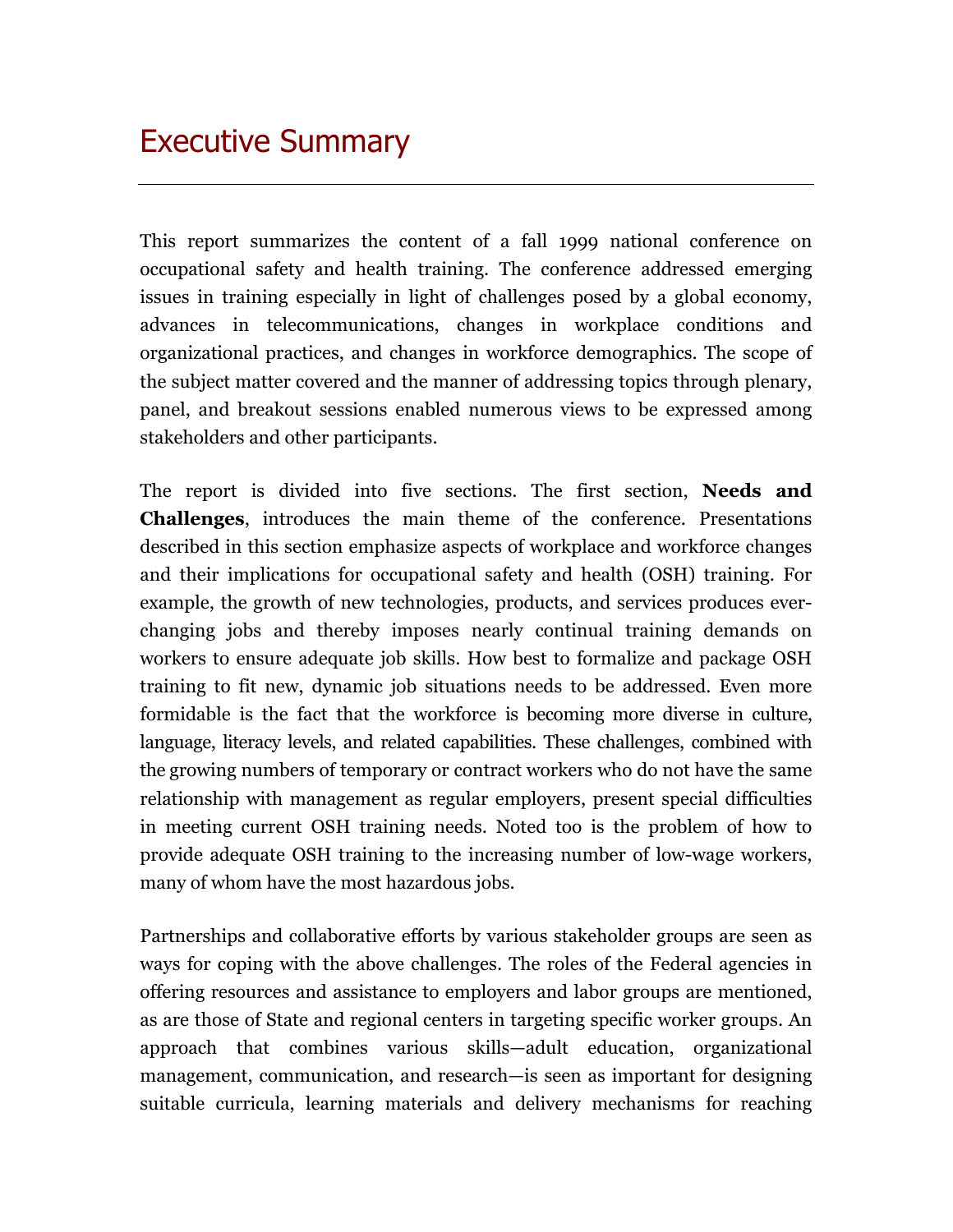groups with special cultural or other needs. Also viewed as a critical development is the use of computerized techniques and new telecommunications and webbased technologies for enriching learning possibilities even for those at remote locations.

In the **Policy, Regulations, and Standards** section, various stakeholders examine their roles in promoting effective OSH training. These stakeholders include insurance companies, Federal agencies, accrediting bodies, standards organizations, business consultants, and labor representatives. Although roles varied, common ideas expressed by the participants are as follows:

- + OSH training should be part of a comprehensive hazard control program. The effectiveness of training alone is less certain. This is seen as consistent with the Occupational Safety and Health Administration (OSHA) effort to promote an overall OSH program standard.
- + OSH training as well as other control measures should target the conditions that present the highest risk of work-related injury or disease. At the conference, an insurance company representative commented that a policyholder's major source of real or potential loss is the focus of the insurance company's training efforts rather than compliance with any standard. Similarly, an OSHA representative promoted the importance of targeting training and training resources to segments of the work population who are exposed to agents posing the highest incidence of injury, disease, or fatality.
- + Voluntary standards should be set for acceptable OSH training practices. These should include competencies required for those who deliver training and related professional services. Concerns about the quality of many workplace training programs emphasize the need to institute policies to assure more responsible efforts. OSHA welcomed efforts to document effective OSH training practices and consider them in framing training requirements.
- + All levels of a company workforce should receive OSH training as a means of reinforcing its goals. A business consultant, among others, stressed that safe behaviors and safe work practices demand OSH training for senior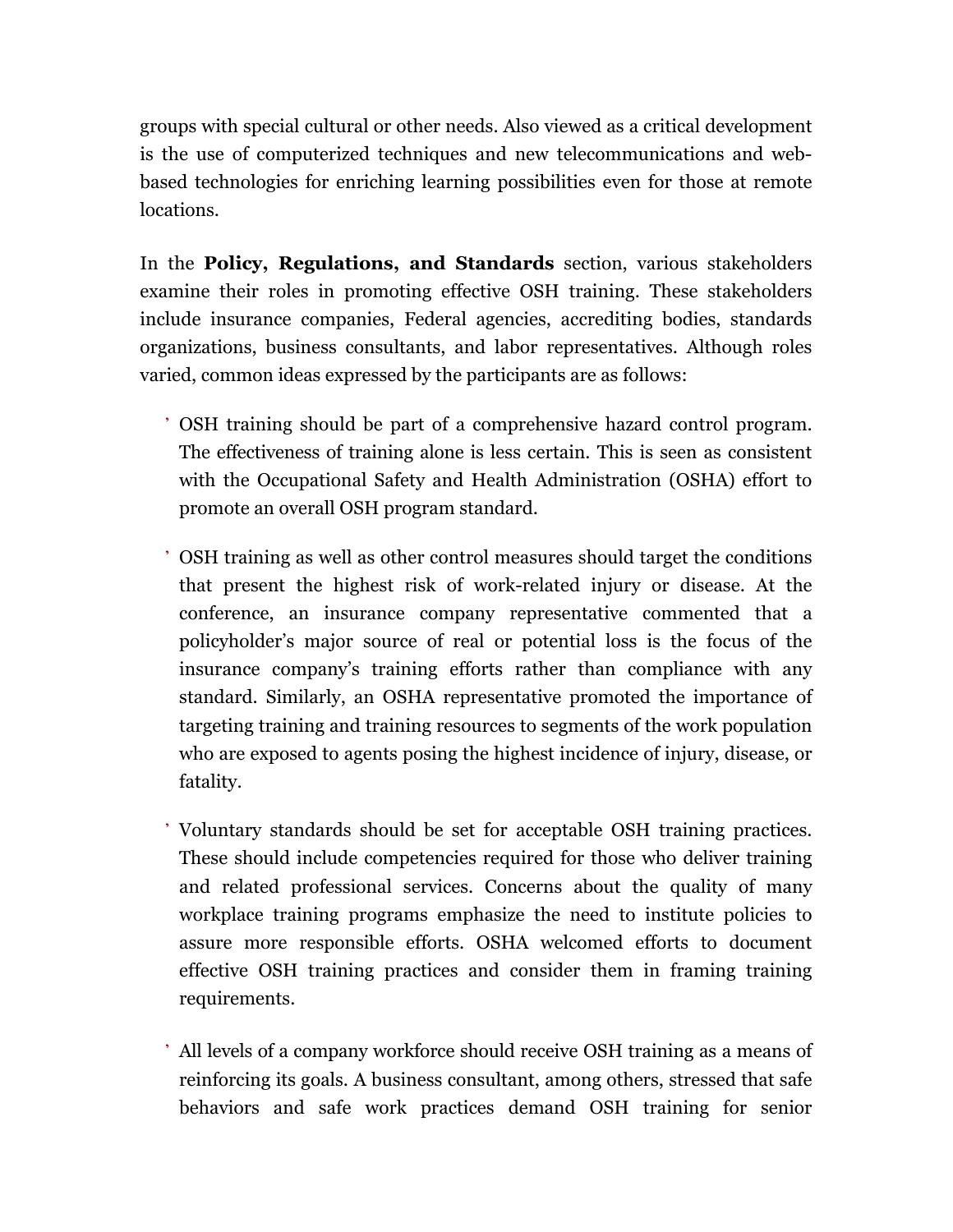management, first-line supervisors, as well as the workers.

Reactions to the idea of formulating a national policy on OSH training drew varied responses. Elements of the policy proposed by labor include:

- + Establishing local worker resource centers for consultation purposes jointly funded by Federal and State agencies or trade and labor organizations;
- A national training standard to address all training issues rather than specific requirements for each standard;
- the Efforts to demonstrate training effectiveness.

The third section, **Current Perspectives and Practices,** contains reports illustrating various approaches for meeting the challenges of delivering OSH training to different target groups and conditions. Foremost are examples of collaborations between State agencies, community associations, and business and labor groups. Some partnerships offer OSH workshops in capacity building for employers, managers, or others having prime responsibility. Similar partnerships provide direct training and other interventions designed to meet the specific needs of at-risk groups such as painters, farmers, and young workers. Included in this section are reports of OSH training programs in companies that represent a cross section of industries and services. Common to all are the importance of top management commitment and worker involvement in defining safety objectives and ways to achieve them. In nearly all cases, the importance of process is emphasized (for example, safety audits and fault analyses) as opposed to outcome in setting safety performance goals.

An insurance company servicing agriculture employers whose workforce was largely Hispanic describes their special OSH training needs. The insurance company efforts include use of bilingual field agents as trainers, training materials in Spanish, and use of culture-based teaching methods.

Variations of employer-directed versus worker- centered approaches to OSH training are highlighted. Examples include (1) educating and holding managers responsible for worker safety and health training, (2) training workers as onsite safety specialists, and (3) training that enabled workers to reduce workplace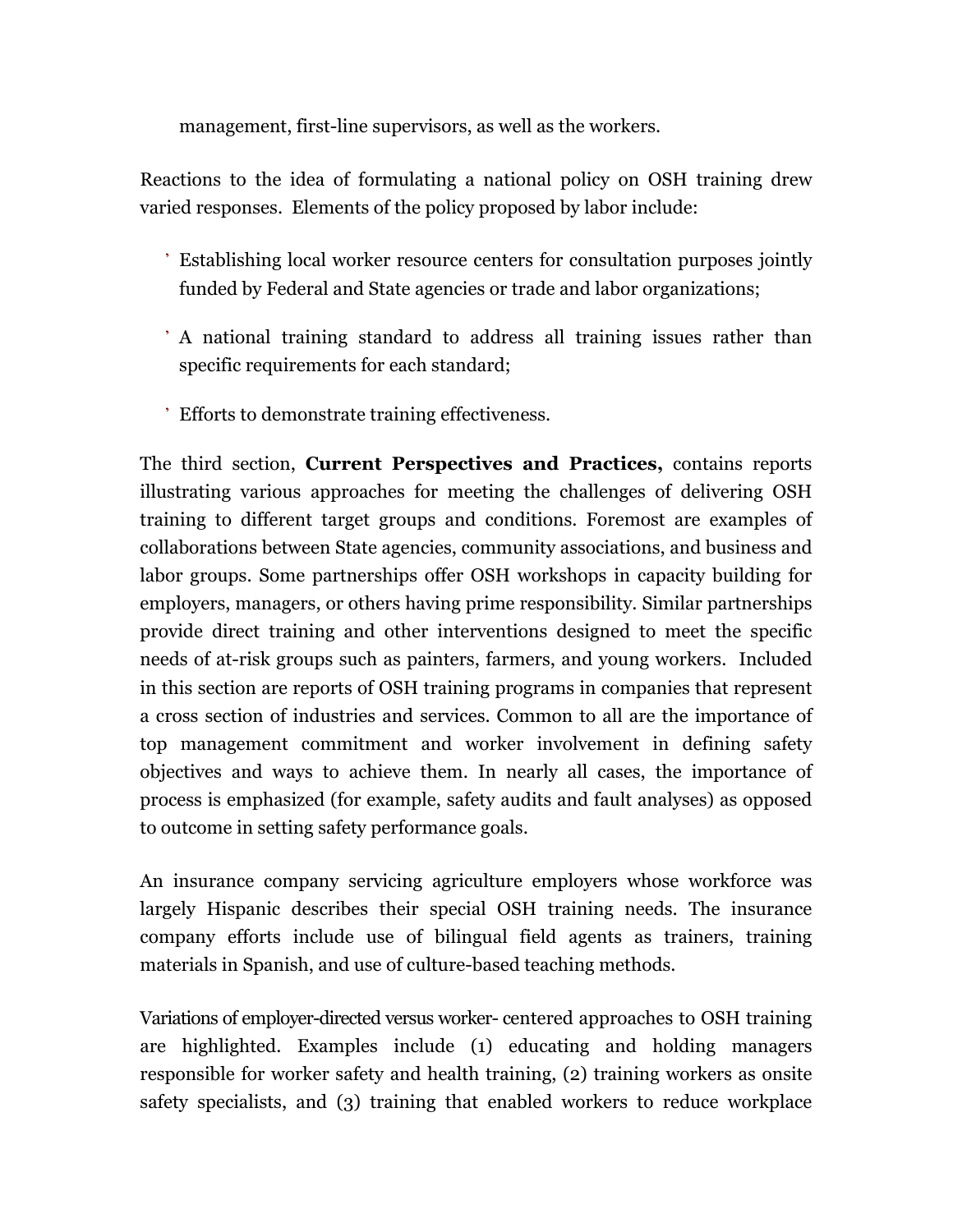hazards.

This section also includes discussion of OSH training issues in developing countries and multinational corporations. The lack of OSH training for at-risk workers and the lack of OSH knowledge among health care providers are viewed as major problems in developing countries. Solutions include statutes requiring training for workers in hazardous jobs, additional courses in university medical schools and schools of public health to prepare professionals, and public information campaigns to create greater awareness of work-related hazards. The latter is seen as one function of occupational health centers that would serve as a base for OSH training efforts. The inferior status accorded women workers in many nations is also recognized as a problem. The International Labor Organization has been implementing programs for women with OSH training and educational components to effect change.

In the **Developing OSH Training Interventions** section, topics include curriculum development, trainer attributes and instructional techniques, government training resources, and use of new technologies. Beyond typical needs assessment approaches based on injury and illness cases or hazard analysis, other factors are identified in order to make training content fit particular objectives. One effort described in this section went beyond legal requirements by training mine workers in industrial hygiene skills and use of environmental sampling instruments. Other efforts, designed for apprentice workers in construction, high school students, and those in vocational programs, sought to create increased worker awareness of both general and specific hazards. The benefits of using peer instructors are also recognized, as are select roles for outside training consultants. The latter includes designing a training program, mentoring an organization's personnel who have training roles, as well as measuring training results. Introducing realism into the training sessions and promoting trainee participation in working through case studies and problemsolving exercises are viewed as critical to a successful training experience. Presenting narratives in the form of short stories based on injury and investigative reports are reported to be particularly effective.

The separate and overlapping functions of three Federal agencies in facilitating OSH training efforts are noted in this section. Aside from issuing and monitoring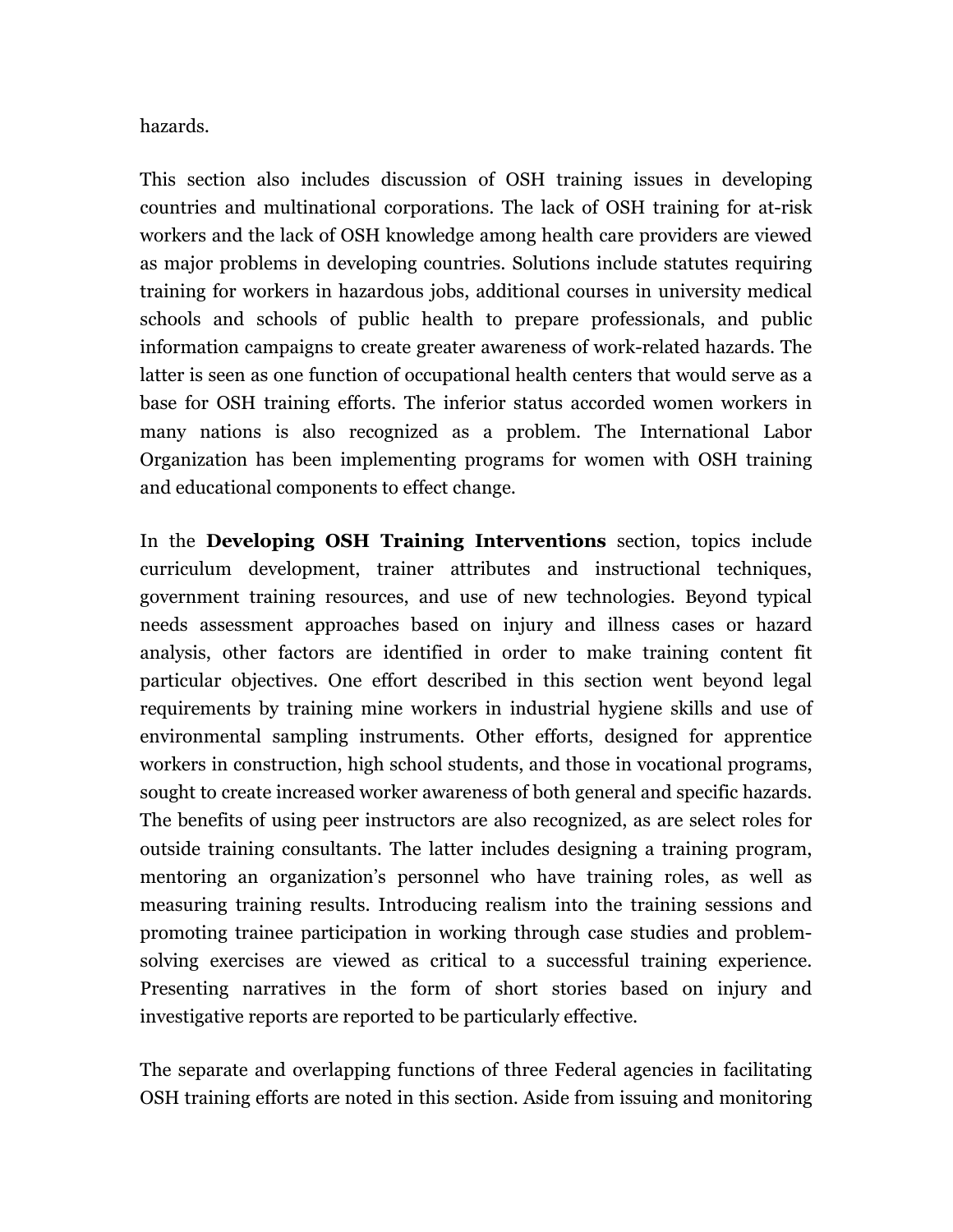compliance with OSH standards, OSHA supports programs offering direct training of workers, providing technical assistance to employers, and disseminating materials for use in OSH training. A major effort of the National Institute for Occupational Safety and Health (NIOSH) is to support the training of safety and health professionals who play key roles in OSH activities in all sectors. The network of NIOSH Education and Research Centers (ERC's) that trains these professionals also includes outreach programs that offer safety and health training to local employers, workers, and schools. Through its research programs, NIOSH also furnishes updated technical information for use in OSH training and conducts research on the effectiveness of training. The National Institute of Environmental Health Sciences (NIEHS) training efforts are focused on workers who perform hazardous waste site cleanup and related activities. Besides providing an extensive training program for these workers, NIEHS also conducts numerous workshops and other activities to examine varied approaches to address special training problems. These have included techniques for teaching a low-literacy workforce; training modules for use in minority, non-English speaking populations; and improved peer training and worker participation methods for enhancing the quality of OSH training.

Other discussions in this section concern the use of new technologies in OSH training. Computer technology, use of the Internet, CD-ROMs, DVDs, and Web satellites are seen as attractive possibilities for meeting the information and skill requirements of constantly changing jobs as well as delivering such training to a diverse and scattered workforce. At the individual level, CD-ROMs and DVDs allow for instruction at one's own pace and skill level as well as convenience. Some concerns about the use of new technologies are that the potential for worker involvement in OSH training would decrease, as would the critical role of instructors in livening the learning process. Another concern is that the advanced training technologies would "lower the bar" in terms of workers acquiring skills and knowledge to perform job functions. An approach is suggested for accommodating these technologies within a hazardous waste site training program for workers.

 **Research**, different forms of evaluation are discussed in the context of behavior-In the final section, **Evaluation of Training and the Need for Future**  based versus systems-based approaches to OSH training. The bias in viewing the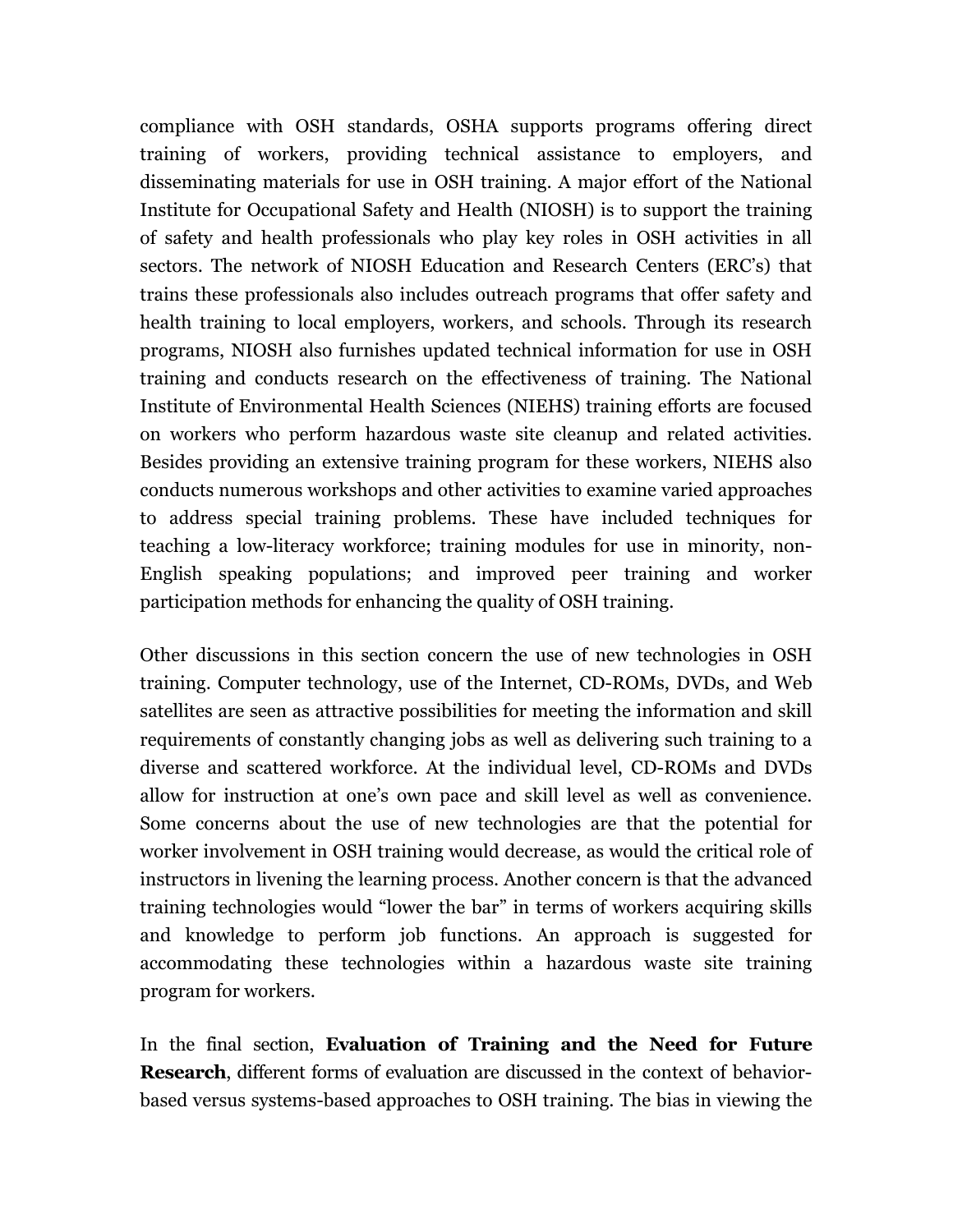outcomes of behavior-based and other forms of OSH training solely in terms of worker actions (not including similar measures on their superiors) is highlighted. Additionally, it is stressed that qualitative assessments of training, for example self-reports of whether and how training has affected one's work practices, can be as important as quantitative data, especially in gaining insights into transfer of training messages. Because any positive changes produced by training can be moderated by worksite conditions, evaluation plans must factor in these extratraining considerations as well. These considerations are included in OSHA efforts to perform a programmatic assessment. A database on training as an effective intervention strategy shows certain elements to be key to obtaining successful learning outcomes. Activities emphasizing hands-on exercises, case studies, and problem-solving exercises geared to real events are acknowledged as particularly significant. Because gaps remain in developing a true OSH training technology, a plan is described for promoting a more orderly and organized research approach to attaining this goal.

Special methods are described for performing training evaluations. Testing for knowledge through exercises involving simulations of real situations either in picture or story form are noted, as are economic impact studies and efforts designed to yield multiple measures of training effectiveness. An evaluation plan that allows for participation of all company stakeholders (trainers, workers, supervisors, and managers) is described as an alternative to traditional use of outside consultants or others competent to do these tasks. The merits of the approach are discussed along with the needs for training personnel undertaking these activities. Workers who were so trained, and who participated in training evaluations within their respective companies, report on their experiences.

# **Contents**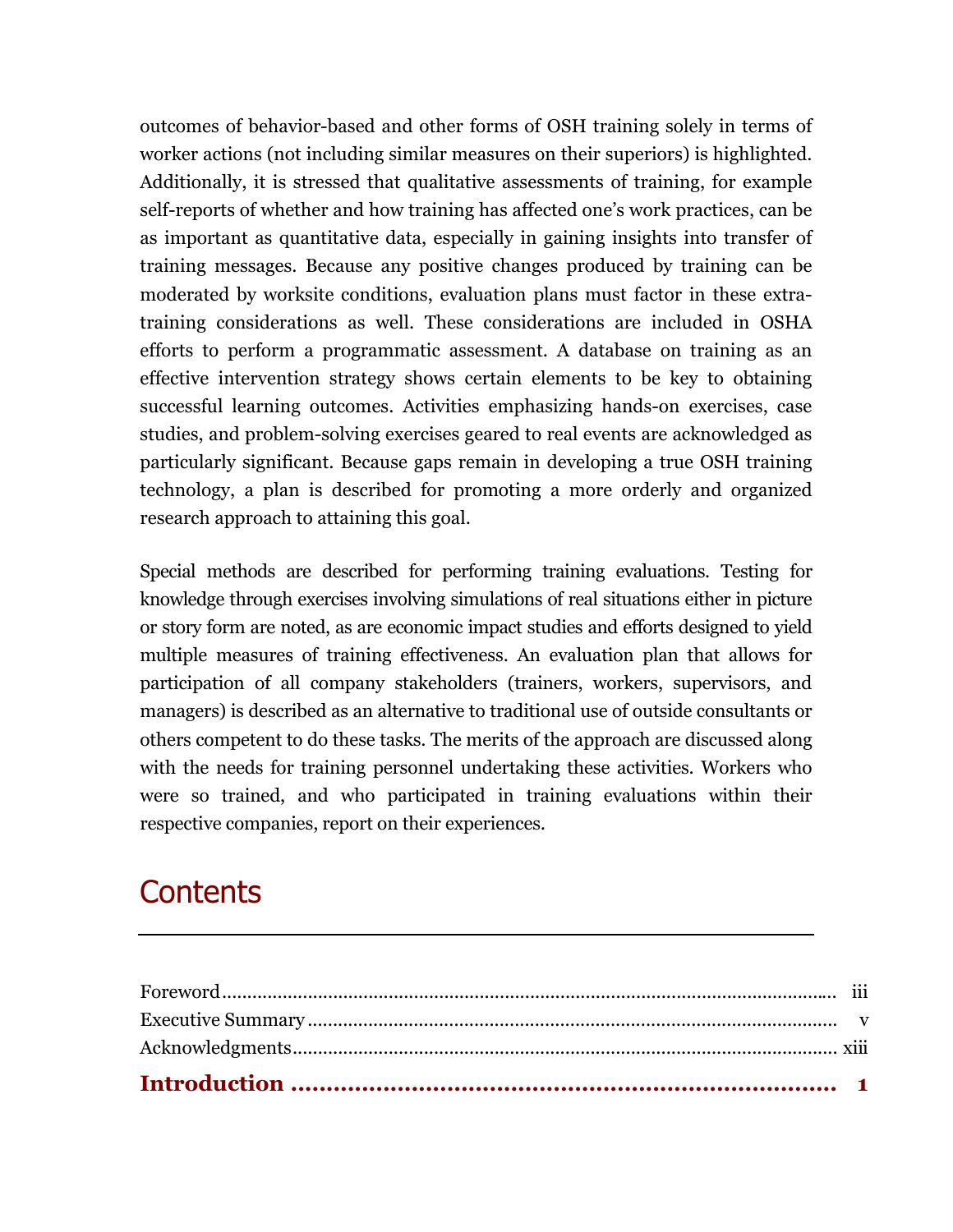|                                                                         | 5          |
|-------------------------------------------------------------------------|------------|
|                                                                         | $\sqrt{5}$ |
|                                                                         | 5          |
|                                                                         |            |
|                                                                         |            |
|                                                                         |            |
|                                                                         |            |
|                                                                         |            |
|                                                                         |            |
| Quality Assurance and Standards Development Issues  14                  |            |
|                                                                         |            |
|                                                                         |            |
|                                                                         |            |
|                                                                         |            |
|                                                                         |            |
|                                                                         |            |
|                                                                         |            |
| Issues in Developing Countries and Multinational Corporations 27        |            |
| Section 4 <sup>i</sup> Developing OSH Training Interventions  31        |            |
|                                                                         |            |
|                                                                         |            |
|                                                                         |            |
|                                                                         |            |
|                                                                         |            |
|                                                                         |            |
| <b>Section 5<sup>i</sup> Evaluation of Training and Need for Future</b> |            |
|                                                                         |            |
|                                                                         |            |
|                                                                         |            |
|                                                                         |            |
| Behavior-Based Versus Systems Approaches to OSH Training  45            |            |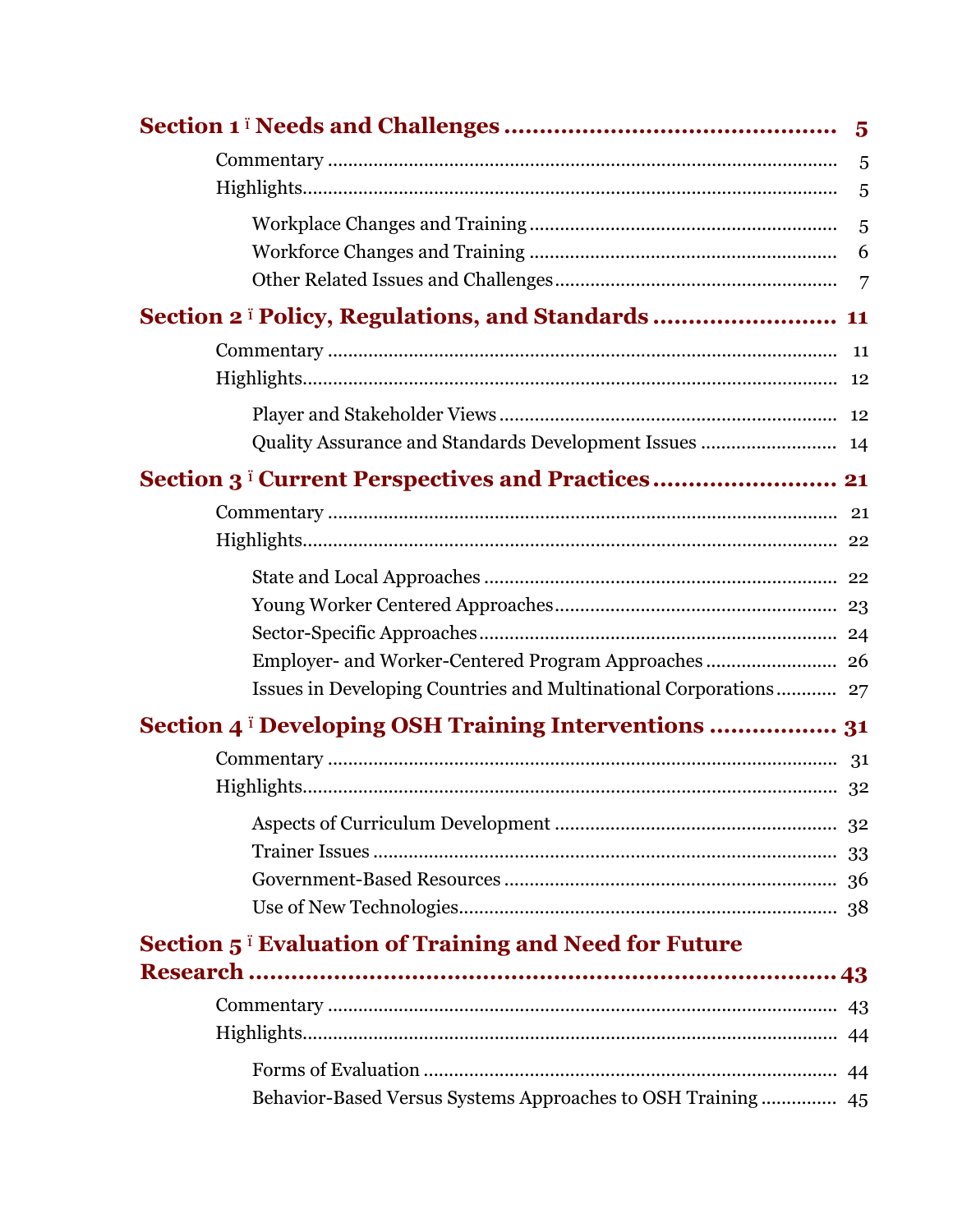# Acknowledgements

The conference was the result of an extensive planning effort, and numerous people presented or served to foster discussions. They are noted in Appendices A and B. Alex Cohen, Carol Stephenson, Amy Lamborg, Stephen Leonard, Donna Biagini, Vanessa Becks, Anne Stirnkorb, and Naomi Rivera are acknowledged for their roles in developing the report. Gregory Loos, Ed.D., served as the initial project coordinator and Paul A. Schulte, Ph.D., directed the efforts. The organizers thank Colleen Baker, Diana Felde, Karla Barton, and the Missouri Department of Industrial Relations for hosting the conference.

This conference was cosponsored by two collaborating organizations who were represented by the following: Cathy Cronin and Hank Payne, OSHA, and Joseph (Chip) Hughes, NIEHS. Additional support was provided by the Department of Energy and the Society of Public Health Education. NIOSH staff, Andrea Okun, Karen Brewer, Karen Dragon, and Alma McLemore provided logistical and planning support.

Assistance was also provided by Betsy Barton, North Carolina Occupational Safety and Health Project; Jean Bey,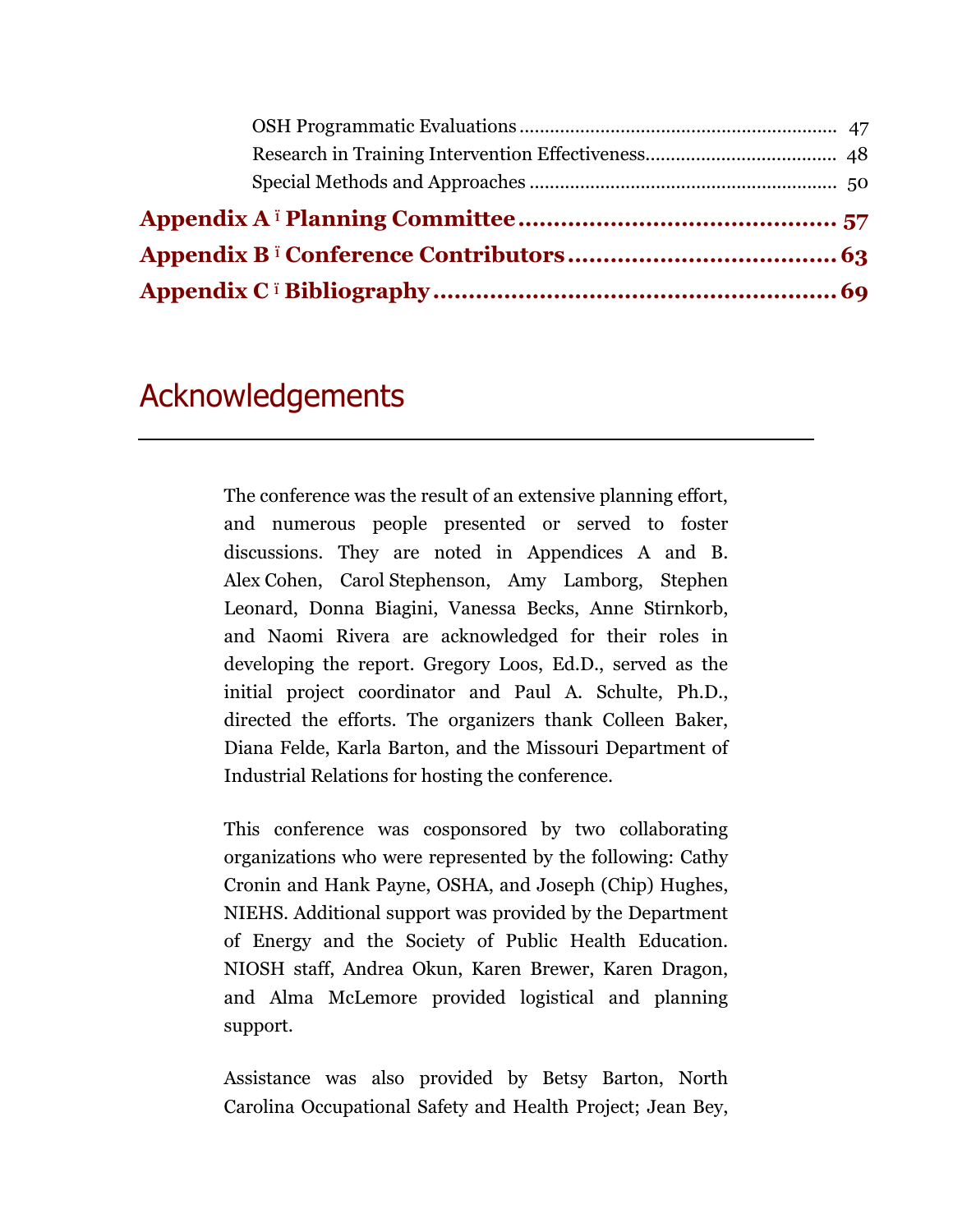Honeywell, Inc.; Marianne Brown, UCLA/Labor Occupational Safety and Health Program; Letitia Davis, Massachusetts Department of Public Health; Marilyn Larson, FOF Communications; Susan Moir, University of Massachusetts—Lowell, and Mitchel Rosen, Center for Education and Training.

# **Introduction**

## Conference Purpose and Planning Process

In 1999, a national conference to discuss emerging issues in the occupational safety and health field with a focus on training effectiveness was sponsored by the National Institute for Occupational Safety and Health (NIOSH), the Occupational Safety and Health Administration (OSHA), and the National Institute of Environmental Health Sciences (NIEHS). These sponsoring agencies saw the importance of anticipating challenges to meet workplace training demands posed by the growth of telecommunications, world trade, labor migration and other factors, and the need to generate a consensus on strategies to meet them.

Conference planning stressed a collaborative effort by multiple stakeholders (Appendix A) to assure broad input in the presentation and discussion of issues. Conference planners represented government, academia, labor and unions, employers, the insurance industry, and professional and trade associations. NIOSH took the lead in developing the conference program and coordinating related activities.

The meeting was organized around five themes:

- $\cdot$  Issues concerning the changing workplace and work force
- Methodologies for training
- Evaluation of training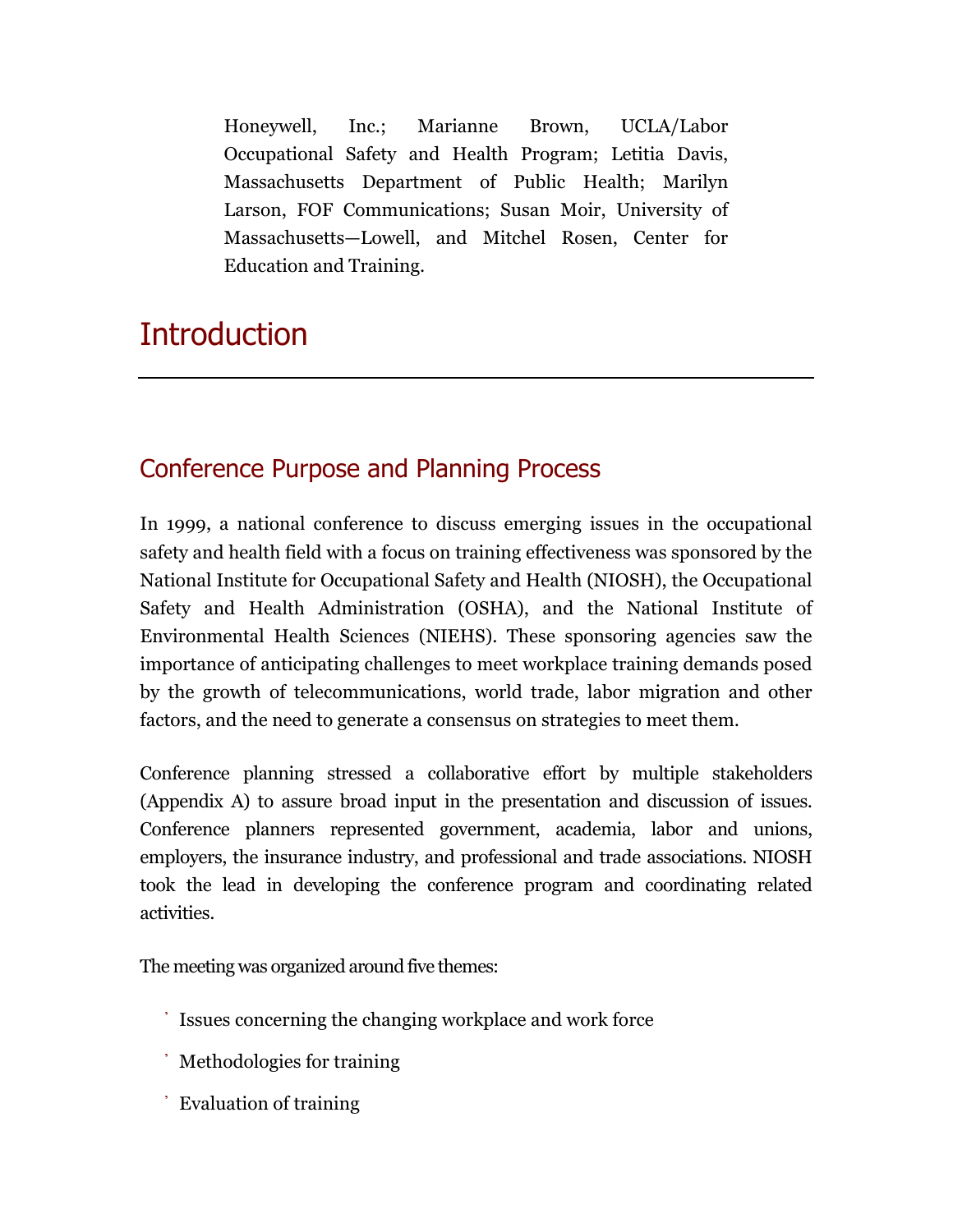- Systems of safety including training
- + Policies and resources to meet projected training needs

Plenary sessions addressed central issues related to these themes with breakout, small group presentations, and roundtable discussions designed to examine topics in detail. The goal throughout these sessions was to engage the audience and facilitate dialogue.

The end product was a program consisting of 60 separate sessions with more than 250 presenters and facilitators in addition to 600 attendees. The conference was held October 24–26, 1999 in St. Louis, Missouri.

## Nature of Conference Report

Dr. Alex Cohen, a retired NIOSH employee with experience and expertise in occupational safety and health training, and a presenter at the conference, produced this conference report. The report contains summaries, commentaries, and highlights of major points made in the various plenary, panel, and small group sessions. This format was chosen because of the breadth of topics covered, the diverse manner of treatment, and the ensuing discussions, which proved nearly impossible to capture in a proceedings report.

These highlights are organized into five sections whose titles deviate somewhat from the original five themes, but offer a more meaningful and coherent flow to the subject matter presented and discussed. Participants whose contributions are reflected in the highlights are identified in Appendix B for each section and/or topic session. The author apologizes in advance to those whose presentations were not acknowledged.

 Reporting now on a conference that took place over three years ago raises the question of the currency of the conference information. Admittedly some issues raised then have been superceded by others currently considered more important. But the reader will note that most of the issues are still germane and of concern to the training community. To demonstrate the currency of these issues, an updated listing of literature pertinent to many of the topics covered in the conference has been added to the report, and constitutes Appendix C.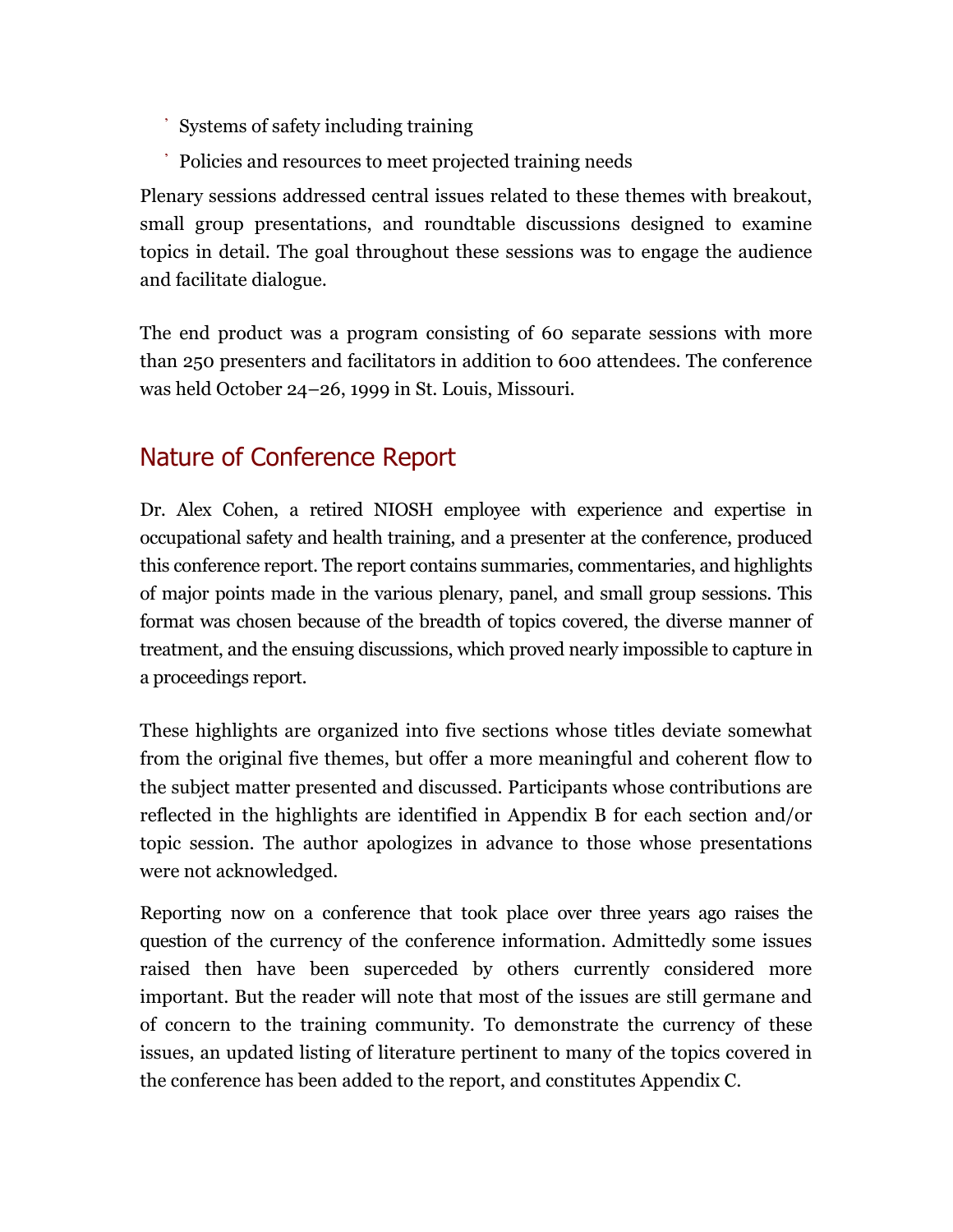## **Commentary**

Occupational safety and health (OSH) training is acknowledged to play a key role in reducing risks of work-related injury, disease and deaths. Numerous OSHA standards require training as one means of hazard control. Although reported workplace morbidity and mortality in the United States are decreasing, the number of reported cases is still substantial. Therefore, improving the effectiveness of training efforts and other interventions aimed at workplace hazard prevention and control is important. However, the workplace and the workforce are changing in response to advances in technology, demographic shifts, and global economic factors, and these changes complicate the task of training. Although the current literature on adult learning and OSH training is extensive, it reveals gaps in information about critical determinants, the strengths and limitations of various approaches, and the best strategies for dealing with these developments. By bringing together a variety of training community stakeholders to share ideas and experiences, this conference sought a broad spectrum of views to address the challenges to OSH training posed by workplace and workforce changes.

A list of literature references related to the topics in this Section is found in Appendix C.

## **Highlights**

#### Workplace Changes and Training

Workplace changes in the United States include a shift from a manufacturing economy to one that is dominated by services. Because occupational hazards in the service sector tend to be more variable and diffuse than those encountered in manufacturing, training may have to change to require more varied, alternative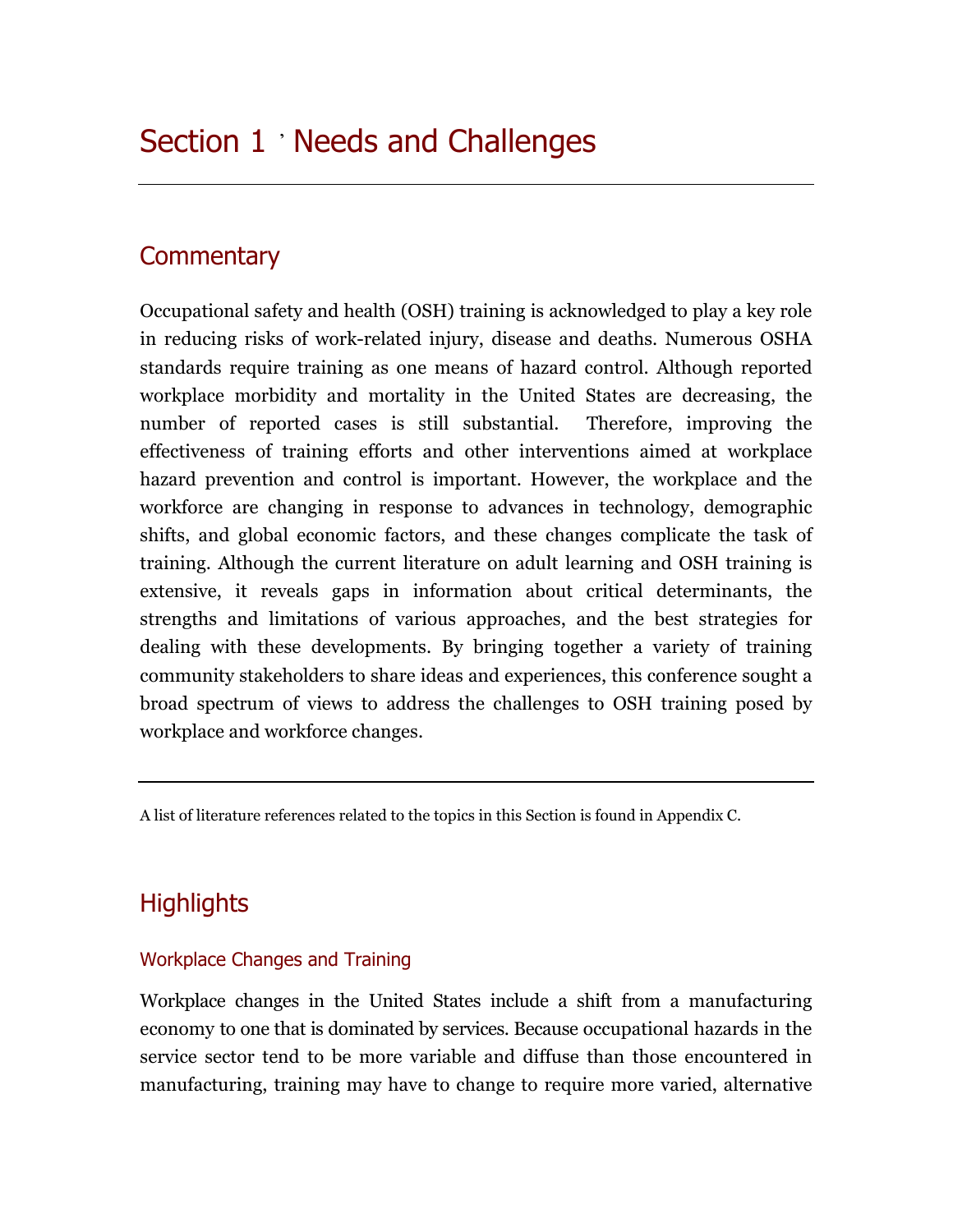approaches to ensure learning of safe work practices.

In addition, the organization of work is increasingly shifting to a flatter profile with a reduced management-to-worker ratio. Although the provision of a safe, healthful workplace is the responsibility of management, workers in these settings can be expected to play a greater role in OSH efforts and thus should receive appropriate training and information about hazards, control measures, and preventive actions.

Expectations are that escalating rates of social, economic, and information change will transform or replace the current workplace as we know it. New technologies, methods, products, services, and industries will appear, only to be replaced by others at an ever-increasing rate, and each may have their own safety and health risks. Given these circumstances, it is envisioned that 75% of the workforce will need retraining to maintain their ever-changing jobs, and that workers will need to be completely retrained three to four times over a 50-year work history. Furthermore, new workers to the labor force will have to be trained as lifelong learners to responsibly participate in the future of their occupations. In each case, OSH training will have to be formulated and packaged in ways to fit new, dynamic job situations.

In the future, knowledge-based work (as distinct from manual or psychomotor work) is expected to dominate the economy. New organizational structures may consist of a core of permanent employees maintaining key competencies, ringed by a temporary and highly decentralized task force linked to each other and to the core by intercommunication networks. In this situation, the delivery of training (presumably through online programs) will differ from the instructional approaches currently available. Investments in technologies must be made to assure that worker knowledge will keep abreast of job changes and relevant OSH needs.

#### Workforce Changes and Training

The workforce has become diverse in terms of cultural backgrounds, language skills, literacy levels and related capabilities. More workers speak English as a second language and are still required to fulfill complex job tasks. To compensate for this, job training in general—and occupational safety and health training in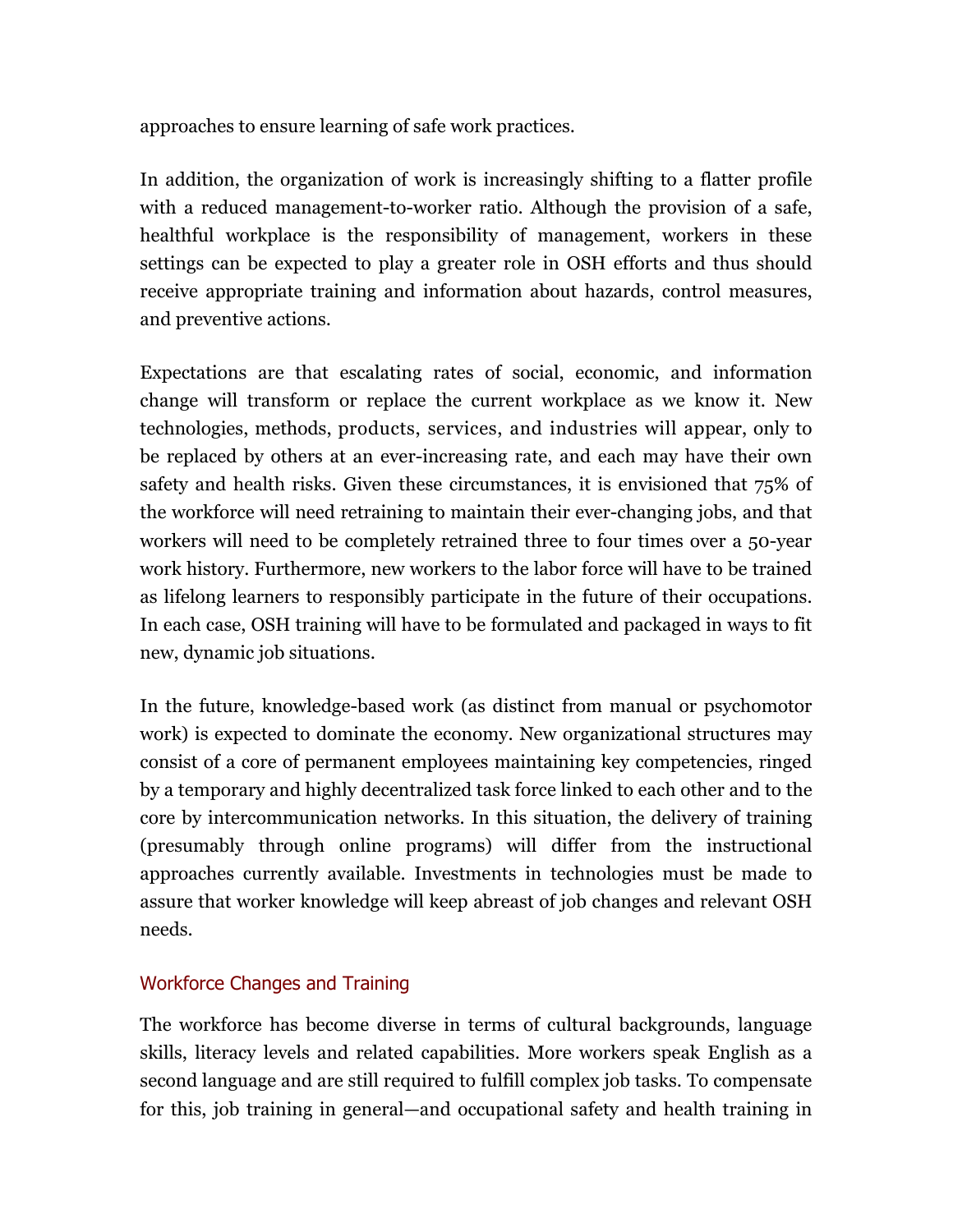particular—must be tailored for particular workers. The advent of a global workforce tied together by the Internet and other forms of network communications places a heavy demand on distance learning techniques that also must accommodate these factors.

 The contingent (contractual or temporary) work- force is growing. Contingent workers have less developed relationships with employers and are subject to frequent job changes. This places this group at a higher risk for work-related problems. The fact that contingent workers are typically young, have less education and job experience, and receive less safety training when engaging in more hazardous work than direct hire workers has exacerbated this situation. Training and other strategies to meet the occupational safety and health needs for contingent workers, given their make-up and the assorted tasks they undertake, pose a significant challenge.

Additionally, a large number of workers hold multiple jobs that may add up to more than 40 hours per week. They are typically listed as having full-time employment but may need various types of OSH training to cope with the job demands and hazard controls specific to each job setting and employer. Issues of work overload and job/family conflicts loom as added safety and health factors.

The workforce continues to age as "baby boomers" and older workers opt to defer retirement to maintain their income level or health insurance or for other reasons. Risks of work-related injury and disease are expected to decrease among older workers because of their greater experience, maturity, and engagement in less hazardous jobs than young workers. On the other hand, when compared with middle-aged workers, fatal and severe injury rates are still high for older workers, perhaps because of difficulty in adjustment to changing workplace demands. Both young and old workers have excess lost time due to injury and illness during the first year of employment. Targeting these groups for training must include approaches that recognize age differences in motivation and learning, among other considerations.

Low-wage workers are one of the fastest growing segments of the workforce. Current estimates show that half of all new jobs are temporary or low paying. Most low-wage workers are women and/or non-Caucasian. These workers often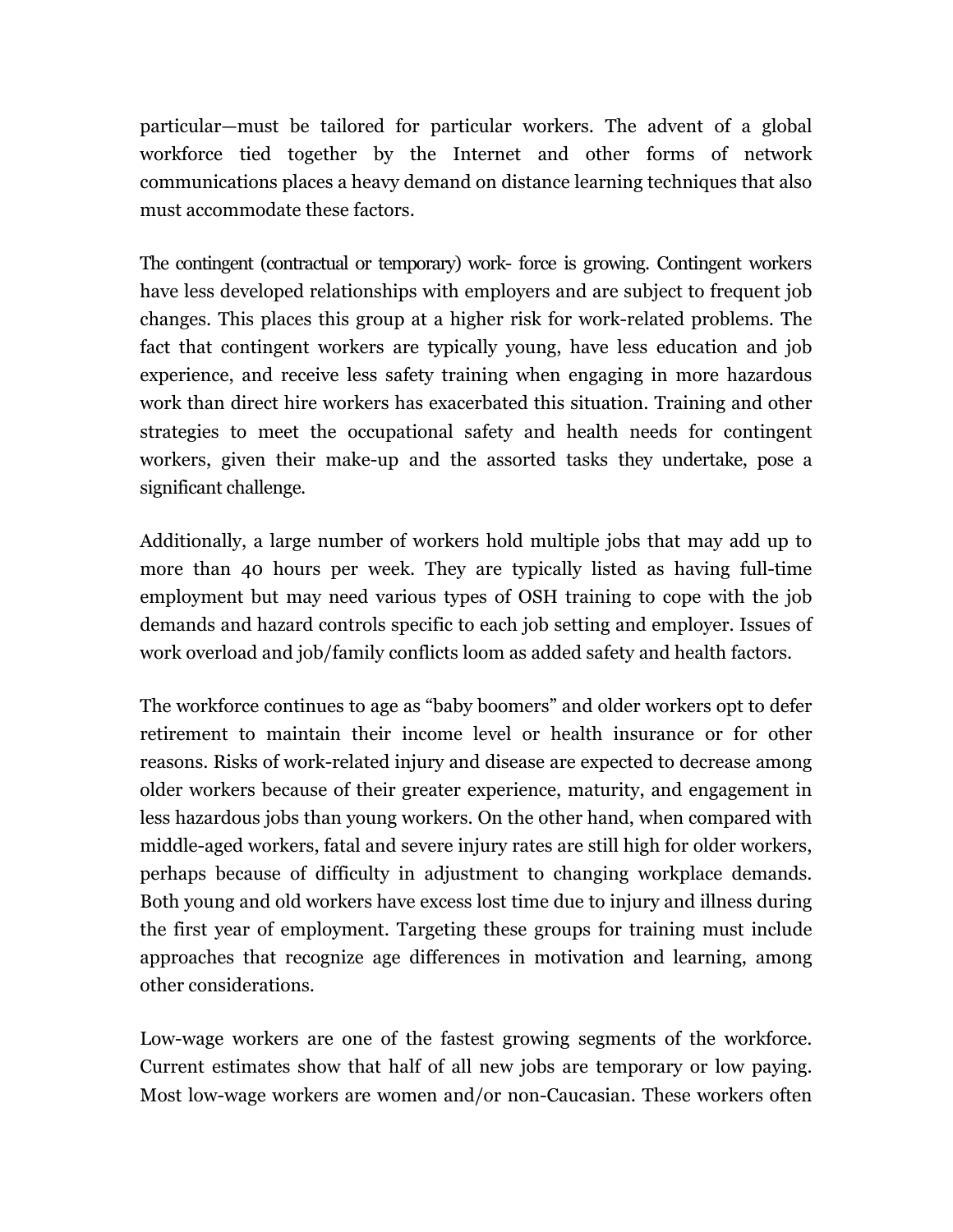that offer examples to build on. One example dealt with hotel housekeepers, a have limited education and lack health insurance. In addition, these workers frequently do not develop relationships with employers, which have been shown to help protect against long-term risks from workplace injury and disease. Training plans that can build job skills in these groups as well as address concerns about workplace hazards can be difficult to develop, but successes exist largely non-English speaking workforce with a high school education. Through an empowerment approach, the housekeepers, working jointly with management, were able to gain skills in job analysis and hazard control that addressed both productivity and safety concerns.

#### Other Related Issues and Challenges

A panel discussion in this session raised other points bearing on workplace safety and health training issues. Some of these points were the following:

- Safety and health training designed to reduce adverse outcomes caused by unsafe acts or operator errors is shortsighted. Effective training needs to focus on work environment factors (defined as production methods, control systems, organization and management practices), and be tailored to meet worker needs for protection in each work setting.
- $'$  Evaluation of training effectiveness needs to be more holistic. That is, evaluations should consider not only worker behaviors but also workplace culture and environmental factors.
- S Workers in manufacturing, though decreasing in numbers relative to the service sector, still face the most significant workplace risks and thereby warrant continued efforts to improve their training as well as other measures for hazard control.
- businesses, and virtual offices will greatly complicate training efforts aimed Nontraditional employment relationships, subcontracting, home-based at meeting technological advances and fostering a positive environment for worker protection. Indeed, a compelling need exists to redesign training methods to take advantage of new telecommunications and web-based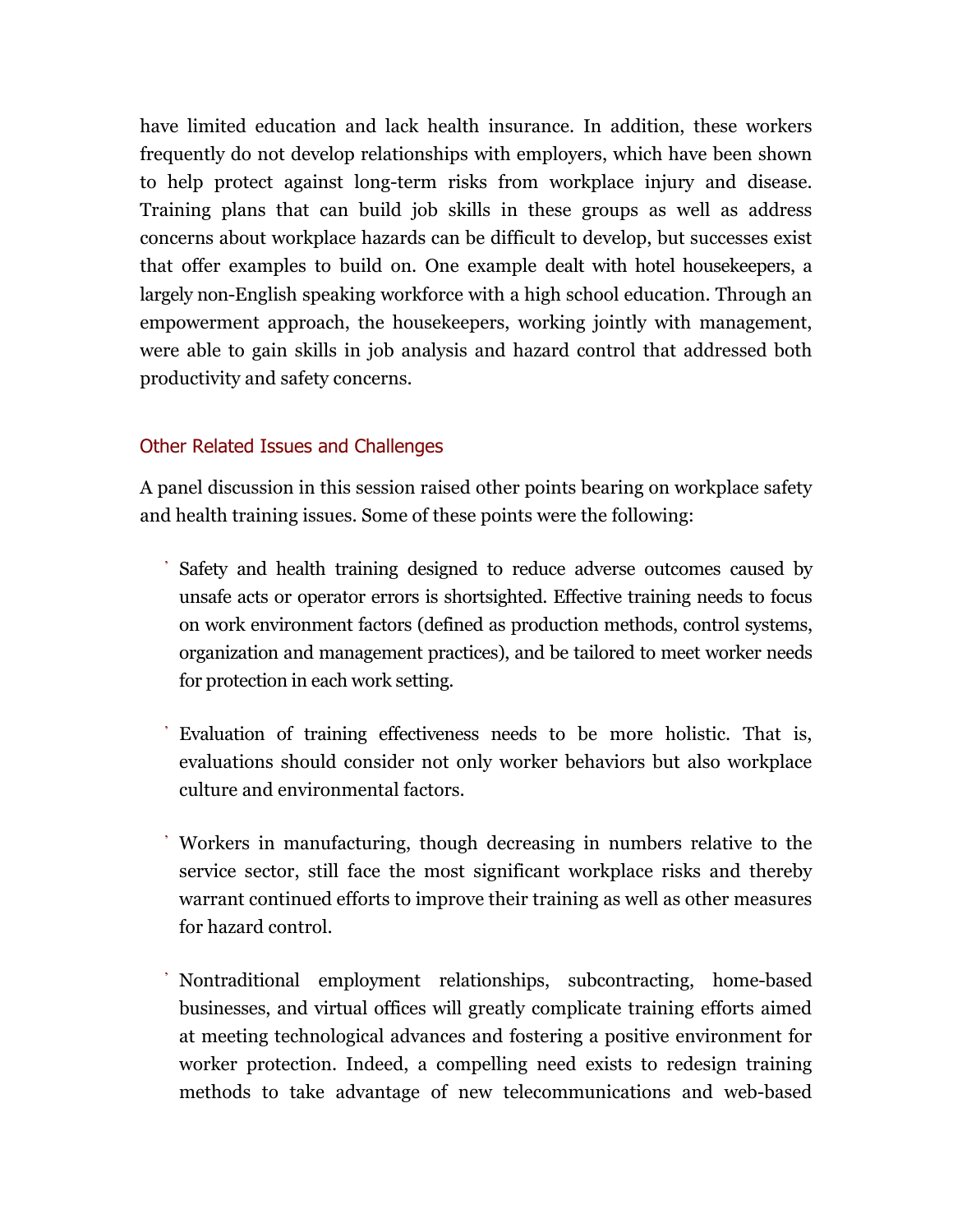applications that can meet the challenges posed by fragmented and temporary employment. There are concerns that worker involvement and empowerment, considered key elements in successful occupational safety and health program practices, may be undermined by these developments. These will have to be addressed and options considered for gaining worker input in the development and implementation of such programs.

In coping with these workplace/workforce developments and the challenges they present to occupational safety and health training, numerous references were made to the need for partnerships and collaborative efforts among various players. At the international level, it was proposed that developing countries would benefit greatly from the lessons learned in more economically advanced nations with regard to setting appropriate occupational safety and health standards. Experts in developed countries could serve as mentors to governments, employers, labor inspectors, and workers for developing countries. Use of virtual classrooms and distance learning techniques were noted as useful ways of communicating international safety and health training to some populations.

Within the United States, Federal agencies such as NIOSH, OSHA, and NIEHS provide information and offer consultation to employers and labor groups, but some unorganized groups of workers (e.g., immigrants and minorities) remain uninformed. Greater efforts to reach these workers, perhaps through state and regional health and safety training centers, were recommended.

NIOSH has also collaborated with At the individual agency level, NIOSH has been working with specific occupational groups to develop training materials and to fund grants that include evaluations of training interventions. community organizations and vocational associations to assess the roles that these groups may play in reinforcing workplace safety and health messages. Another potential area for collaboration would be to combine efforts of specialists in adult education, organizational theory, and research design. Such combined skills could provide data that are critically needed on successes and failures in curricula, materials, and delivery mechanisms in workplace safety and health training, with special regard to context and culture factors.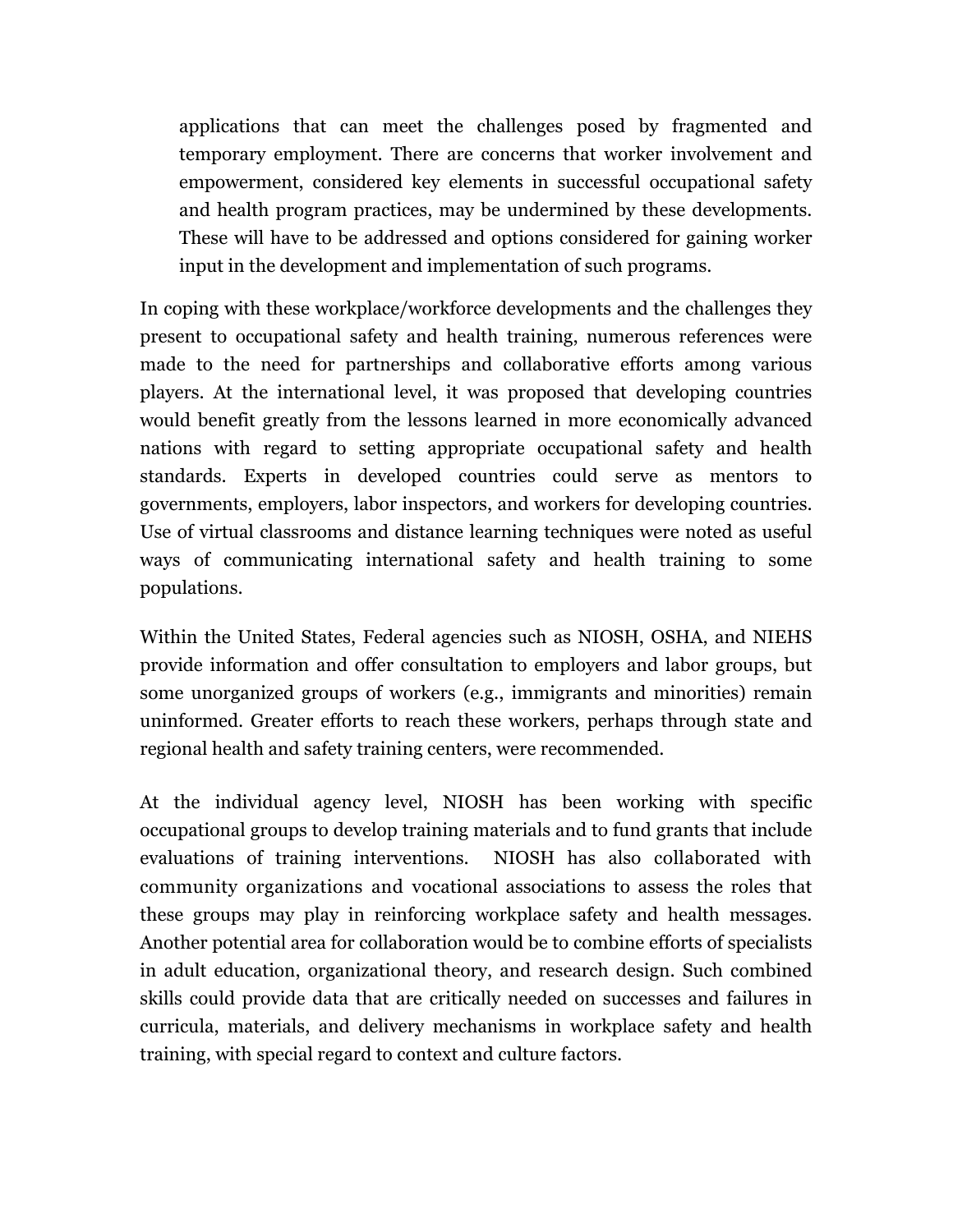## **Commentary**

Any discussion of policy, regulations, and standards related to OSH training prompts a variety of views and reactions. Questions include: Have the benefits of OSH training as a means of reducing work- related injury and disease been sufficiently demonstrated to justify policies, regulations and standards governing the conduct of such practices? If so, how should the policies, regulations, and standards be framed to demonstrate accountability or compliance, given the array of industries and occupations with different hazards, and limited training resources for small employers, among other factors? Is there more merit in having a stand-alone OSH training policy or standard with broad applicability, as opposed to the current practice of folding specific training requirements into regulations that pertain to a particular industrial operation or work hazard? What is the place of OSH training in the hierarchy of workplace hazard prevention and controls? What other factors (for instance workplace culture and climate, or management commitment), are needed to enhance its intended objective(s)?

Contributors to this section acknowledged how major players promote effective OSH training. Mention was made of the roles played by insurance companies, the Federal government, accrediting bodies, standards organizations, business consultants and labor's view of current and proposed policy needs in this area. Common or crosscutting themes expressed by the participants were the following:

. Combining OSH training with other workplace interventions is a concerted programmatic effort to reduce work-related injury and disease and can produce substantial results. The effectiveness of OSH training as a sole

A list of literature references related to the topics in this Section is found in Appendix C.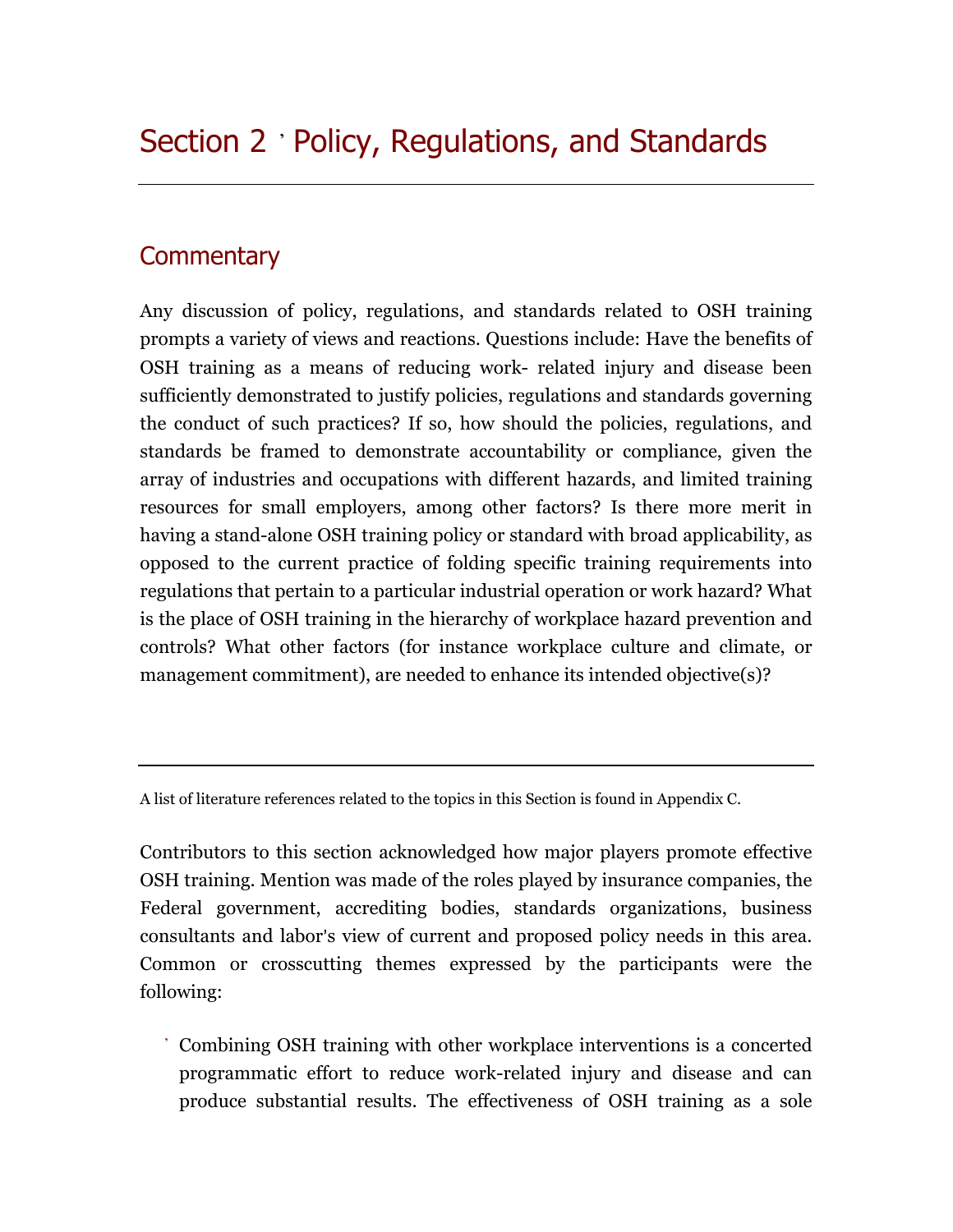intervention is less certain and limited.

- bushed Directing OSH training and other forms of hazard control to those conditions that represent the highest risk of work-related injury and disease can be an effective use of training resources. At a minimum, an OSH training plan should target work practices and behavioral factors that contribute most to hazard risk and risk management.
- Setting at least voluntary standards for acceptable OSH training program practices, and establishing competencies of those delivering OSH training, can provide quality control.
- Providing OSH training to all levels of the workforce in a company can promote total staff knowledge of the goals of the training and reinforce its objectives.

Reactions to the idea of establishing a national policy on OSH training drew varied responses. Some proceeded to outline needed elements of a national policy. The elements included the establishment of the following:

- If Local worker resource centers to be funded jointly by Federal and State agencies, insurance companies, or trade and labor organizations for consultation purposes
- $\dot{A}$  national training standard to address all training issues rather than specific requirements for each workplace standard
- Programmatic efforts to examine the causes of workplace injuries and illnesses, and support demonstrations of the effectiveness of training

Aspects of education were also to be addressed, such as including requirements for engineering graduates and other professionals to be fully cognizant of OSH training approaches; and to have students, beginning in secondary schools, gain a basic awareness and understanding of workplace health and safety before they enter the workforce.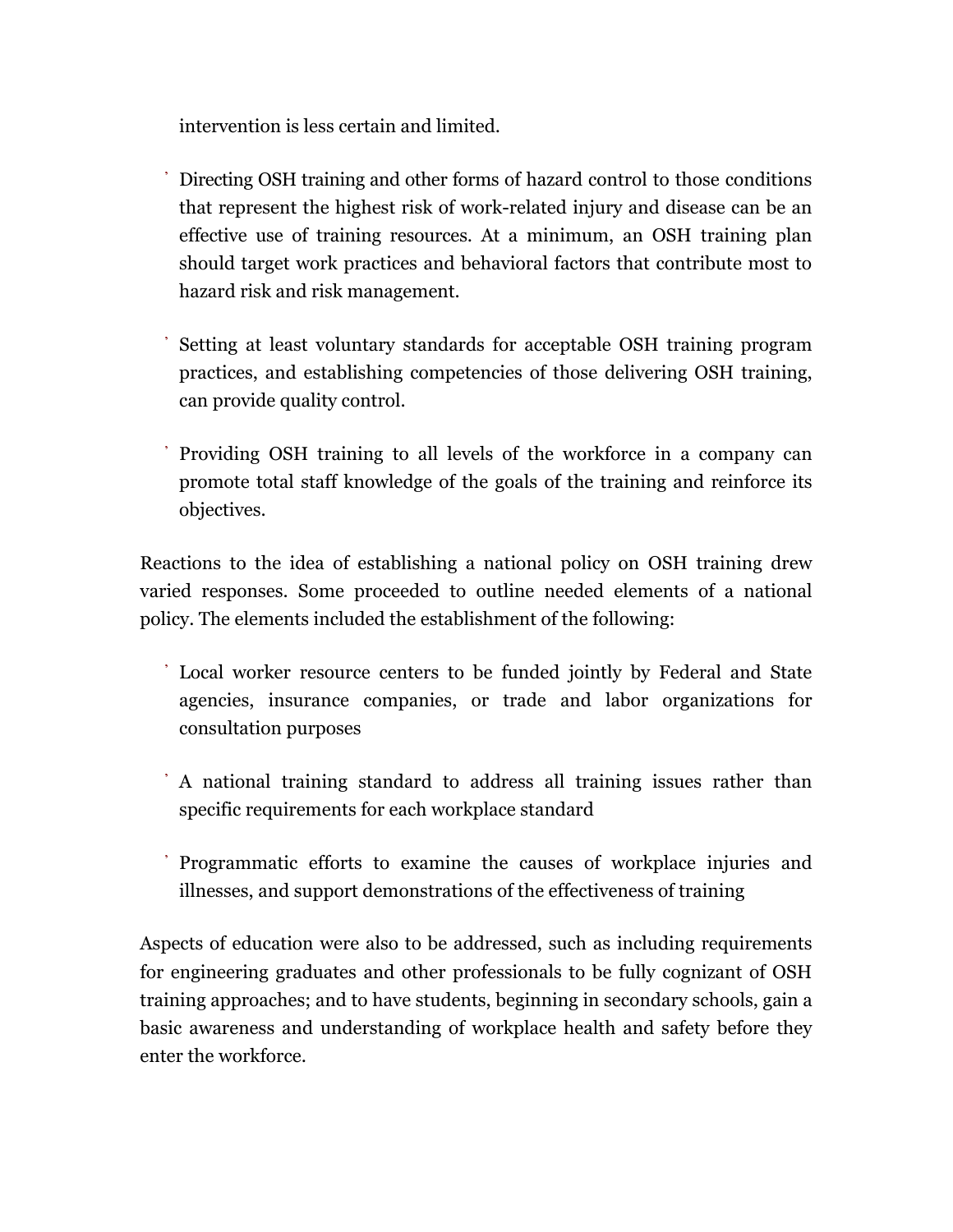## **Highlights**

#### Player and Stakeholder Views

A variety of stakeholders, representing large sectors of the safety and health community, described their perspectives on safety and health training. Insurance, government, consulting, and labor representatives described the rationale for current practices, along with apparent deficiencies.

#### Insurance Views

The majority of insurance companies focus on a policyholder's major sources of loss or potential loss rather then compliance with any standard. Because of policy constraints, most insurers opt to use a train-the-trainer approach in offering OSH training programs to their company clients. The trainers are trained to help workers understand workplace exposure risks and necessary controls. Many such train-the-trainer programs are created by the insurance company or developed from informational materials such as those from OSHA. Insurance companies acknowledge that mandatory OSH training for specific hazards does not ensure its effectiveness. Hence, they stress the need for post-training, followup activities, organizational changes, and behavior-based measures to demonstrate whether the training objectives have been met. Recognizing that mandating training for all potential workplace exposures is unlikely, one insurance company favors a systems-based model whose elements would include voluntary risk assessments for targeting problem exposures, adapting training along with other control measures deemed appropriate for risk reduction, and establishing organizational or other changes that would reduce risks.

In this regard, the stakeholders stated that an ideal way to produce demonstrable results is to make OSH training part of a comprehensive hazard control program. This related to the occupational safety and health program rule proposed by OSHA in 1998 (29 CFR 1900.1) that includes components addressing management commitment, worker involvement, worksite inspections and analysis, hazard control options, emergency response, and OSH training. Reflecting on issues regarding OSH regulations, a participant questioned which exposures deserve specific regulations, what the nature of employer obligations for OSH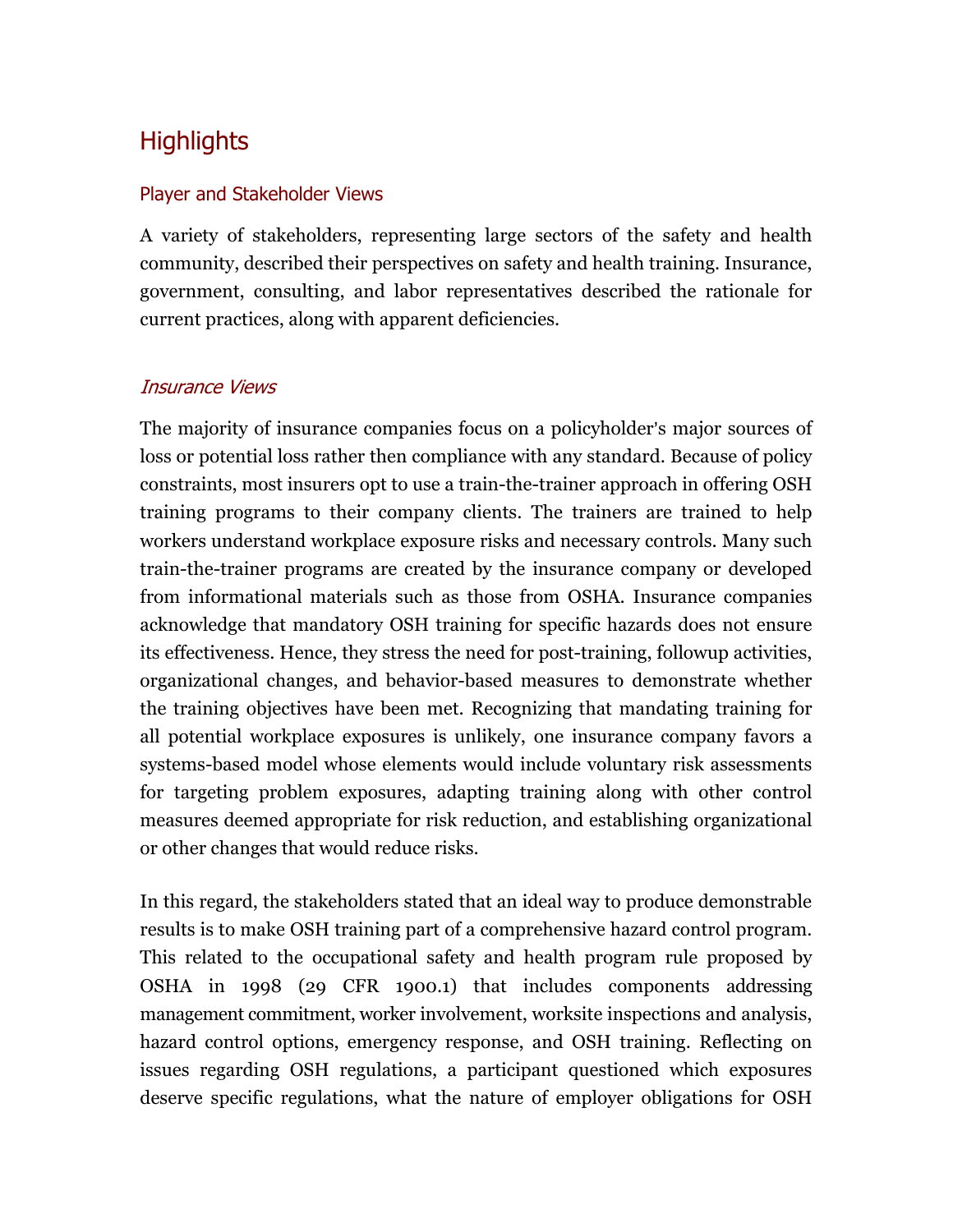training would be, and how training regulations can be measured for effectiveness and compliance.

#### OSHA Views

At the time of the conference, OSHA perceived training as a critical action to take in further reducing workplace injuries and illnesses in the U.S. For example, OSHA's rulemaking efforts were then focused on enacting an OSH program standard and an ergonomics standard, both of which included training requirements. A number of other priority actions were either ongoing or planned.

One of these actions was targeting training either to the segments of the worker population with the highest incidence of work- related injuries, fatalities or disease, or to the hazardous agents that pose such threats. Examples of targeted worker populations include new workers, who have a higher rate of injuries than experienced workers; and workers employed in small businesses (fewer than 20 employees), who are more likely to be killed on the job than those working in larger companies (more than 100). The agency welcomes strategies to address the needs of these at-risk groups. OSHA described working with small business development centers in several States in efforts to design suitable training plans but admitted that more assistance at the local level was needed.

A second effort has been directed to convince employers, unions, and the public of the importance of training in terms of lives saved, injuries avoided, and reduced costs to business. Empirical evidence is being gathered on the benefits of training through consultant evaluations of company safety and health activities. Available data show that companies that place a strong emphasis on worker retraining had the most effective occupational safety and health programs. Programs with a strong worker training component generally showed fewer injuries and illnesses.

OSHA invites training professionals to provide examples from their experience that-illustrate the contributions of training to reduced workplace injuries and illnesses. OSHA also welcomes input from these professionals in shaping training rules that are workable and effective. Demonstrating the benefits of training through measurable results will be basic to OSHA's formulations of employee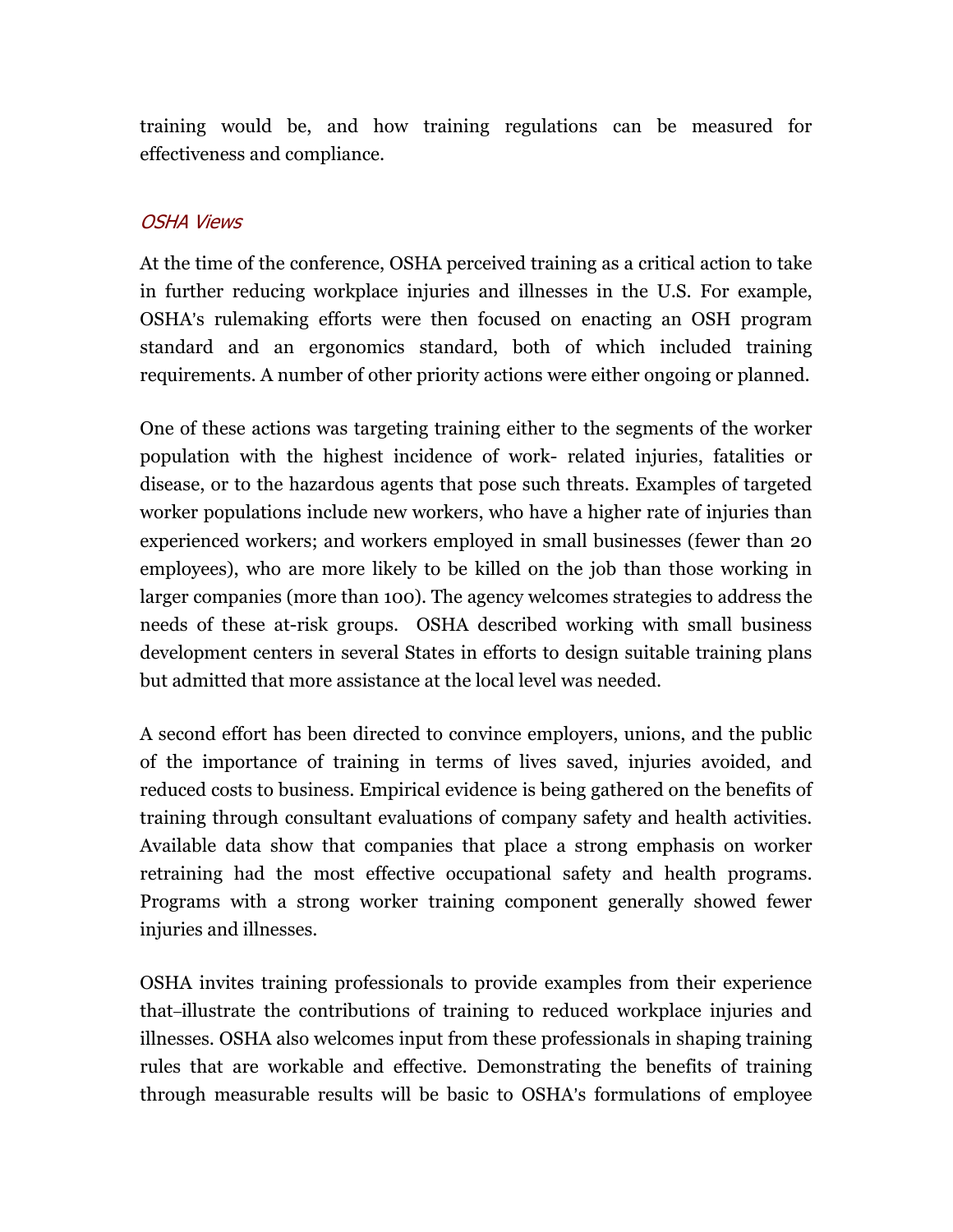training requirements.

A third OSHA activity is providing support for direct training and education of workers through grants to various non-profit organizations, course offerings at OSHA regional OTI Education Centers, and disseminating training products through distance learning technology, CD-ROMs, and the Internet.

#### Professional OSH Consultants Views

A representative of a business consultant firm offering OSH services made three points regarding training. One was that OSH training components should encompass the proper design, management, and inherent safety features of an operation to ensure that all workers are informed of all hazards and suitably protected. To do this, a strong emphasis should be placed on eliminating workplace hazards though engineering solutions or control methods other than dependency on worker behaviors to reduce such risks.

The second point was that establishing safe behaviors and safe work practices through worker training requires that all levels of employees, including senior management and first-line supervisors, exhibit similar behaviors which support the training experience.

And third, the representative stressed that training must be considered a shared value within an organization among employees at all levels. Understanding that training is a value creates an atmosphere that instills knowledge and realizes its benefits. Although the development of this viewpoint and how best to nurture it was not elaborated, others noted that worker involvement and input in developing training plans can enhance the capacity for worker learning.

#### Labor's Views

Labor's views of the current status of OSH training include mention of several deficiencies. One deficiency was that most training programs lack quality control. For example, in many workplaces, training is an afterthought, or a perfunctory exercise where workers attend a 15-minute classroom session, or view a videotape or computer program on safety issues. In other businesses, training is only carried out to comply with regulations. Of the more than 100 OSHA standards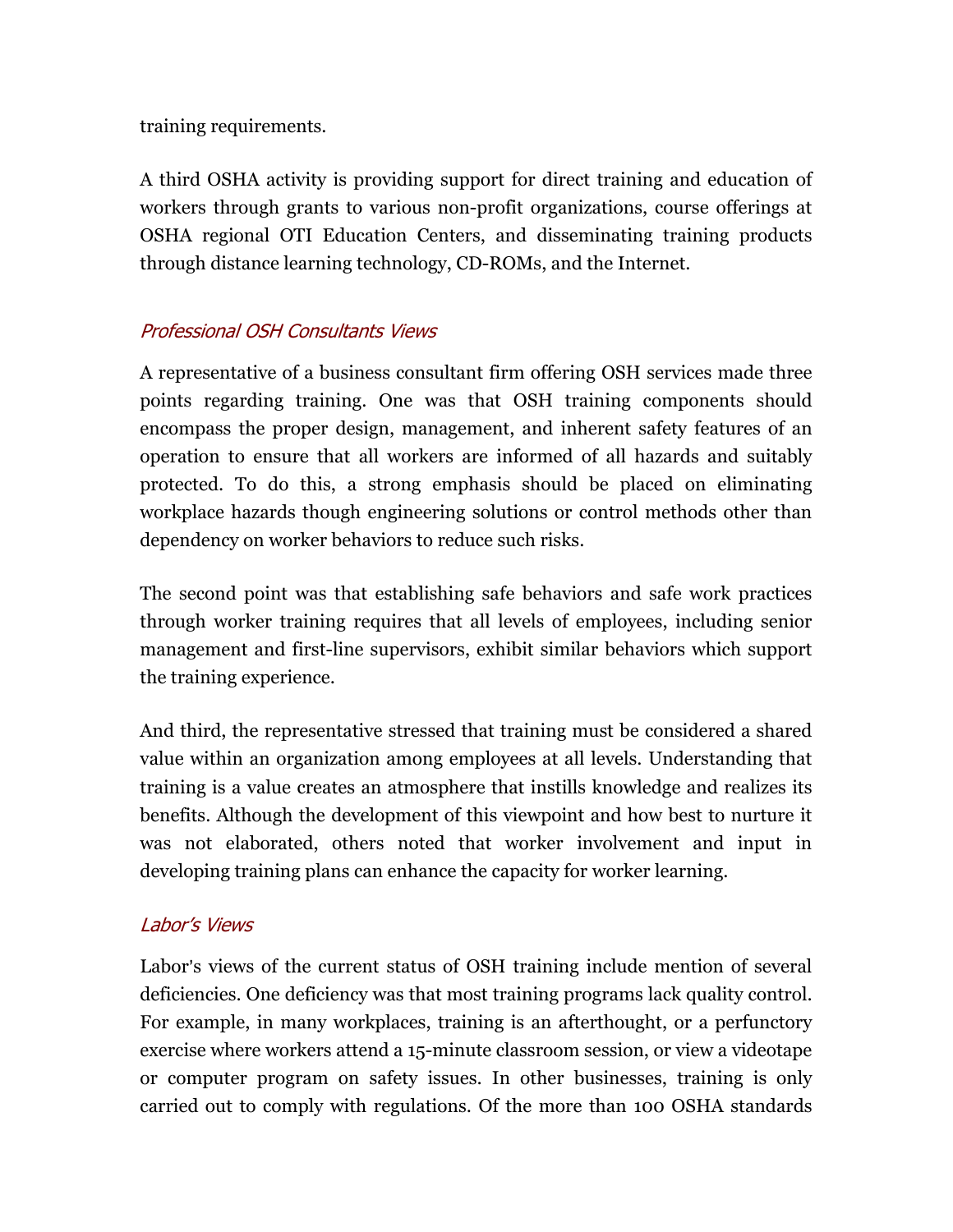that require worker training, few contain guidelines or requirements on how to enhance training effectiveness.

A second deficiency concerned current resources for training. It was noted that most training activities, consulting services, and supporting materials are primarily targeted to employers, developing professionals, or employer representatives. The need to widen the audience for training was stressed, as was the need to mandate training for supervisors, foremen, and company owners. Training in this latter instance was believed necessary for an understanding of the importance of worker training and the development of a comprehensive safety program. Mining Safety and Health Administration (MSHA) regulations regarding comprehensive miner training have been extremely effective in enhancing mine safety and health, but no such rules exist for other workers who also face serious workplace hazards. One labor representative said this disparity reinforces the need to establish a national training policy that should be based on a national commitment to training. He went on to say that employees should not report to work unless a high quality OSH training program has been implemented.

#### Quality Assurance and Standards Development Issues

Several accrediting and standards-development bodies have set forth requirements to assure quality products and competent providers of services. The following are examples of standards that relate to OSH training.

#### Accreditation and Certification

 competencies to undertake such tasks. Requiring certification and licensing of these The public needs assurance that those responsible for assessing workplace hazards and designing hazard control systems have the needed skills and professionals is one way of gaining this confidence. The Accreditation Board for Engineering and Technology (ABET) approves curricula and educational objectives in university and college programs for preparing engineers, industrial hygienists, and others who work in the occupational safety and health field. Criteria and objectives for gauging program merit include safety and environmental and worker protection issues. Thus, program graduates are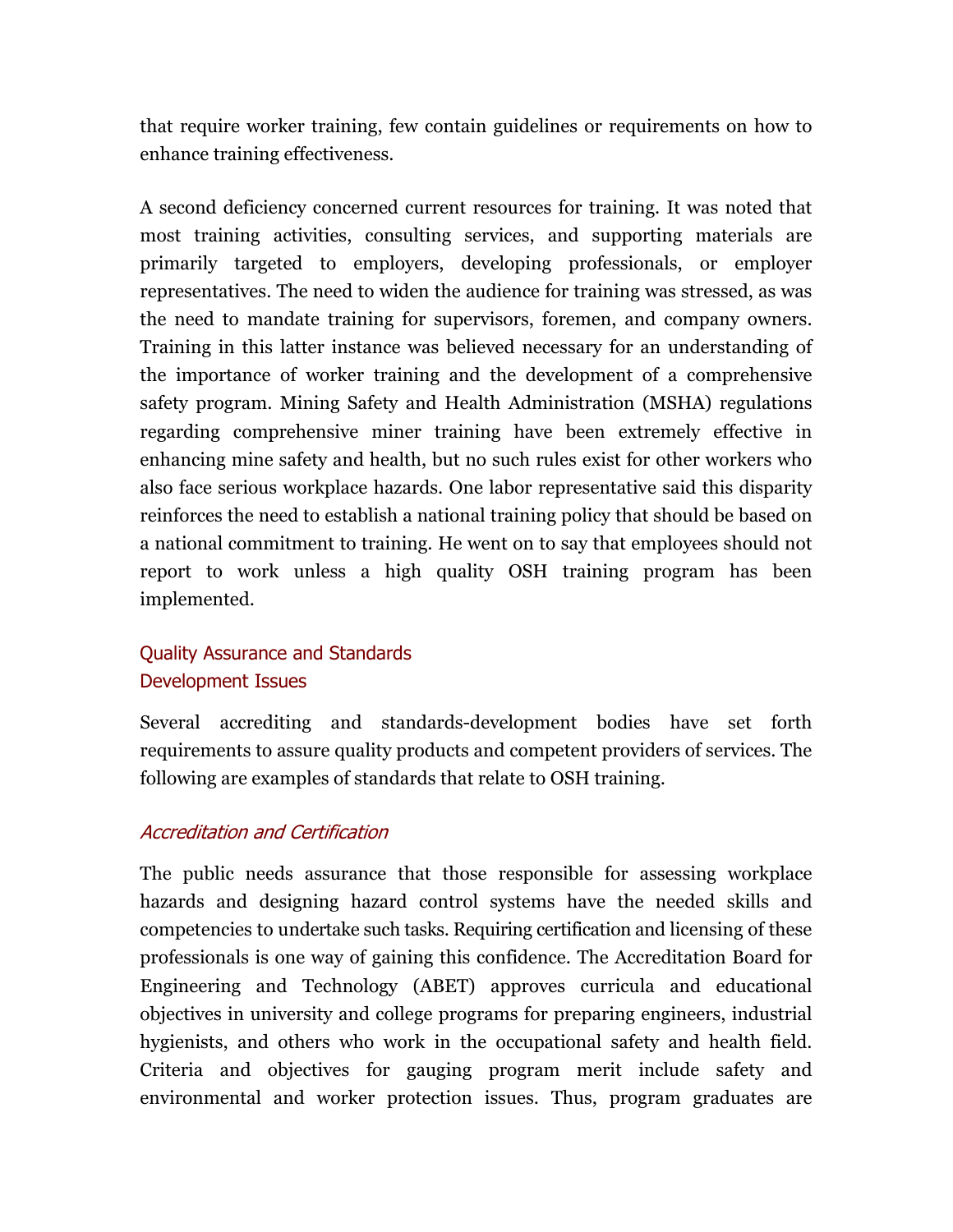presumed to have needed competencies in these areas. Becoming a Certified Safety Professional (CSP) by the American Society of Safety Engineers conveys a similar assumption. An important consideration is whether graduates of these accredited programs and CSPs engaged in OSH have sufficient knowledge of training approaches. This relates to the question of the kinds of certification or licensure that should be required of those expected to perform training services aimed at protecting the health and safety of U.S. workers.

#### ANSI Z490.1

In an effort to assure quality products and services, training experts from various sectors of industry, trade associations, and small and large businesses have been engaged in developing the American National Standards Institute (ANSI) Z490.1 Standard, which is voluntary and is set forth in *Criteria for Accepted Practices in Safety, Health, and Environmental Training*. In design and purpose, the standard can be used to assess the services of external service providers, or to audit and improve their company training programs. The standard covers all facets of training including training development, delivery, evaluation, and training management. Tied to each of these components are conditions for satisfying specific requirements. Table 1 outlines the components and conditions for accepted practices in training under ANSI Z490.1.

 This standard offers explanations or illustrations of ways to satisfy the various requirements. Included are examples of core competencies, instructor credentials, organizational controls, and model curricula. In connection with training program management, and as mentioned earlier, the draft standard emphasizes that training by itself cannot assure a safe, healthful, and environmentally sound workplace, nor can it assure regulatory compliance. Rather, training must be integrated into an overall safety, health, and environmental program.

#### ISO 14000

Requirements for workplace safety and health training are also contained in standards intended to address international environmental management concerns. The International Standards Organization (ISO), in collaboration with the United Nations, has developed the ISO 14000 series that establishes a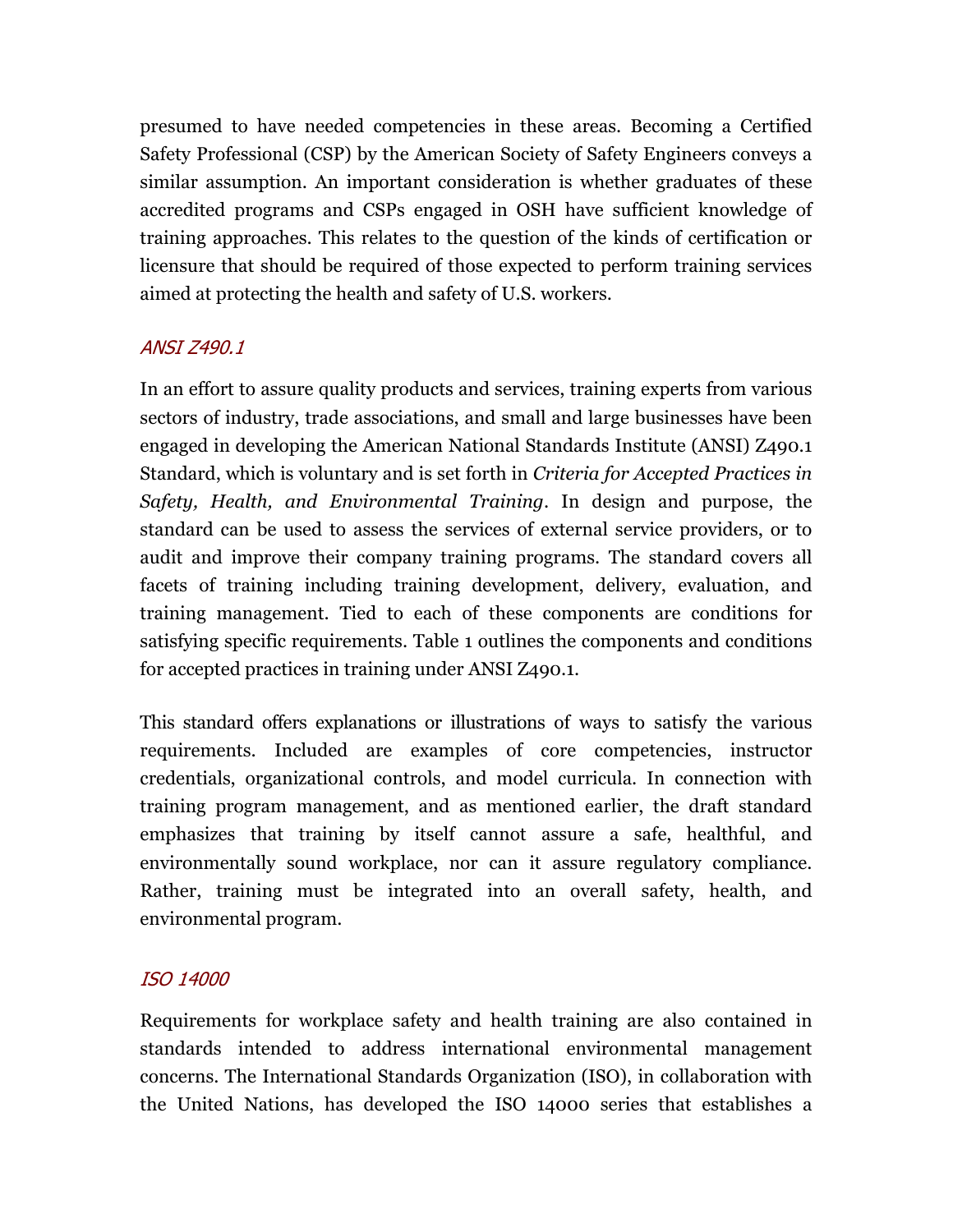management system for controlling and monitoring the environmental compliance activities of a company. The focus of environmental activities includes those concerned with the handling and disposal of hazardous materials and waste products, air and water pollution controls, and air and water management. A primary requirement of the environmental management system is that the company must be in compliance with the "law of the land." For U.S. companies, "law of the land" means compliance with all applicable OSHA, U.S. Environmental Protection Agency (EPA), and Department of Transportation (DOT) regulations. Other elements of the environmental management system contain the need for policy statements and actions that commit the company to do the following:

- + Identify and assess existing and potential problems and risks
- + Communicate the information to those who have a need to know
- <sup>t</sup> Respond and manage those problems and risks

has emerged for companies that are "clean." Among requirements for implementation are several that address worker training, awareness, and competence in dealing with environmental issues. Training requirements set forth are nearly identical to those described in the ANSI Z490.1 draft standard. Particular emphasis in the ISO 14000 standards is given to auditing requirements for ensuring compliance. Because of the auditing requirements, aspects of training in a given company are under continual review. Although voluntary, the incentive for companies to adhere to the ISO 14000 environmental management standards is that the standards have market value. That is, proponents of these standards, and others, argue that a strong market exists for environmentally friendly products, and a preference among consumers

#### National Skill Standards

The ANSI and ISO standards dictate training requirements for employers to ensure that their workforces are informed of workplace risks, and knowledgeable of safe work practices and self-protective measures. Alternatively, the National Skill Standards include OSH competencies for particular skills needed to perform work functions at basic and advanced levels in various sectors of our economy.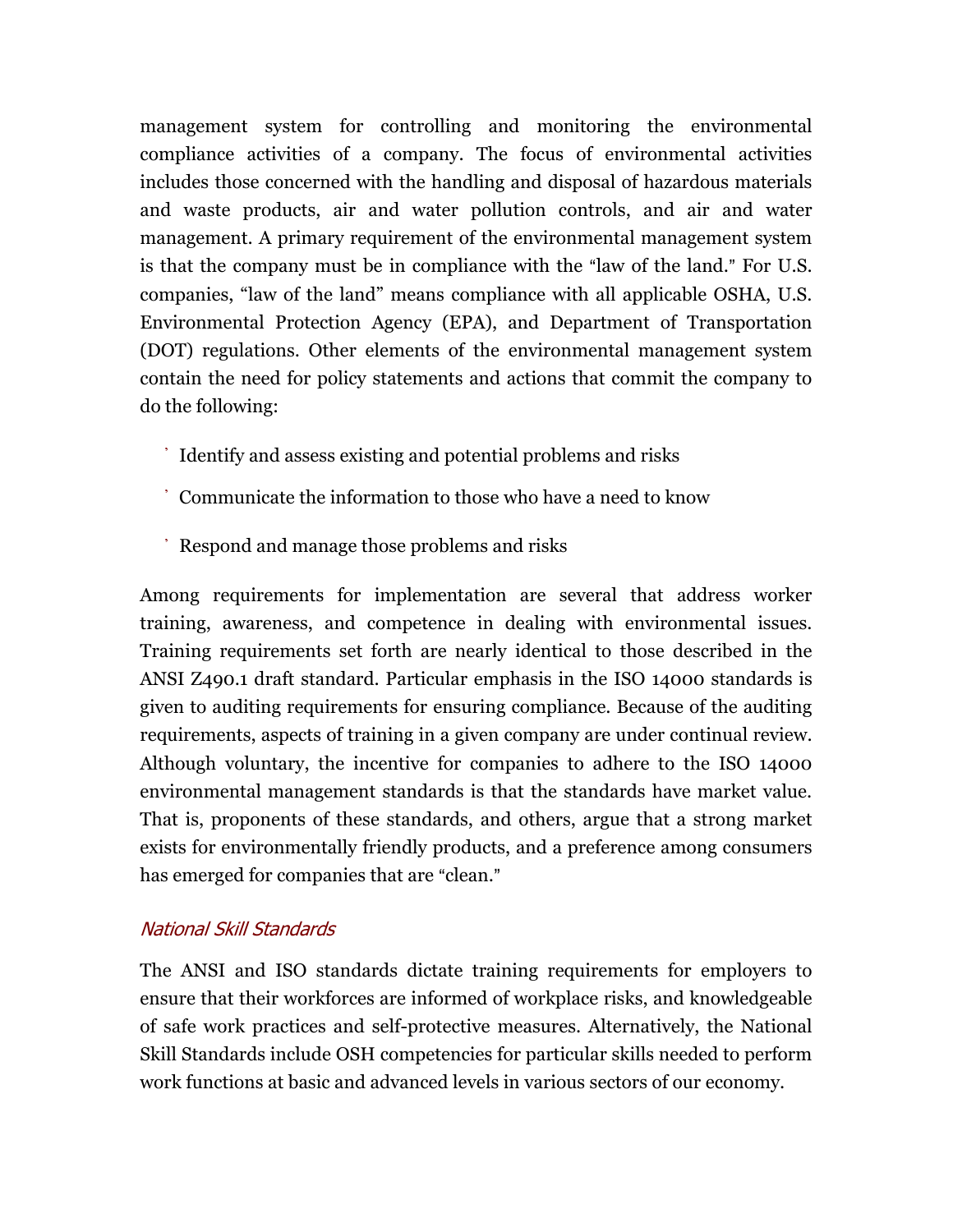These standards were established by the National Skill Standards Act of 1994, and are being developed through a voluntary partnership of labor, industry, academia, and government for use in education and the workplace. They are intended to ensure a high performance labor force. In this regard, training institutions—high schools, community colleges, universities, union/trade apprenticeship schools—may choose their curricula and instructional methods to meet the level of competencies set forth in the skill standards.

NIOSH is collaborating in this standards development [Palassis et al. 2004]. They view the effort as a way to increase the level of safety education and safety awareness for all workers and students. A first set of skill standards developed for the manufacturing sector was published in 2001.

Especially relevant to the subject of standards were efforts reported to update tasks, skills, and knowledge needed by hazardous waste and demolition workers bearing on current OSHA training requirements. The training content appears to be outdated for these types of jobs.

# Section 3 ' Current Perspectives and Practices

### **Commentary**

Occupational safety and health perspectives and practices on training continue to evolve in the recognition of various target populations and situational factors, and in efforts to find and use resources more effectively. Approaches can range from instilling an OSH awareness in young persons who are already working or will constitute the future labor force, to educating employers about the commitment needed to ensure an effective OSH training program without sacrificing productivity. Complicating matters is the growth of multinational companies, a global economy, and the diversity of the U.S. working population. Indeed, strategies for addressing workplace safety and health concerns must now take account of groups that could present distinct language, cultural, and traditional challenges to training efforts.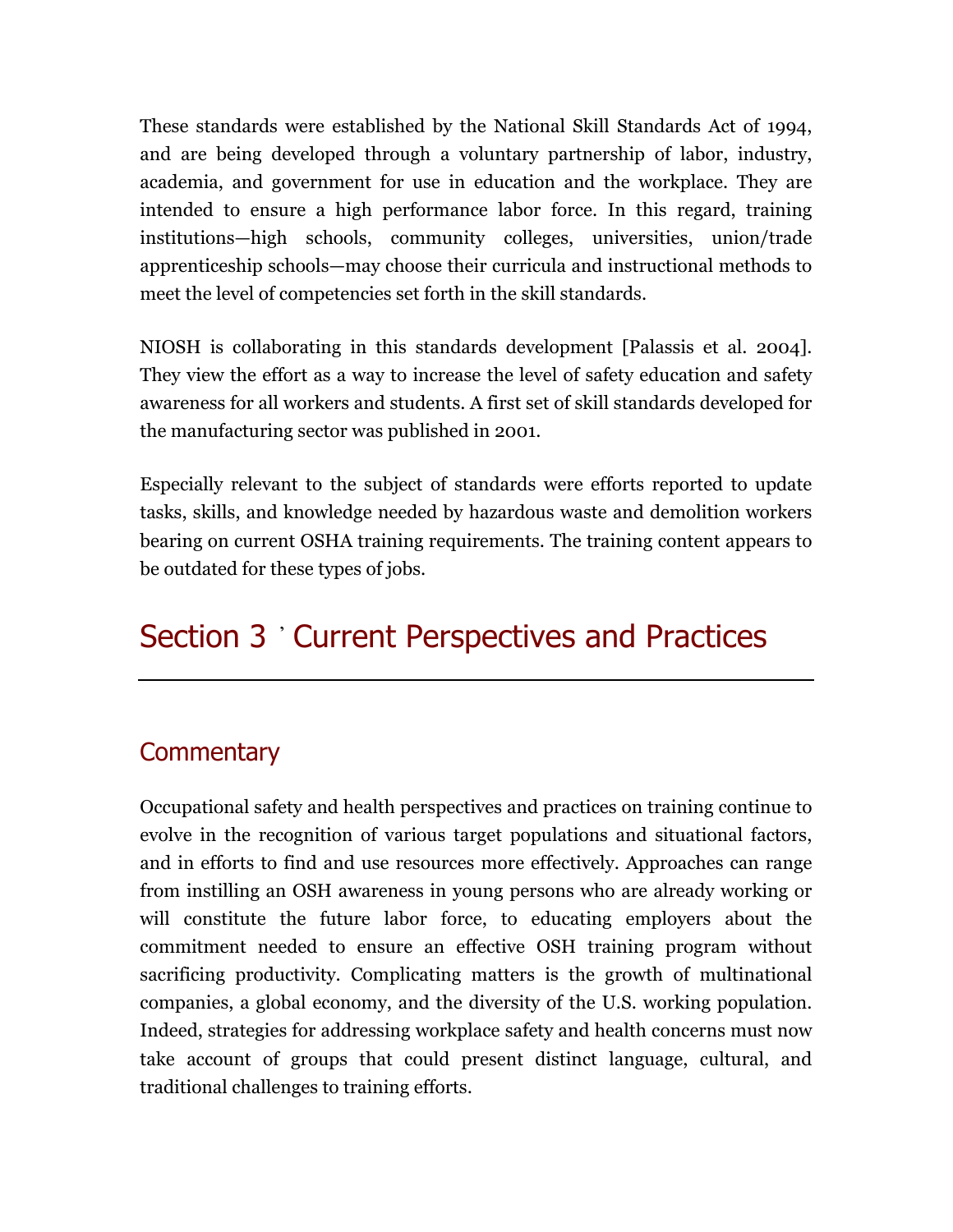Other longstanding situational challenges remain. OSH programs need to consider practical approaches for large employers as well as smaller ones, suitable strategies to meet the OSH needs of the assorted manufacturing and service sectors of our economy, and involving workers in program planning. Resources available to undertake occupational

A list of literature references related to the topics in this Section is found in Appendix C.

safety and health training are limited. This means priorities, partner, and leverage efforts must be set by Federal, State, and local community agencies; and insurance, trade, and labor organizations to enable positive training results.

 Platform speakers and panelists elaborated on the above-mentioned challenges. Examples of collaboration at all levels—among State, community, business, and labor groups, and various other interested parties—were described in developing and delivering targeted OSH programs. Formal needs assessments were discussed to identify problem areas that dictate interventions through training or other means. OSH approaches to training and other means of hazard control revealed a variety of strategies. These strategies included customized approaches to fit specific groups such as non-English speaking workers, high school youth, and farm owners. Where noted, positive results from these efforts seemed mostly based on anecdotal observations.

OSH programs in companies that represent major business sectors highlighted management commitment and worker involvement. Most emphasized process (e.g., safety audits, fault analysis of operations) as opposed to outcome measures in stressing goals of achieving excellence in safety performance rather than mere compliance with regulations. Worker efforts in taking over responsibility for safety training and providing other direct inputs into the OSH program were perceived to have merit.

Concerns for workers in developing countries are just being recognized as more and more of their economy shifts from agrarian to manufacturing activities. Whether lessons learned from the OSH experiences in the United States and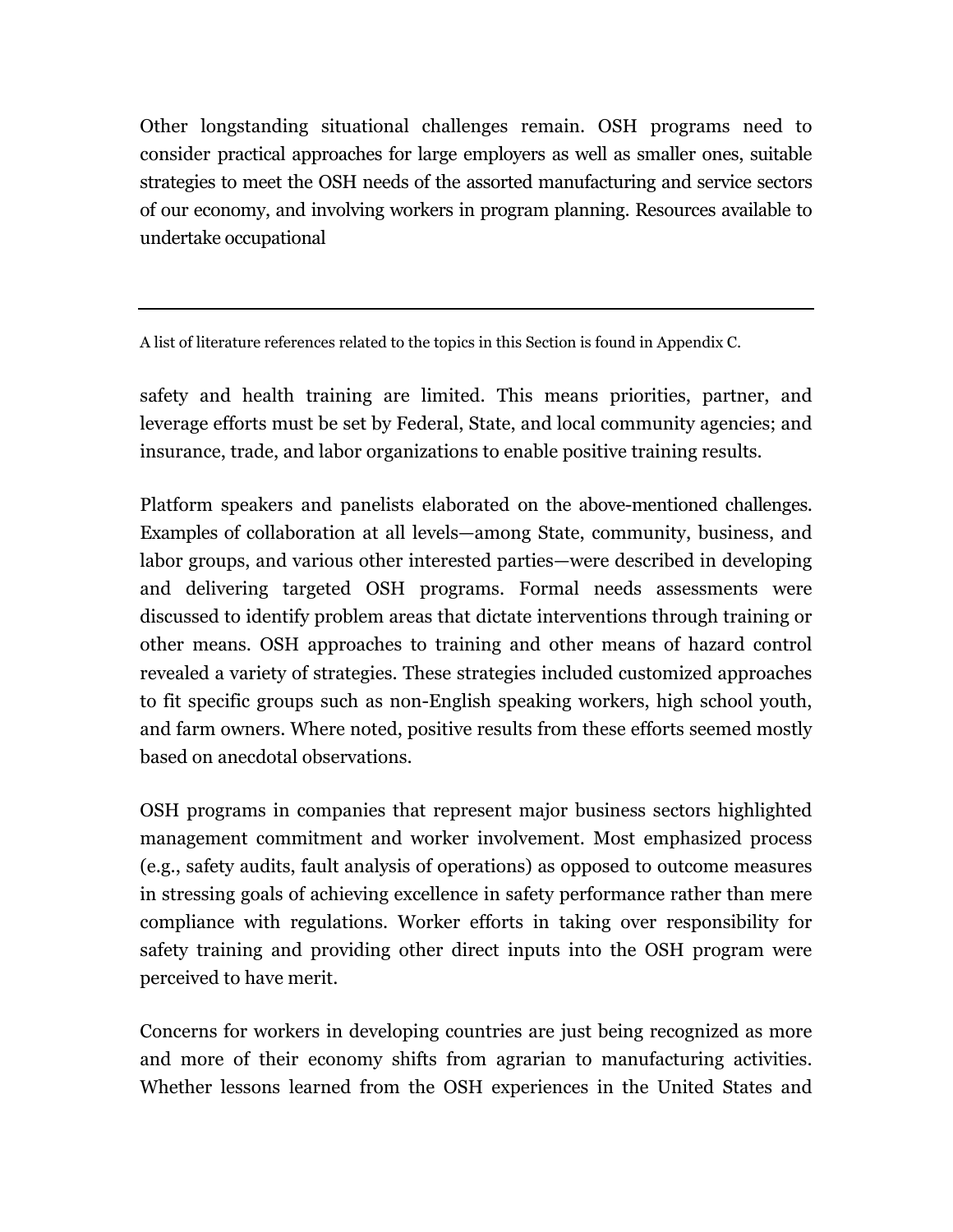other fully industrialized nations can work elsewhere remains an open question.

## **Highlights**

#### State and Local Approaches

 take a variety of forms. Efforts to address OSH concerns at the State or local level fall into two groups. One group addresses OSH issues as a whole or to a broad audience. The second group is more selective, either in targeting a specific OSH objective or a specific occupational group. For both groups, the nature of delivering the training can

#### Examples of the General Approach

Reflecting the general approach, the Indiana Bureau of Safety Education and Training partnered with individual business, labor, trade, and academic organizations to offer the OSHA 10-hour Outreach Program. This program was particularly useful in giving an overview of workplace safety and advancing OSH training. The Bureau added other subjects identified as important to a particular audience, which served to enrich the experience.

The Michigan Safety and Education Division offered safety administrator courses designed to provide company safety directors, managers, and supervisors with knowledge and skills to establish an OSH program. This course featured a case study, participatory approach that gave the employers an appreciation of factors critical to basic program elements such as management commitment, employee training and involvement, worksite analysis, and hazard prevention.

The training section of Oregon's OSHA has conducted both quarterly OSH workshops throughout the State as well as onsite classes for specific groups. They adapted the workshops into a course, delivered through the Internet, with interactive student and instructor features. They also partner with industry and labor groups to offer classes on specialty topics. These classes are designed to build skills for employers and employees to make them self-sufficient in OSH activities.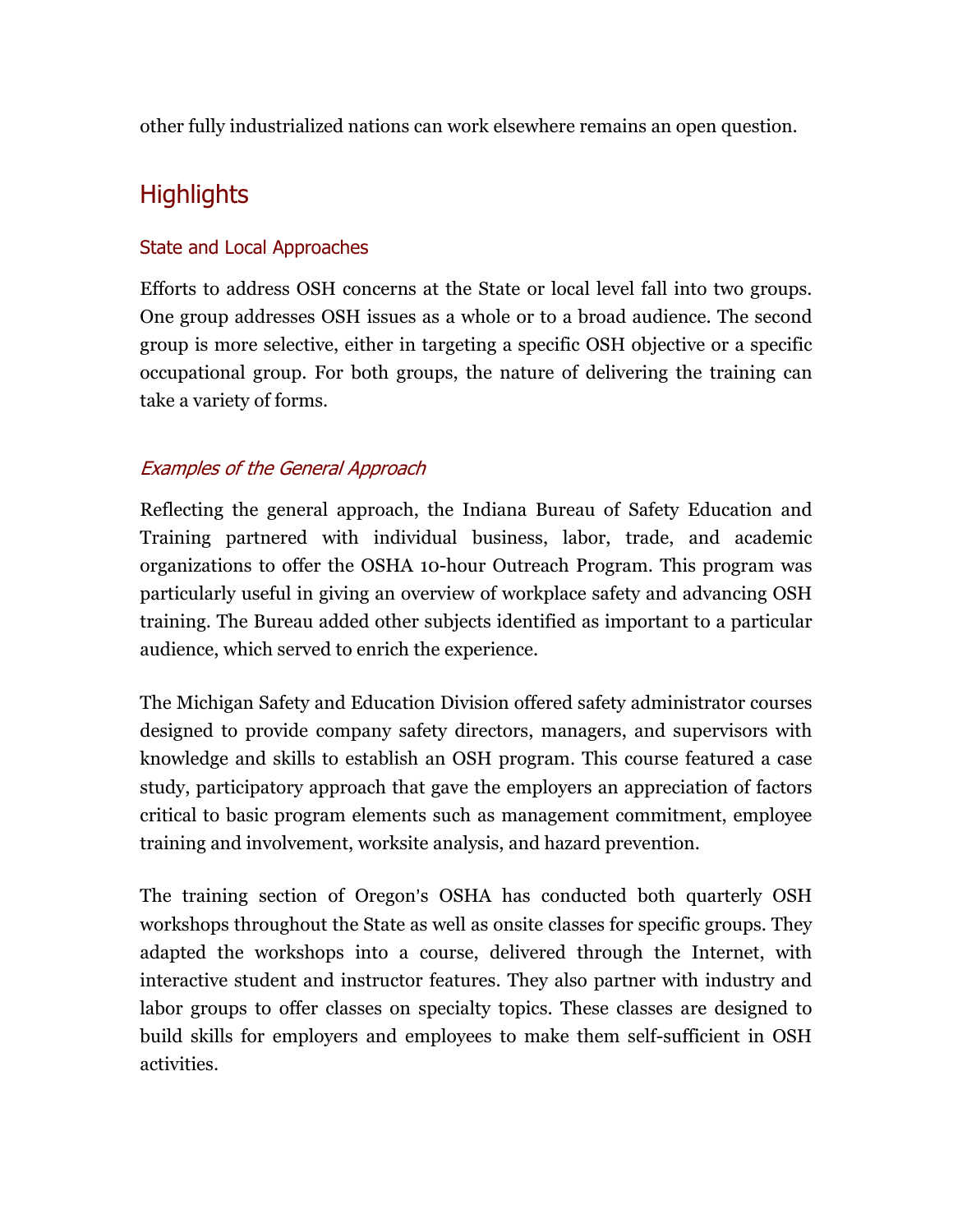#### Examples of the Specific Approach

Regarding more focused programs, California State Department of Health Services has sponsored regional seminars for contractors engaged in painting and building remodeling where the potential existed for lead exposures. The goal of the seminars was to reduce lead poisoning risks among contractor workers, family members, and building occupants. Because the target group contains many small business owners, seminar attendance was a challenge, as was achieving business owner receptiveness to training that might dictate workplace changes with added operational costs. For this reason, contractor trade associations, labor unions, and worker's compensation carriers all participated in the planning and outreach activities for the training seminars. Evaluations of the program found that clear public health messages, followup technical assistance, and strategies that consider the realities of small contractors produced favorable results.

The University of New Mexico School of Medicine targeted training to health care providers who serve rural areas where working populations had diverse cultural, economic, and educational backgrounds, and where little if any OSH infrastructure existed. In this instance, continuing education training modules were developed for the providers based on data from known exposures and outcomes of workers with occupational and environmental health complaints. The modules were designed as problem-solving exercises based on case studies or recent local events, and also incorporated cultural factors to ensure a relevant, realistic context. The modules were delivered in a variety of clinical settings throughout the region as well as to staff members of the state health department. This effort resulted in greater attention to OSH issues among public health officials, health care providers, rural health clinic staff, and workers in the affected rural region. Physicians have requested additional modules to cover other topics, and modules to translate OSH information for use in community workshops are planned.

The Iowa Certified Farms Program also targets the OSH needs of a select population. In this program, the Iowa Center for Agricultural Safety and Health partnered with local rural clinics and health insurance companies to develop an innovative plan to deliver safety and health services to the local farming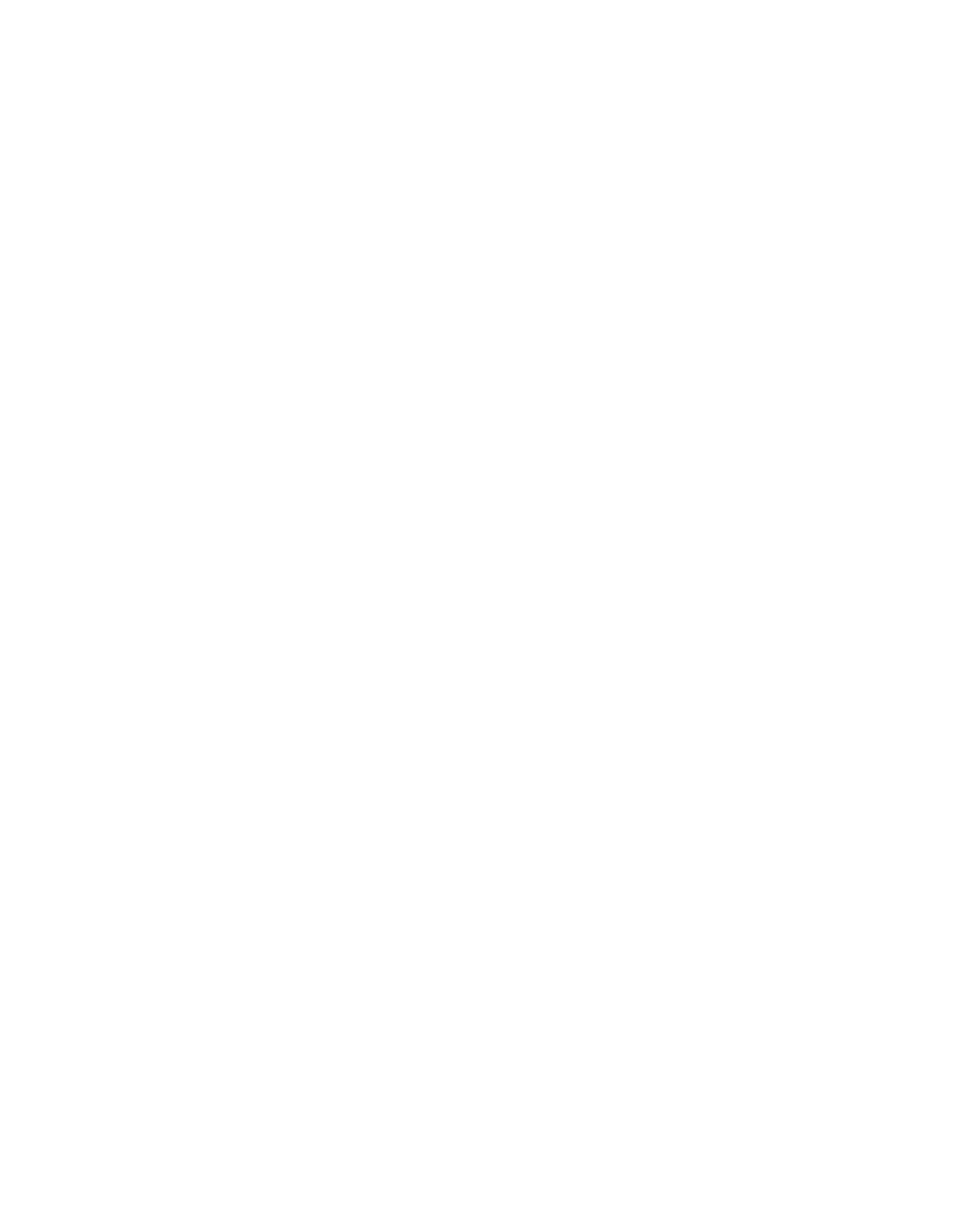Mention of any company or product does not constitute endorsement by NIOSH/CDC. In addition, citations to Web sites do not constitute NIOSH/CDC endorsement of the sponsoring organizations or their programs or products. Furthermore, NIOSH/CDC is not responsible for the content of these Web sites.

The opinions expressed in this report represent the comments of participants at the conference and are not necessarily the position of the sponsoring agencies.

# **Ordering Information**

receive documents or other information about To occupational safety and health topics, contact NIOSH at

#### **NIOSH**

**Publications Dissemination** 4676 Columbia Parkway Cincinnati, OH 45226-1998

Telephone: 1–800–35–NIOSH  $(1 - 800 - 356 - 4674)$ Fax:  $513 - 533 - 8573$ E-mail: pubstaft@cdc.gov

or visit the NIOSH Web site at www.cdc.gov/niosh

This document is in the public domain and may be freely copied or reprinted.

DHHS (NIOSH) Publication No. 2004-132

February 2004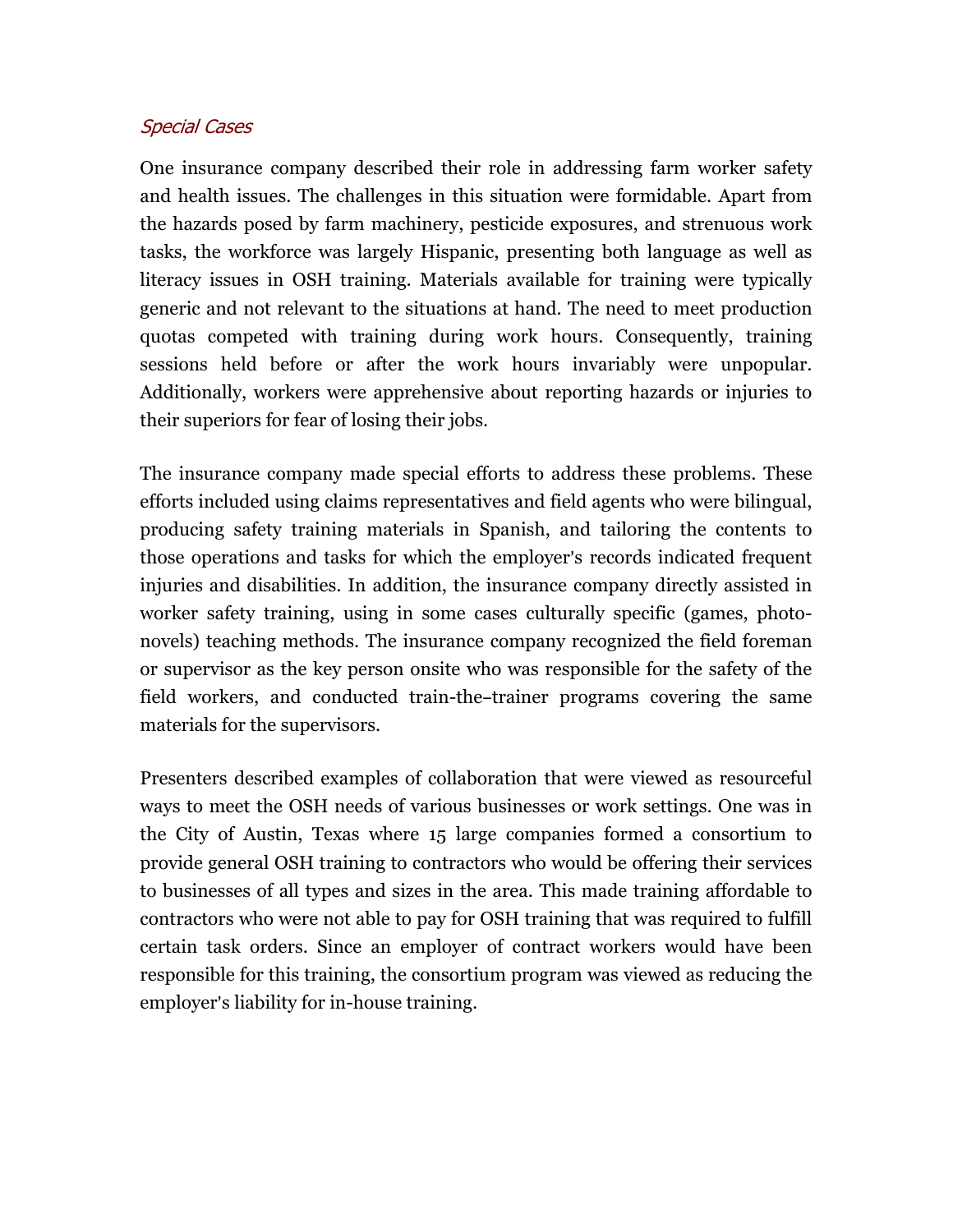Consortium's mission was to pool OSH content expertise already residing in State agencies (such as Departments of Health, Labor, and Environmental Conservation), private associations, professional societies, and trade groups. This Consortium would use existing statewide videoconferencing, distance learning, and satellite communications capabilities for delivering the Consortium's products to consumers. The proposal contained a description of the role of the School of Public Health at the State University of New York at Albany in creating an educational component of this program that could offer a credit-based curriculum and possibly advanced degrees in occupational safety and health. The challenge for both of these efforts is whether they can adequately fulfill the specific OSH needs presented by the diverse workplaces and worker groups they intend to serve.

#### Employer- and Worker-Centered Program Approaches

Whether an OSH training program is employer-centered or worker-centered falls along a continuum of practice. The following situations are examples of programs along this continuum.

 As an example of an employer-centered approach to OSH, a major engineering corporation stressed the importance of establishing safety as a workplace value and issuing a policy endorsing a zero-accident goal for its entire workforce. An Environmental Safety and Health (ESH) system was designed to implement this policy, and a series of manager training and education workshops were held to specify the manager's leadership roles and responsibilities in meeting the goal.

For employee education, this corporation put emphasis on behavior, hazard recognition skills, standards, and stop-work authority. A variety of media was used for the safety and health training including hands-on activities, interactive CD-ROM, classroom exercises, a Web-based course, and e-mail distribution of documents. The company viewed success in worker training as driven by the ESH management system and believed that there were profits from endorsing a policy of zero accidents. The ESH program extended to workers from outside the corporation, too. That is, one criterion for the company selection of contractors, subcontractors, and outside worker groups for different projects was their past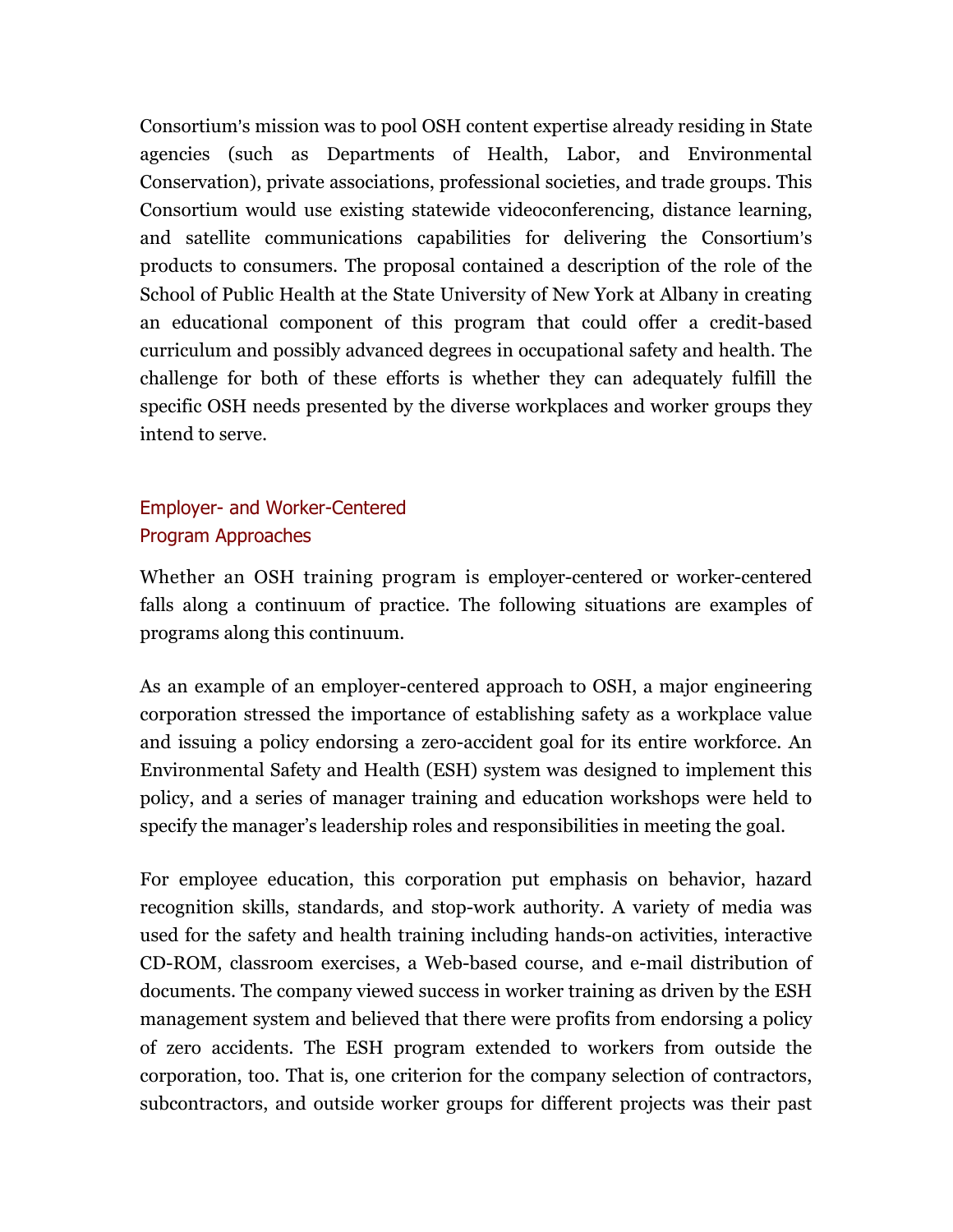safety performance records. Upon selection, contractor personnel were invited to participate in the ESH leadership training.

Worker involvement in and responsibility for aspects of OSH training has become more common. Two examples concerning ergonomics demonstrate important contrasts. In one, volunteer shop floor workers from various departments were given specialty ergonomics training in sessions that lasted from three to nine months long. These included meetings with engineering and supervisory staff in efforts to address real or potential problems as seen from the worker point of view. Once trained, these workers (referred to as "ergonauts"), returned to their regular work units where they then served as onsite experts in addressing ergonomics issues.

In the second example, worker groups were trained, usually as the result of employer-union agreements, to develop skills in identifying ergonomic hazards and means for their control. The training in this case employed popular education techniques. The techniques included pooling of group experiences and problem-solving ideas to increase knowledge of ergonomics issues and also methods for effecting needed workplace changes. In ongoing trial applications in construction work, the learning framework for participants included:

- Descriptions of their work-related musculoskeletal pain and disorders and the affected body areas
- $\dot{\phantom{a}}$  Analysis of risk factors in their own jobs and redesign ideas
- buth Discussions of barriers to implementing the redesign measures and strategies for overcoming the challenges

Preliminary findings showed that the participants actively engaged in the learning process and enjoyed the experience. In terms of outcomes, proposed feasible solutions for reducing risk factors were noted. Though supervisory "change agents" were convinced of the merit of the recommended changes, the decision to go forth was slow, and the workers had moved on to other jobs before they could be implemented.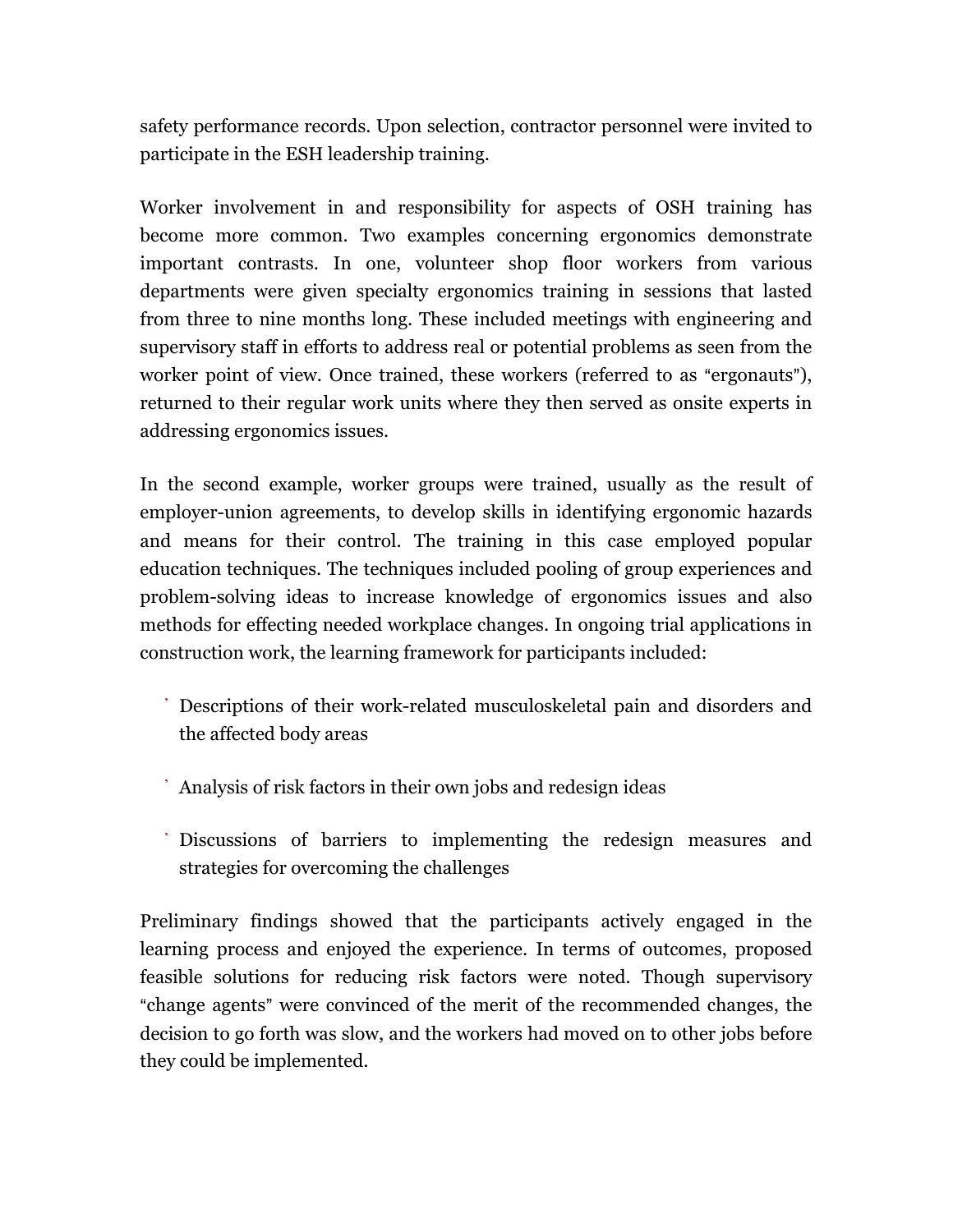#### Issues in Developing Countries and Multinational Corporations

Workers in developing countries face increased hazards owing to increased industrialization and shifts from state-run economies to privately owned businesses, with attendant efforts to cut costs. The lack of OSH training for workers at risk and the lack of OSH knowledge among health care providers were viewed as major problems in these countries. Solutions to these problems include new statutes and policies that require training for workers in hazardous jobs, added courses in medical schools and schools of public health to prepare needed professionals, and national training days sponsored by occupational health centers to create greater awareness of work-related hazards.

The work of the International Labor Organization (ILO) to overcome the subordinate status of women workers in many nations also included OSH considerations. The ILO undertakes collaborative efforts with governments, unions, and employer organizations. To address the specific needs of women workers, the ILO has designed national-level programs with OSH training and education for building confidence in women workers. The program formats include workshops and train-the-trainer approaches. The ILO has undertaken these programs in the Philippines, Brazil, India, and the Seychelles with some success. Obstacles remain, such as gaining support from male leadership to organize and conduct OSH training courses.

The challenges presented to international corporations in managing a global workforce and global OSH programs include various language and cultural factors. Also, program practices must adapt to the diverse and changing working conditions found in different parts of the world.

Three components of future education and training were stressed as being key to sustaining a global economy.

1. **Smart workforce:** This workforce is one that is highly educated, skilled, engaged in a healthy lifestyle, and knowledgeable about hazards and stress. This includes workers who could act as decision makers on the shop floor and activate controls that could safely and accurately perform tasks for many workers.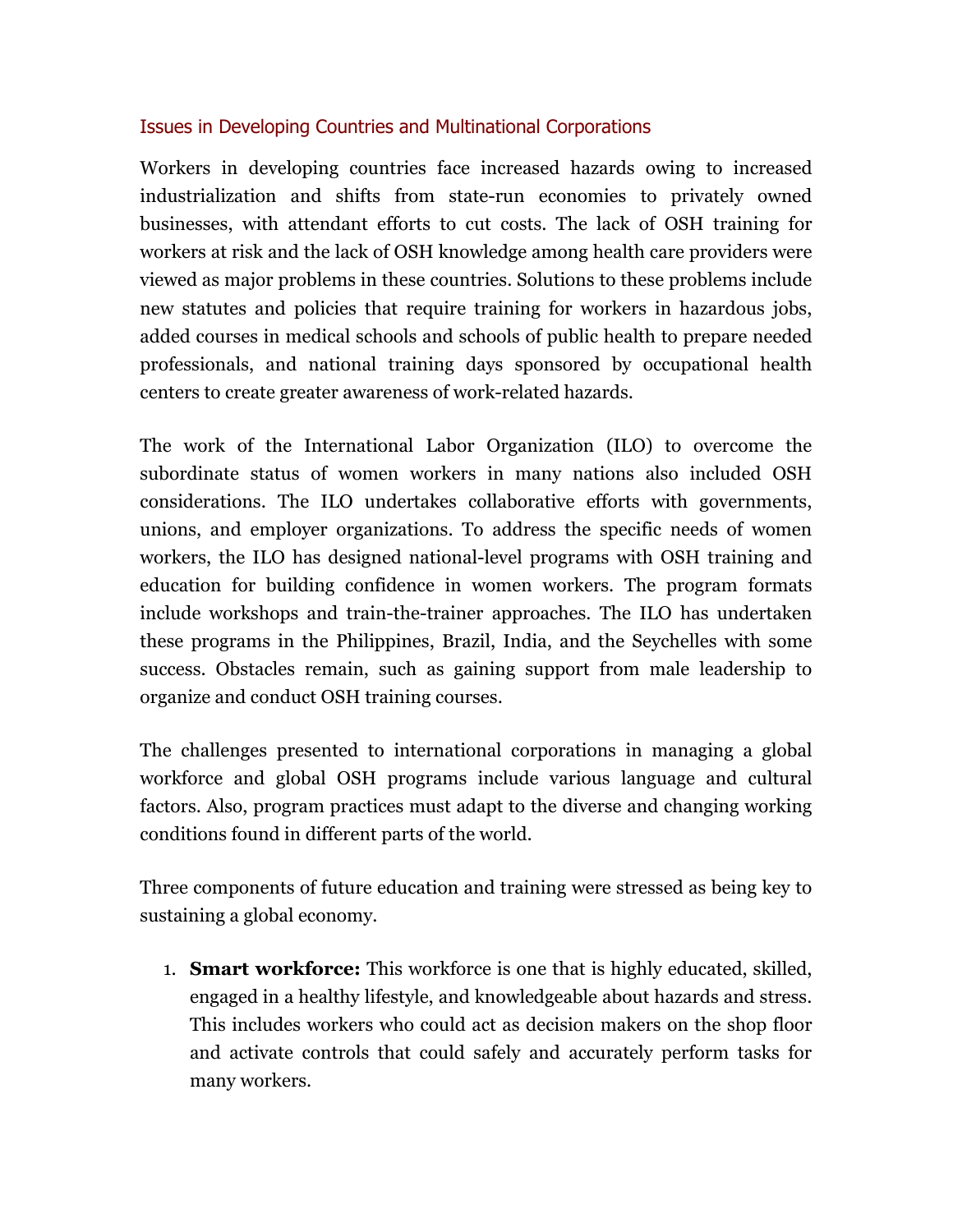- 2. **Smart technology:** For example, the Internet could be used as an asset to ensure that most relevant information is communicated to domestic and global partners in a timely manner. Smart technology also suggests use of computers in ways that would not overload and unduly stress those who have to make decisions on the basis of such systems.
- 3. **Smart learning system:** This is a process that is attractive, applicable, accessible, and takes advantage of new technology, skills and knowledge.

For the global economy, a solid education plan must serve as the foundation for new career development with specialized training to meet changing job needs. General Motors (GM) is applying these concepts in its health and safety training program. Specifically, program elements address healthy lifestyle issues, education, and training for global manufacturing and global management study, which include health, safety and hazard control topics. The GM OSH research program focuses on workplace interventions for reducing stress and strain.

# Section 4 ' Developing OSH Training

## **Interventions**

## **Commentary**

Training as an intervention strategy for reducing risk of workplace injury and disease requires several considerations. Are the training objectives and training content clearly relevant to the situation(s)? Are the training materials in a form that will be understood by the affected parties? Are instructional techniques used that can facilitate effective learning? Have steps been taken to ensure that the training reaches the target group? Satisfactory responses to these questions may produce a successful training outcome, but the real impact of training can depend on other workplace influences that may reinforce or counter the experience.

Conference presentations covered training efforts geared to traditional hazard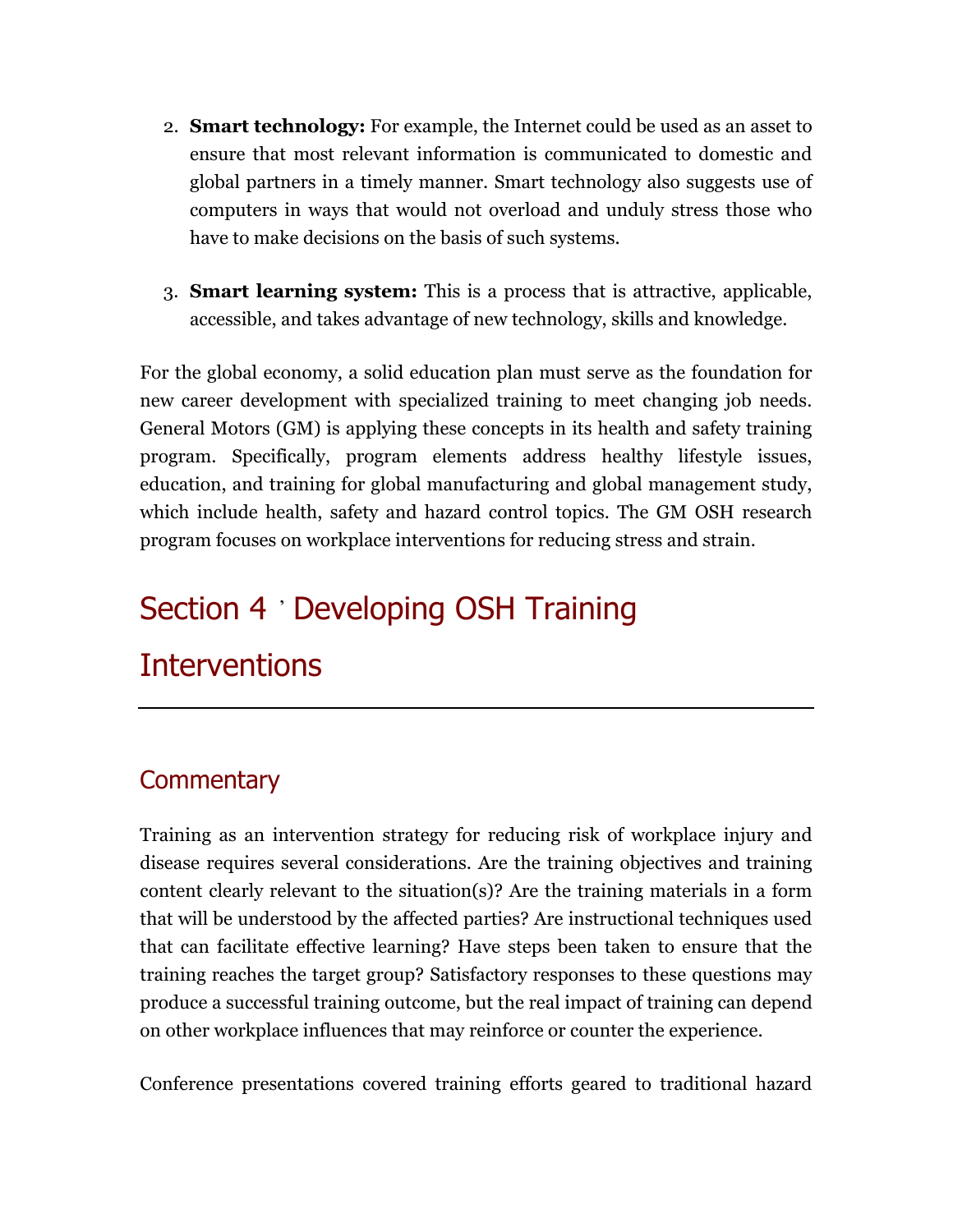control in known high-risk work settings as well as those concerned with newer threats such as workplace violence. Approaches included case study materials for use in small group discussions for hazardous waste site worker training, simulation exercises to enhance miner readiness to cope with mining emergencies, role-playing and game strategies for hazard awareness training for teen workers,

A list of literature references related to the topics in this Section is found in Appendix C.

 and special video and audio-tape communications for promoting safe work practices for those handling explosive materials. As presented, each approach appeared useful. Although their adaptability to other settings was suggested, evaluative data to gauge the effectiveness of these techniques for OSH training on an individual or comparative basis was limited in most cases.

Resources to help meet various training requirements dictated by law, or otherwise recommended, were noted. They included Federal agency efforts in developing OSH training guidelines, furnishing training modules, offering consultation services, conducting direct training of workers, and supporting university programs for filling professional manpower needs in OSH. Most other described projects aimed at advancing OSH training methodology were undertaken through partnerships between Federal agencies, university and trade and union groups, and in some cases, community organizations. Prominent here were variations on train-the-trainer approaches, peer trainer models, and means for OSH capacity building among workers. Uses of the Internet and new computer technology for the packaging and delivery of OSH materials to remote groups through distance learning strategies were also discussed.

## **Highlights**

#### Aspects of Curriculum Development

Designing training curricula to meet situation-specific OSH goals and objectives is crucial to attaining a successful training outcome. Speakers at the conference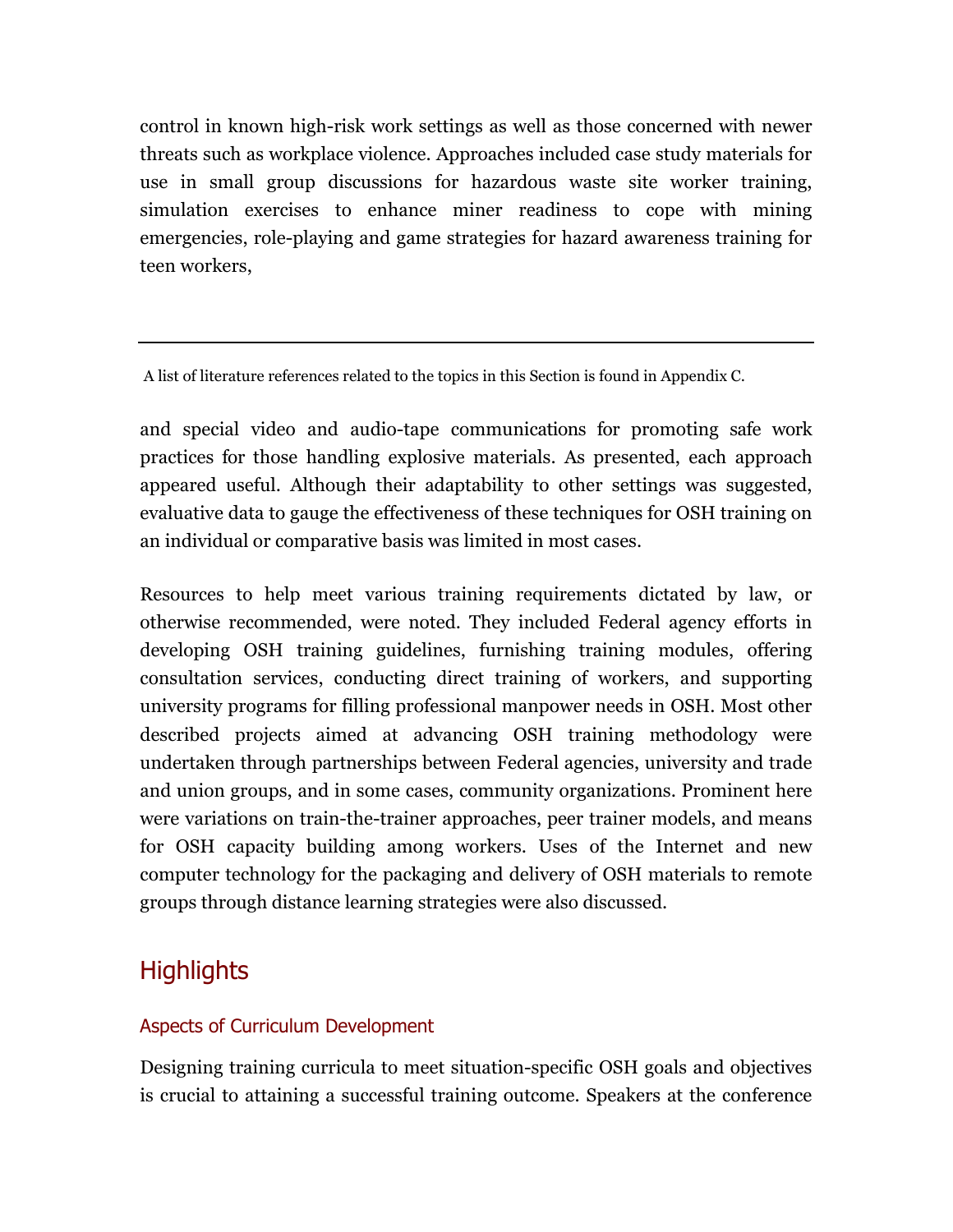described approaches for developing curricula for particular purposes along with examples of their application.

#### Framing Training Content to Address OSH Goals

The goal of OSH training is to reduce the risk of injury and disease as well as promote work practices that ensure workers' health and well-being. In doing so, a needs assessment must be undertaken to give direction and shape to the OSH training. Meeting the legal requirements for training sets a minimum standard. Beyond that, knowledge of the industry and job operations at a worksite, OSHA 300 logs, workers' compensation cases, insurance loss runs, and injury investigations all add valuable information in defining critical subject content to the training exercise. Professional trainers may use customized techniques for gathering data on management and worker factors that also bear consideration in framing instructional content.

 as active worker involvement in company safety and health program planning. An teach miners as well as mine operators the basic elements of industrial OSH training may include subject matter or instructional techniques designed to fulfill the goal of creating more self-confidence in worker knowledge of OSH as well example is the MSHA and the National Stone Association (NSA) program to hygiene, including skills in respirable silica sampling and noise measurements. The program featured MSHA-furnished instructors, hands-on training with MSHA-donated equipment, and classroom study as well as mine site fieldwork. Aspects of the training involved use of learner-centered approaches in promoting a more participatory view of the training process.

Another example is the "Smart Mark" 10-Hour Training Program for the construction trades. This program provides general hazard awareness training to those at the apprenticeship level. The course consists of 10 modules, each focused on a different topic such as stairways, ladders, scaffolds, personal protective equipment, confined space, and materials handling. Choice of topics and materials for instruction grew out of deliberations of a national joint labor/management partnership in the construction industry that represented 15 unions and 7 national employer associations. A student workbook and an instructor manual, along with slides and power point presentations, were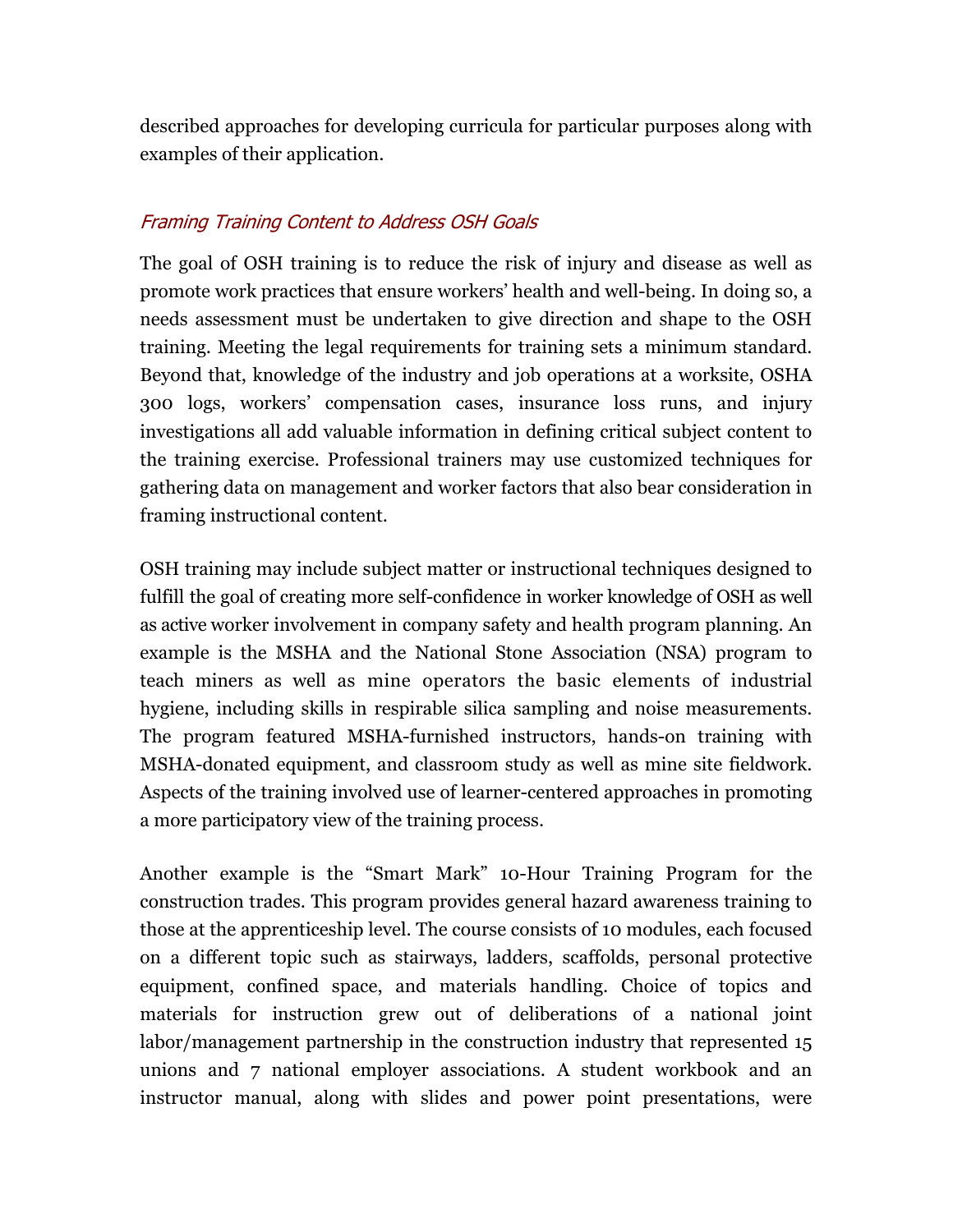developed to ensure uniformity of content and ease of presentation. Workers completing the course receive a Smart Mark card indicating 10 hours of training that meet an OSHA 10-hour construction course requirement. Qualifications for course instructors include completion of the OSHA 500 40-hour train-the-trainer course that covers construction standards.

#### Young Worker Curricula

Special training efforts in States and communities were described that were designed to reach certain audiences at risk for work-related hazards. In these cases, students in secondary schools were the targeted groups for the training along with their parents, employers, and health educators. The focus of the training was general safety and health, hazard recognition, child labor laws, costs of injuries, and effective approaches for injury prevention. The training was believed critical because of the significant numbers of young workers killed or injured each year. As mentioned earlier, on a national level, and as part of a NIOSH Training Intervention Evaluative Research project, an OSH curriculum has been created for vocational and technical school students being trained in the electrical trades. The curriculum took into account the results of focal group discussions, teacher inputs, and internal and external policy reviews. The curriculum was designed to strengthen student recognition and evaluation of electrical safety hazards. A formal evaluation comparing the OSH attitudes and knowledge of students in schools receiving this program with those not so included will be used to determine its effectiveness. NIOSH similarly is developing an OSH curriculum for cosmetology students.

#### Workplace Violence Curricula

A study by the ILO found that violence in the workplace, including homicide, bullying, and harassment is becoming a problem that transcends the boundaries of any country, work setting, or occupational group. To contend with factors believed to contribute to these events, it was recommended that workplaces transform themselves from a crisis-prone to a crisis-prepared state by creating collaborative violence prevention and response teams. Representatives of labor and management would staff the teams and undertake consensus policy development and planning. They would serve as ongoing groups to assess risk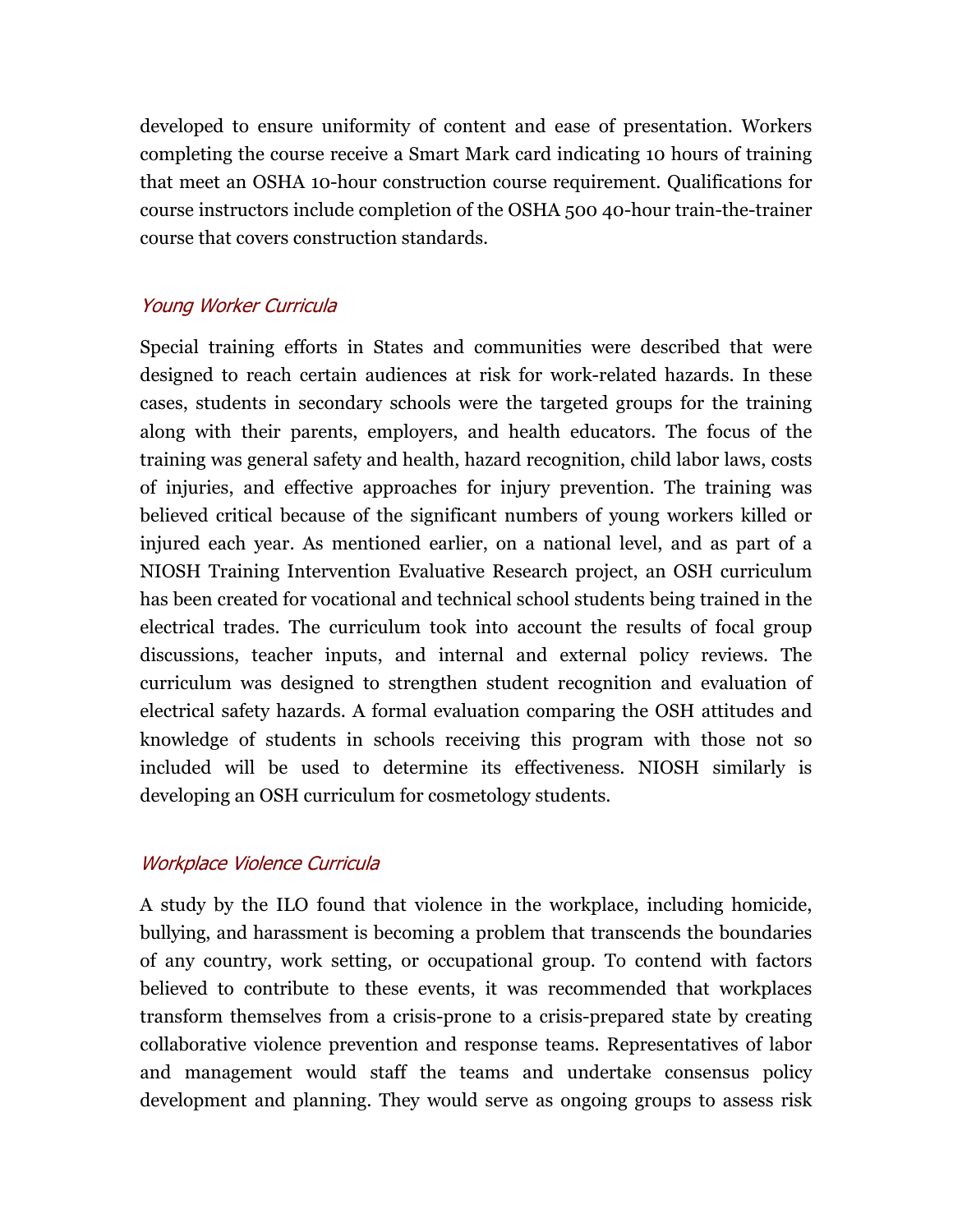and determine appropriate responses when a crisis occurs. For this purpose, special training was proposed based on insights drawn from crisis management and conflict resolution theory. The following were suggested subjects for such training:

- + Understanding extreme behaviors on the job—causes and consequences
- bealing with threats of violence
- <sup>t</sup> Assessing the risk of harm
- + Planning between union and management for critical incidents
- + Alleviating workplace stress through problem-solving mechanisms
- + Applying guidelines for workers with psychiatric disorders
- $\cdot$  Following OSHA guidelines on workplace violence

#### Trainer Issues

The design and conduct of an OSH training program often poses questions about the need for outside professionals or the development of in-house staff to undertake these tasks. Conference presentations offered different thoughts on these issues.

#### OSH Training Consultant Issues

Various roles for consultants in addressing OSH training needs were noted. They included defining appropriate learning objectives or competencies, developing training materials to meet them, undertaking the direct training of workers, or serving a mentoring function to those company personnel who assume training roles. Other consultant roles included serving as content experts in training programs and measuring the results of a training program. The training consultant's knowledge of the client industry or operations was viewed as a key element in providing effective service, and the importance of trainers' efforts to engage management and worker groups in training development were also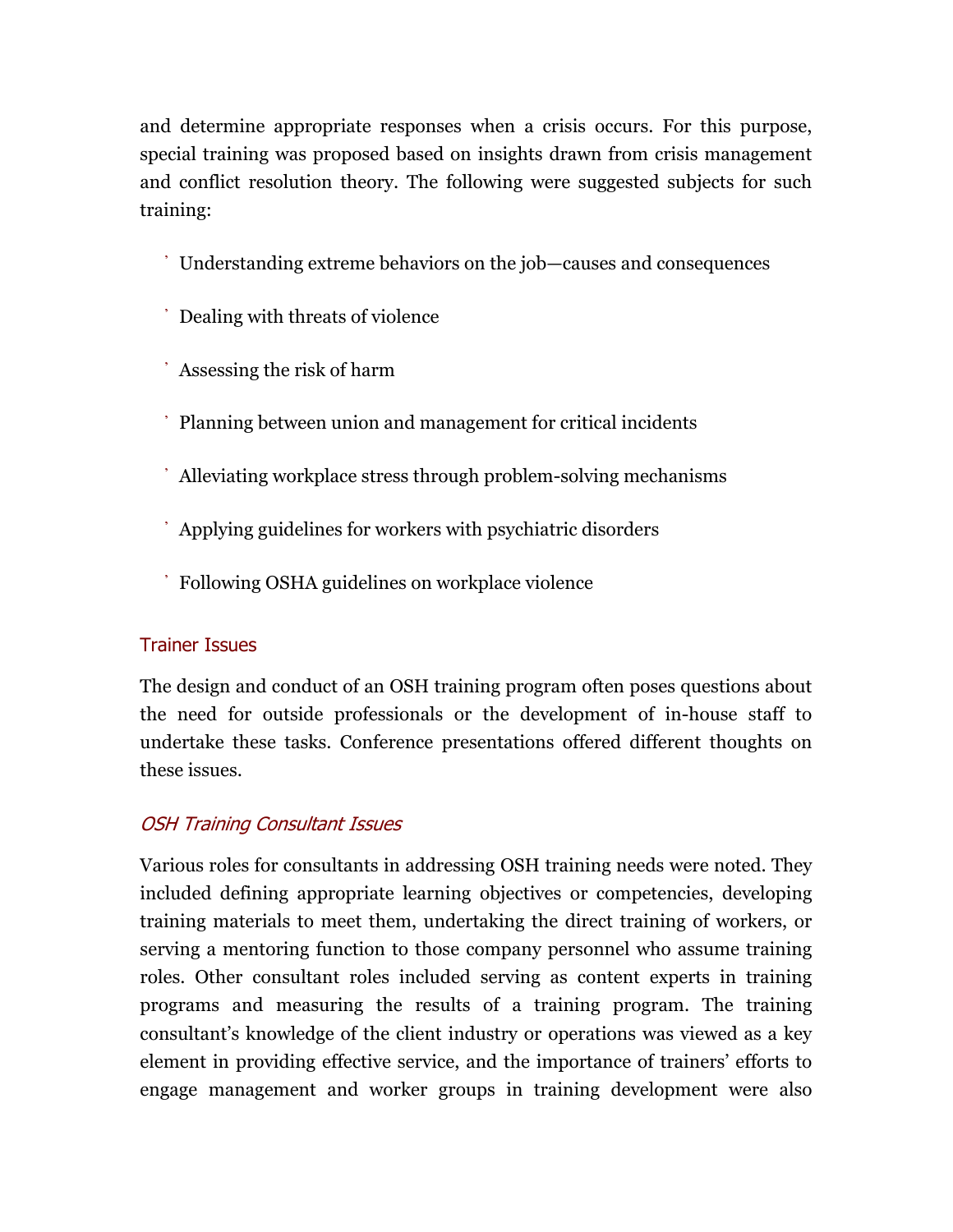stressed. Consultant experiences gained from work in other settings were also recognized as a plus in these undertakings though concern was raised about tendencies to use "boilerplate" programs to keep consultant costs down. The National Environmental Training Association was acknowledged as a source for consultants certified in environmental health and safety training. The Association's directory lists members by geographic and specialty training areas.

#### Peer-Education Issues

Training workers to serve as peer trainers in a workplace OSH program is believed to have merit for a variety of reasons. Among reasons noted in several presentations were that peer trainers have

- an added motivation to protect themselves and coworkers,
- fuller understanding of the concerns of the target population,
- greater job-specific knowledge, and
- an appreciation of the company's barriers to change.

An example of a train-the-trainer program aimed at preparing workers for OSH training or to serve as onsite peer experts was a labor federation program for enhancing ergonomics safety. This effort consisted of a three-day course covering topics of basic ergonomics, adult learning, lesson planning, and union action. The program focused extensively on developing clear objectives for training programs the participants would be providing at the workplace. A participatory training approach was used and included role-play exercises, case studies, and hands-on practice in hazard evaluation and problem solving.

First results of this program included positive reports from participants on steps taken to evaluate ergonomic hazards in their workplaces and instituting positive workplace changes. At the same time, numerous difficulties were also encountered. For instance, management support for these training efforts was not always forthcoming, and scheduling training during off duty hours reduced attendance. Another difficulty was that the worker trainers lacked enough time and opportunity to conduct training among their peers. The absence of comprehensive OSH programs in some workplaces further limited efforts to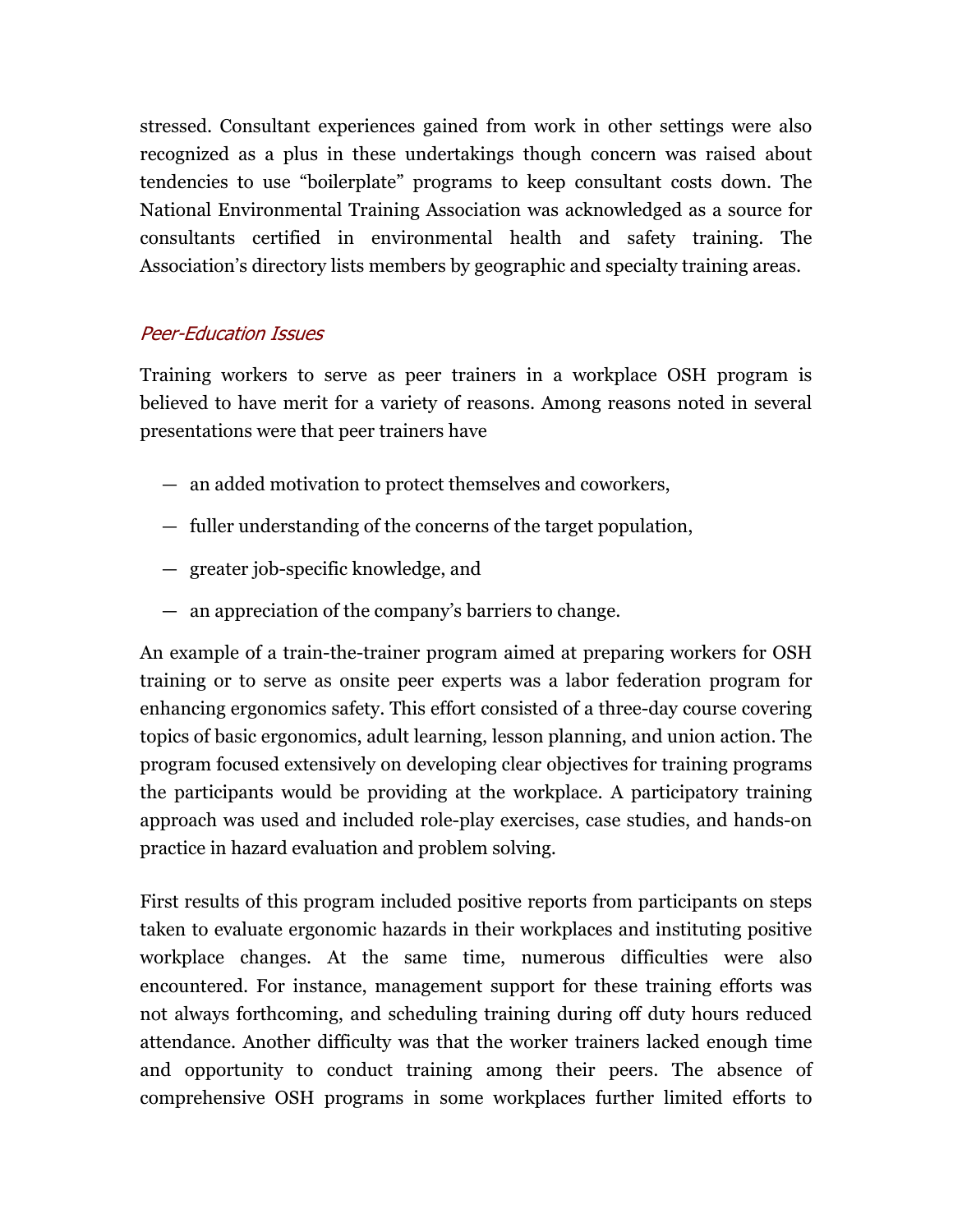identify and correct ergonomic problems. In this instance, the role of the worker trainer was seen as motivating their peers to demand that a comprehensive OSH program be created. Furnishing more assistance to worker trainers in developing lesson plans and ways to obtain support from management were other important lessons learned from this example.

 selected workers, and monitored their performance in carrying out prescribed training functions. One benefit of this model was that delegating OSH training In another example, a safety professional in charge of a company's overall OSH program took on this training responsibility. In the case described, workers who chose this role were instructed on aspects of hazard communication, fire prevention, machine guarding, and powered industrial truck operations, as well as techniques for delivering this information to their fellow workers. The safety professional geared the instruction and materials to fit the capabilities of the to workers enabled the safety professional to attend to more technical issues in hazard evaluation and control.

The benefits of peer education were seen in a program designed to train high school students to teach other teens about workplace safety and health. The study showed that young adults in their twenties who had served as peer educators when teenagers were more positively affected, as were those teens who received this form of instruction compared with training offered by adults. In elaborating on this result, it was reasoned that teen peer educators could apply new ideas in developing age-appropriate teaching activities and problem-solving approaches. Related to motivational issues, this study found that working teens who supplied at least 20% of the family's income were more interested in workplace safety and health.

#### Instructional Techniques

Ways for introducing more realism in training sessions, engaging worker participation, and customizing the instruction to the capabilities of the trainee group assure an active learning experience. Conference presenters offered examples for satisfying these conditions.

Problem-solving simulations were used to instruct miners how to better respond to mine emergencies and to improve their skills in hazard recognition. The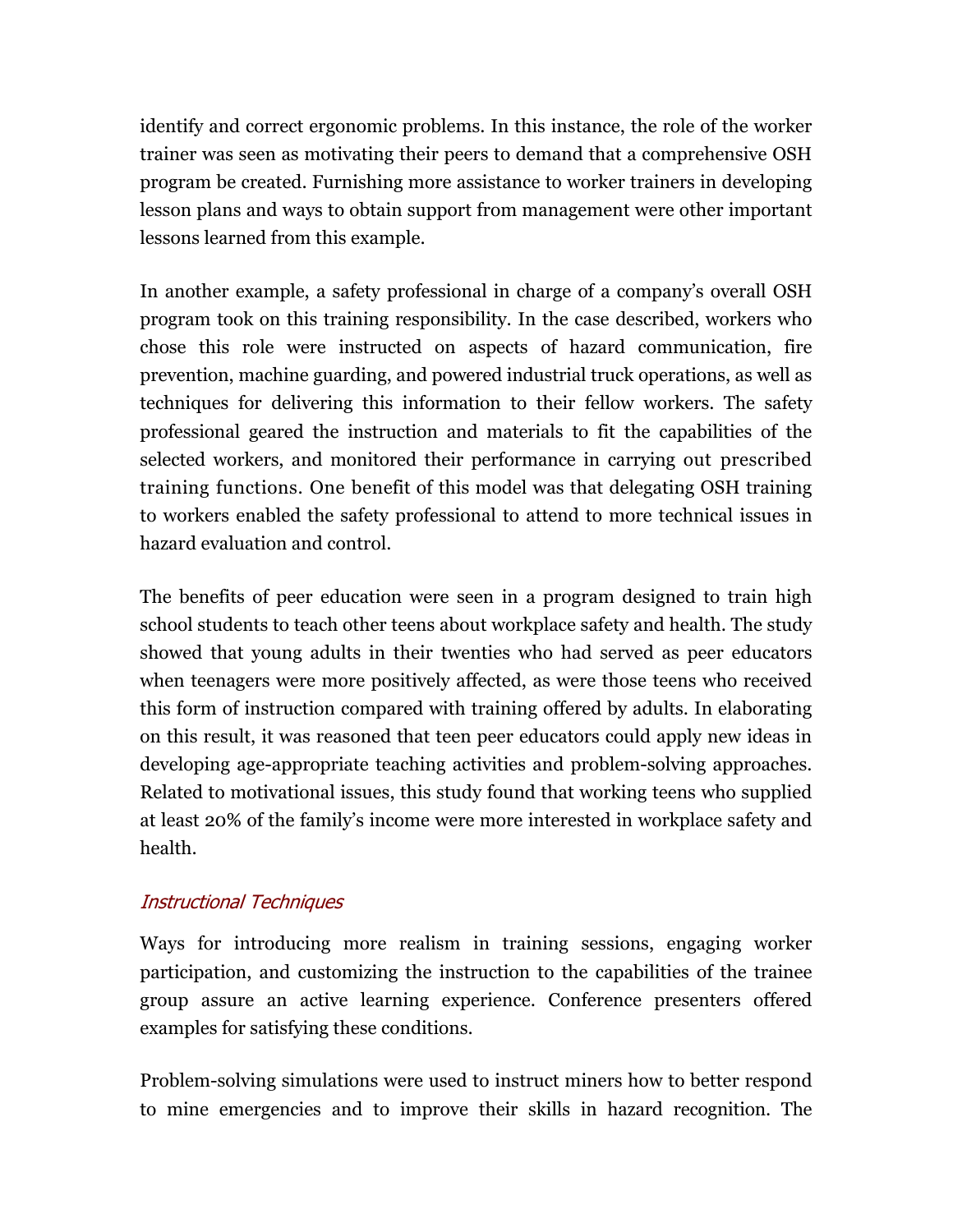and problem-solving abilities relevant to the situation. An add-on feature of this simulations were in the form of short stories based on injury and investigative reports, which brought realism to the training exercise. As events unfold in the story, questions were posed to the miners to exercise their knowledge, judgment, technique was that each respondent received immediate feedback (through a latent image-scoring format) about the merit or consequences of the decision. To administer the training, small groups of two to five trainees were arranged to create dialogue and discussion of the events being portrayed.

The simulation approach is an effective way to develop problem-solving capabilities among miners based on their knowledge and experience because it accommodates the realistic complexities of mining operations and attendant risks. It was noted that wide use of this approach in the mining industry has led to collaborative efforts between management and workers to prevent injuries and maintain emergency preparedness skills. Some drawbacks of the simulation include the significant time needed for the development of appropriate materials and the constraints of small group instruction. Another drawback is that the exercise focuses on judgment and decision making skills, which require that workers already have some fundamental knowledge of the subject area. In this regard, simulations were thought to be most useful as a supplement to basic OSH training.

Comments on other techniques discussed in this session took account of conditions or cautions affecting their use. The following summarizes some major points:

- The benefits of case studies as a teaching tool in OSH training are contingent on the extent of group interaction and the facilitation skills of the instructor.
- Classroom training sessions require imaginative elements to actively engage students, make training more enjoyable, and improve communications. Well-informed and experienced instructors, activities designed to promote class participation, and use of visual aids customized to the situations can help promote the learning process.
- Reading materials used in OSH instruction should consider the literacy level of the target audience. A suggestion is that the material be pitched two to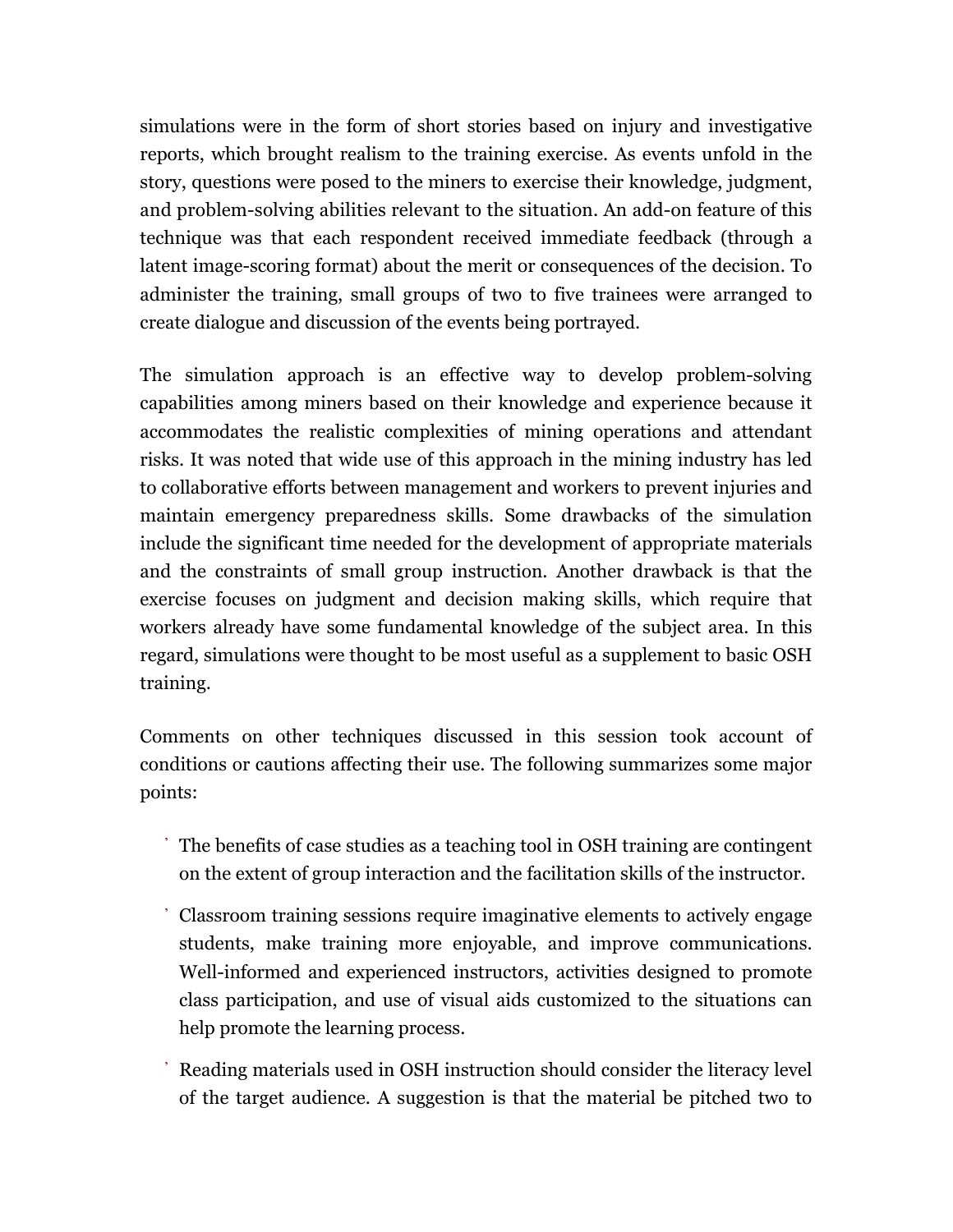three levels below the reading level of the course participants. Computer programs are available to assess the reading levels of documents and can be used for this purpose. Visual and graphic presentations may be helpful with trainees with low-level reading skills.

#### Government-Based Resources

Various Federal agencies share responsibilities for programs on occupational safety and health training and related functions. Three agencies with primary roles and their activities were described. Ongoing efforts are both broad and diverse, and they reflect the assorted challenges posed by traditional workplace concerns and newer priorities.

#### Occupational Safety and Health Administration (OSHA)

In establishing workplace OSH standards, including requirements for OSH training, OSHA offers a variety of resources for helping groups satisfy the conditions dictated by such regulations. These include courses taught by the OSHA Training Institute Education Centers, OSHA's General Industry and Construction 10- and 30-hour Outreach Program, and the Susan Harwood Grants Program. OSHA regional offices offer consulting services to employers seeking information in coping with specific problems, with special attention to small businesses. In addition, OSHA continues to develop guidelines and other instructional materials for use in formulating OSH training programs. OSHA has also established a Web site for accessing standards, directives, and other official documents with links to other agencies and private sources categorized by topic. Additionally, they have developed CD-ROMs that contain materials on different training topics, and electronic compliance assistance tools with interactive features for onsite applications in select high risk jobs and industries.

#### National Institute for Occupational Safety and Health (NIOSH)

Providing an adequate supply of qualified safety and health professionals is a key NIOSH responsibility under the Occupational Health and Safety Act. A panel discussion described the 15 NIOSH-funded Education and Research Centers (ERCs), which offer advanced degree programs in industrial hygiene,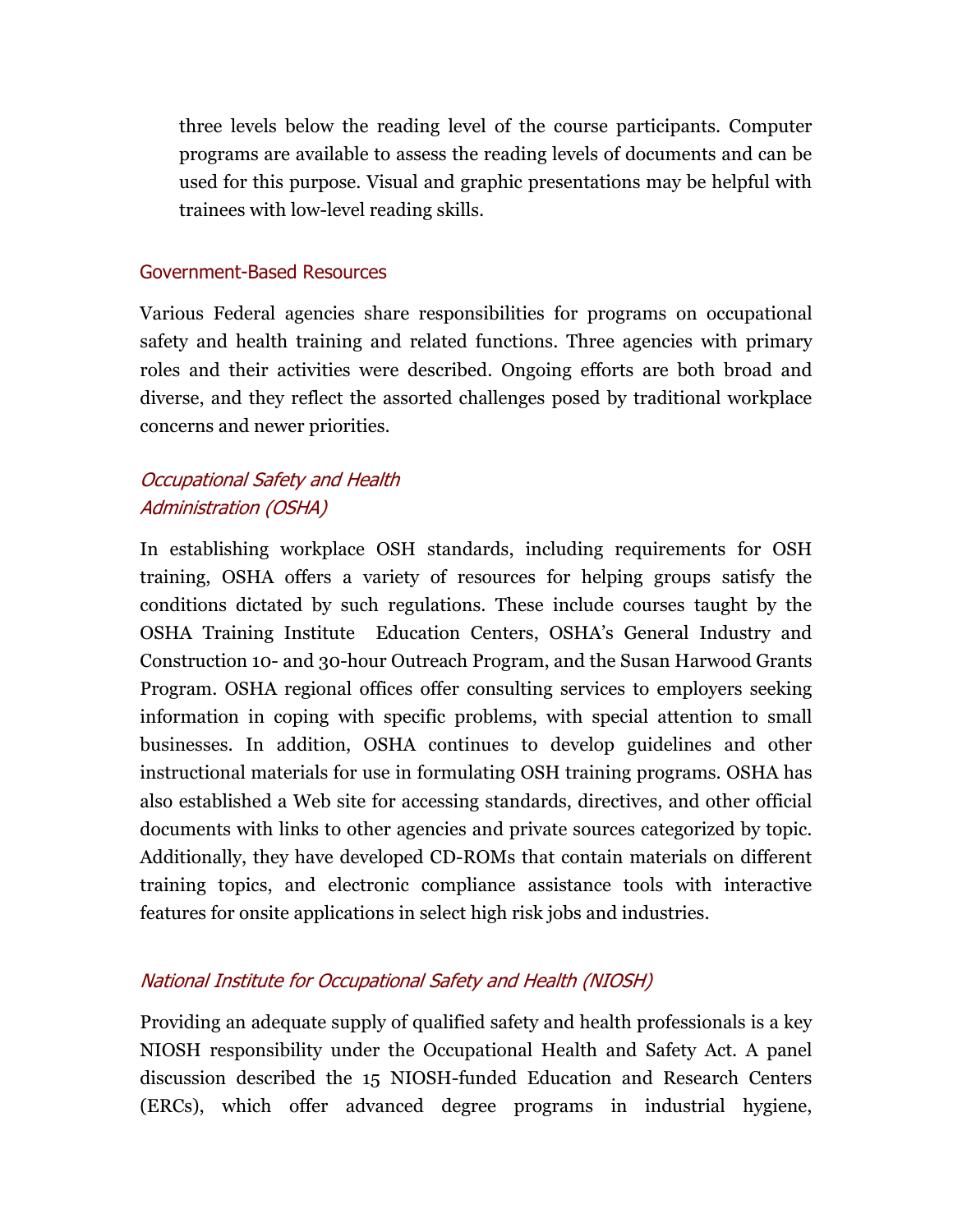occupational medicine, occupational health nursing, industrial safety, and related professions. These ERCs, together with other universities that have select training grants from NIOSH, graduate approximately 700 OSH professionals each year. In addition, the ERCs offer annual continuing education courses to approximately 30,000 safety and health professionals working in the field.

NIOSH support for ERCs also includes outreach programs designed to offer safety and health training to employers, workers, schools, and others concerned with workplace safety and health. The ERCs that service different regions of the country conduct needs assessments to guide the outreach efforts that can identify particular groups at increased risk. Among the groups so targeted have been small business operators, minority workers, low-literacy workers, asbestos- and lead-exposed workers, agricultural workers, and home health care workers. Partnerships with labor unions, local community groups, and professional organizations were acknowledged as ways to reach affected groups and implement a training initiative. Another NIOSH-supported effort was the development of an OSH curriculum for students learning electrical trades as part of an overall program aimed at sensitizing teenagers to OSH in high schools. Also mentioned was NIOSH work incorporating OSH requirements in National Skill Standards aimed at defining competencies in specific occupational sectors.

#### The National Institute of Environmental Health Sciences (NIEHS)

This agency's support of OSH training has concentrated on hazardous waste site clean-up and related jobs. Through the Superfund Amendments and Reauthorization Act of 1986, NIEHS has funded non-profit organizations to provide OSH education and deliver training to hazardous waste site workers and emergency responders. The goal of this training is to protect workers and communities from exposure to hazardous materials during waste clean-up operations, hazardous materials transportation, environmental restoration of nuclear weapons facilities, or chemical releases.

During 1987–1999, NIEHS grantees trained over 800,000 workers throughout the country, presented 42,000 classroom and hands-on training courses, and provided 12 million contact hours of training to the EPA Hazardous Waste Worker Training Program. Workshops and other forms of networking among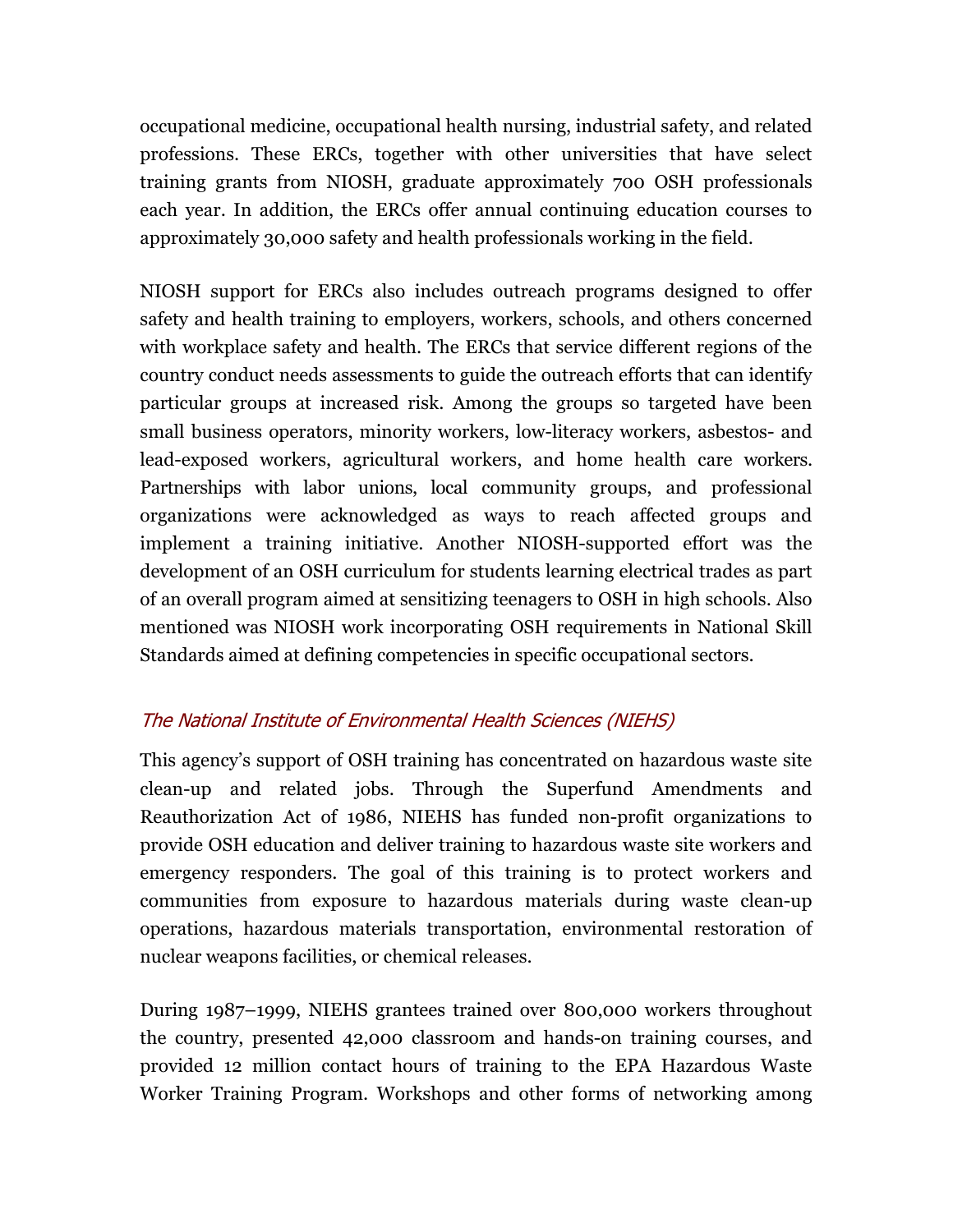NIEHS grantees offered opportunities to examine different training approaches to address a host of issues. These included: techniques to reach a low literacy workforce, development of training modules for minority populations and non-English speakers, ways for integrating emergency response into traditional OSH training, enhancement of peer training, and participatory techniques to improve the quality of training. The NIEHS program took particular pride in providing resources for developing and refining effective worker training models with particular emphasis on the value of the peer training approach.

An important product of the interaction among NIEHS training grantees was the formulation of guidelines to establish and operate an effective waste-worker training program. It was noted that this NIEHS training initiative expanded into a separate minority worker training program for urban youth, a job training course for Brownfields cleanup sites, and a program for workers involved in the cleanup of Department of Energy nuclear weapons facilities.

Workshops have served to bring the training communities together to discuss newly emerging issues such as the use of advanced training technology, the incorporation of worker safety and health into research and development of new environmental remediation equipment, and minimum criteria for hazardous materials (HAZMAT) training. Regarding HAZMAT training, mention was made of special training needs of fire fighters who routinely serve as first responders to hazardous materials incidents. How best to increase their awareness of risk of hazardous materials exposures, even in common alarms, the limitations in personal protective equipment, and the value of health surveillance and proactive health strategies were among topics of note.

#### Use of New Technologies

Training to meet the information and skill requirements for jobs that are constantly changing remains a challenge, as does delivering such training to a global, diverse workforce. Computer technology, through use of the Internet, CD-ROMs, and DVDs and Web satellites, offers possibilities for meeting these needs. Indeed, CD-ROMs and DVDs provide instructional materials with interactive features enabling workers to learn at their own pace and skill level. Applications of computer technology for OSH training were the subject of several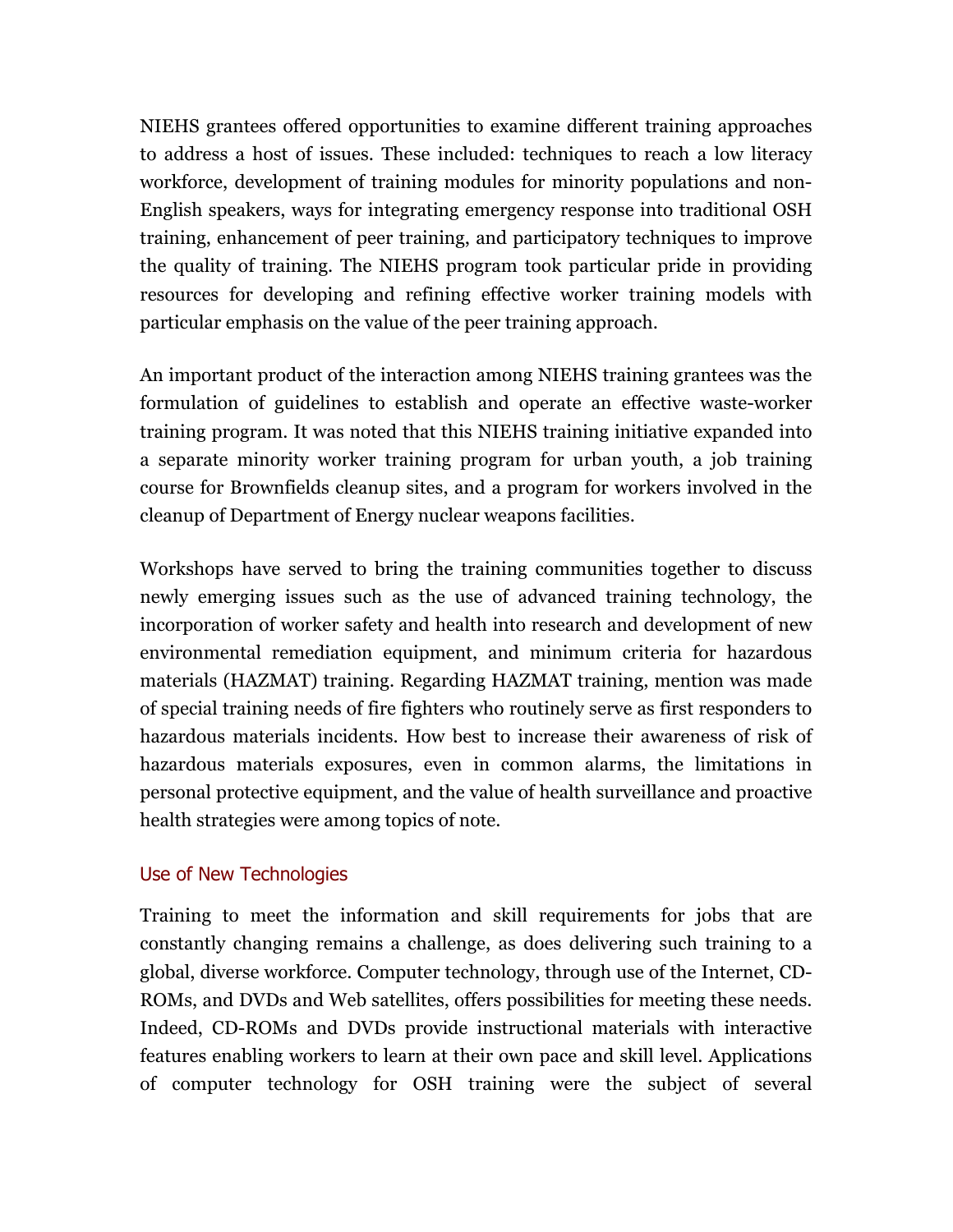presentations. These applications included CD-ROM or DVD instruction in mine safety, with virtual reality and desktop 3-D computer simulations to further the learning experience. Web satellites and other electronic methods allow instructors to reach trainees throughout the world and contain databases of information that are readily accessible and regularly updated. Internet and Web site applications were described for information access, education, and training in two medical centers where fairly large staffs are widely dispersed or work different shift schedules. At one medical center the website topics included aspects of hazard communication, fire safety, disaster preparedness, and radiation safety. In addition, a laboratory safety Web-based program was being developed to provide users with information on infection control, hazardous waste, and animal care.

At the second medical center, the Internet and CD-ROMs served as a resource for training health care workers about latex sensitivity. In each of these cases, the computer applications offered added learning support to traditional instructor lectures and hands-on training sessions.

In support of grantees that train hazardous waste site workers, the NIEHS has sponsored workshops to review advanced training technologies (ATT) from the standpoint of benefits and limitations to the learning process. The workshop discussions noted three concerns about the use of ATT in hazardous waste site worker training that also apply to OSH training in general. One was that the goals of ATT would decrease the potential for worker empowerment and involvement in OSH training. A second was that ATT may "lower the bar" in terms of workers acquiring skills and knowledge to perform job functions. The third was the possibility of ATT curtailing the critical role of instructors in developing worker skills.

The workshop participants believed that computer-based training couldn't completely replace hands-on classroom instruction. This was underscored by the fact that worker participation is a requirement in OSHA's proposed safety and health program rule, which was undergoing public comment at the time of the conference. Appreciating that ATT development would proceed regardless of this concern, the workshop participants suggested the need for a systematic approach to using ATT in hazardous waste site worker training programs. The NIEHS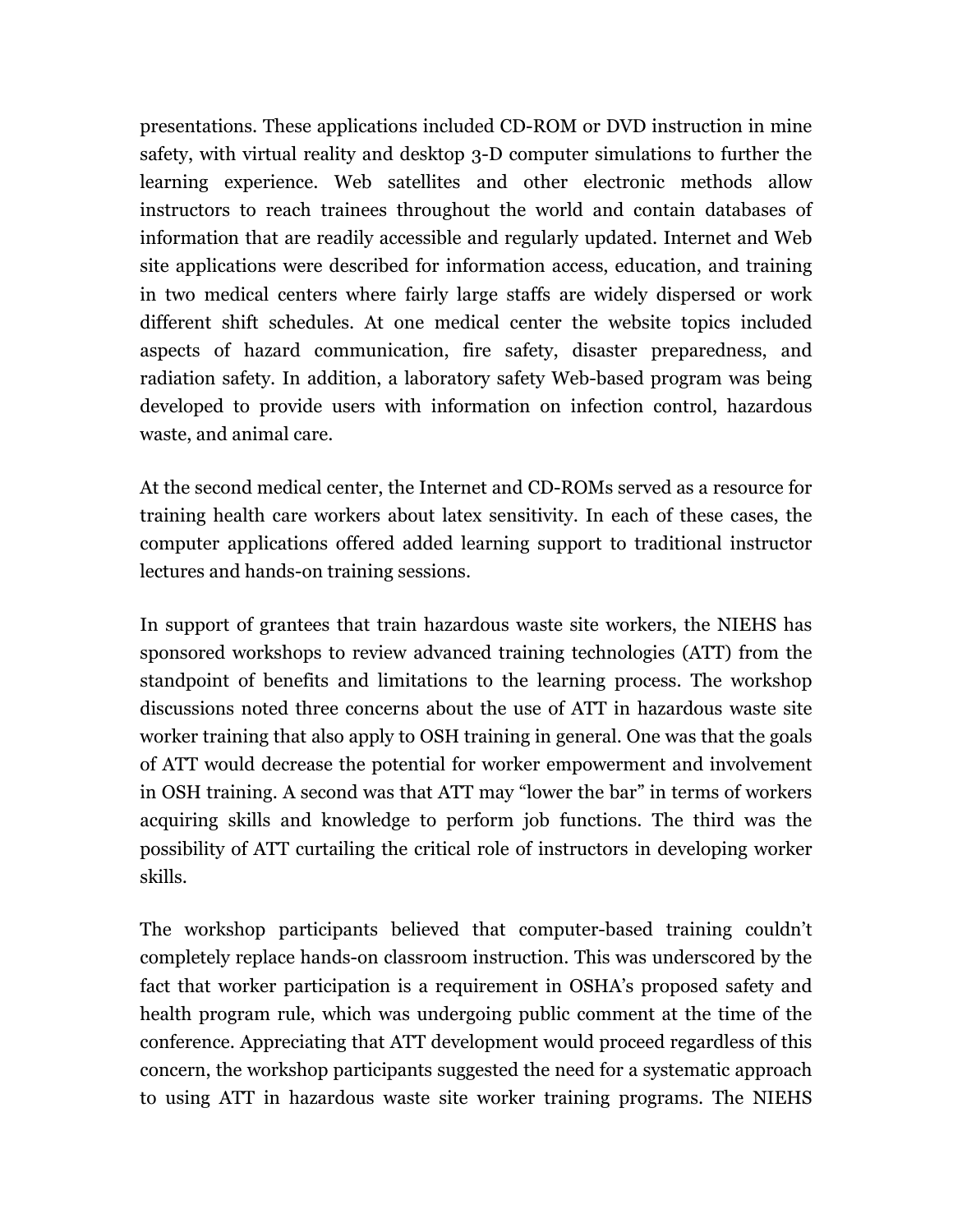grantees developed a checklist to customize ATT applications to the capabilities of the group responsible for the worker training. Key considerations were the following:

- Uhether workers had input into the ATT programs and were familiar with the use of such technology
- Adequacy of ATT coverage of critical subject areas
- $\dot{\phantom{\phi}}$  Suitable roles for instructors as facilitators
- $\dot{ }$  Allocations of ATT time
- Compatibility of the ATT offering with the hardware and software resources of the training group involved.

It was suggested that ATT programs should be implemented as demonstration projects and evaluated before being adopted.

# Section 5 ' Evaluation of Training and Need for Future Research

## **Commentary**

A near axiom in hazard control and prevention strategies for ensuring safe and healthful working conditions is that training plays a positive role. Indeed, evaluations of OSH training—when measured in terms of increased awareness of hazards, greater knowledge of risk factors and their control, and performance of safe work practices— invariably show successful outcomes. Less clear, however, are links between these positive indicators and reduced workplace injuries and diseases, which is considered the ultimate goal. It is reasoned that factors apart from the training may intervene and confound the expected relationship. Hence, evaluations must be developed that take account of not only training results but other workplace factors as well. This issue was just one of a number that were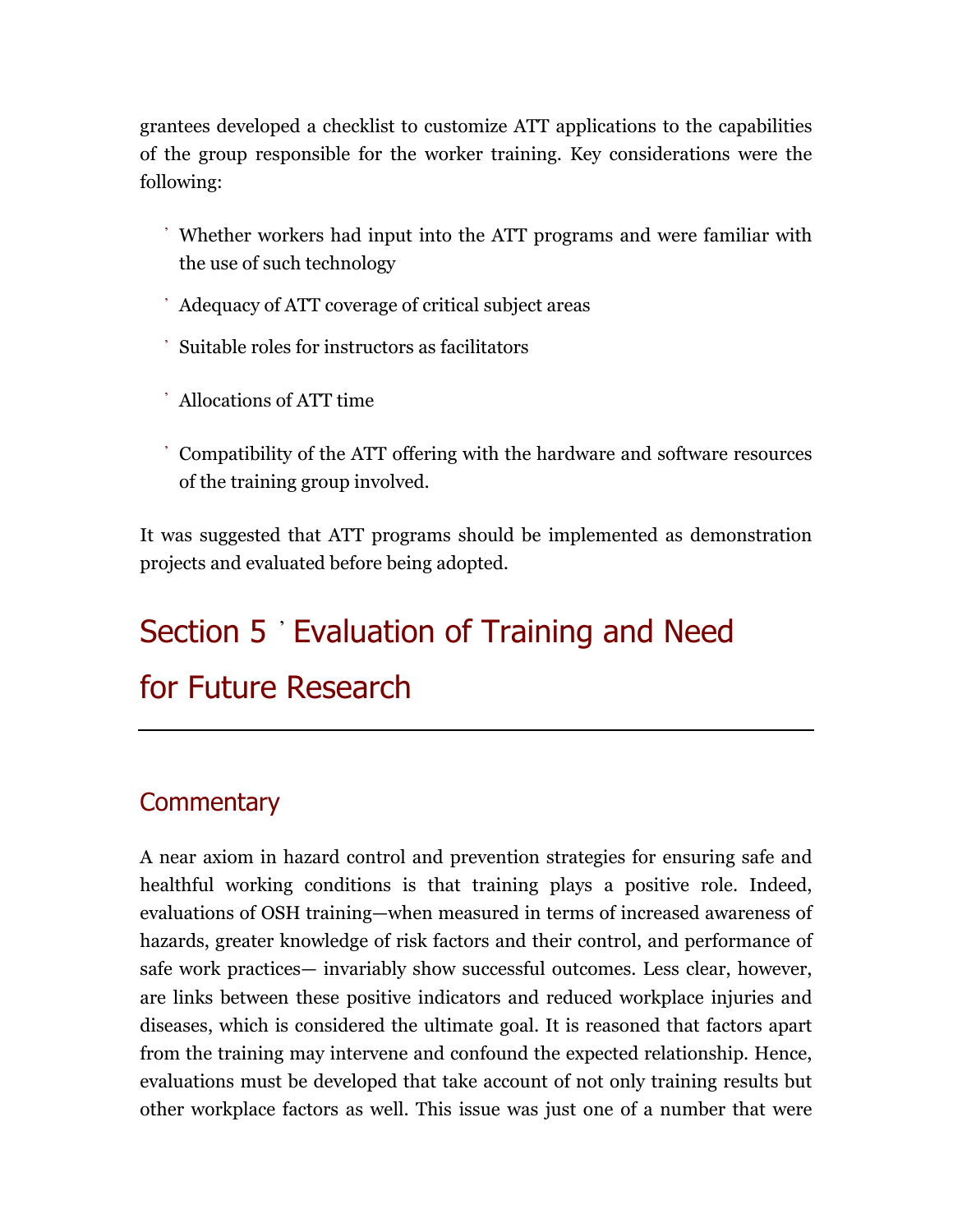discussed concerning the adequacy of current evaluation approaches for assessing OSH training, and ways to improve the evaluation process.

on worker behaviors, as if to say that correcting Another issue was that the behavior-based approach to training unduly focuses

A list of literature references related to the topics in this Section is found in Appendix C.

their unsafe acts is the key to improved safety. It was argued that successful safety performance also depends on the actions of managers, equipment designers, and supervisors, and that OSH training needs to consider the behaviors of these personnel also.

Still other issues included the apparent bias in the published literature for only reporting evaluations that have quantitative data. Qualitative observations can also offer important information on lessons learned from OSH training. It was suggested that evaluation models consider ways for integrating both types of data. Techniques that add more realism into both the training and evaluation experience were described. They featured enhanced simulations and problem solving exercises that reconstruct injury-producing events or high-risk situations in different work settings. Recognizing that OSH training imposes costs on employers and is an extra burden on workers, reference was made to training conditions that appeared to optimize learning, and methods for estimating cost/benefits of OSH training. Other presentations in this session offered examples of multiple measures for characterizing OSH training interventions and the efforts of workers to play more active roles in designing OSH program evaluations.

## **Highlights**

Forms of Evaluation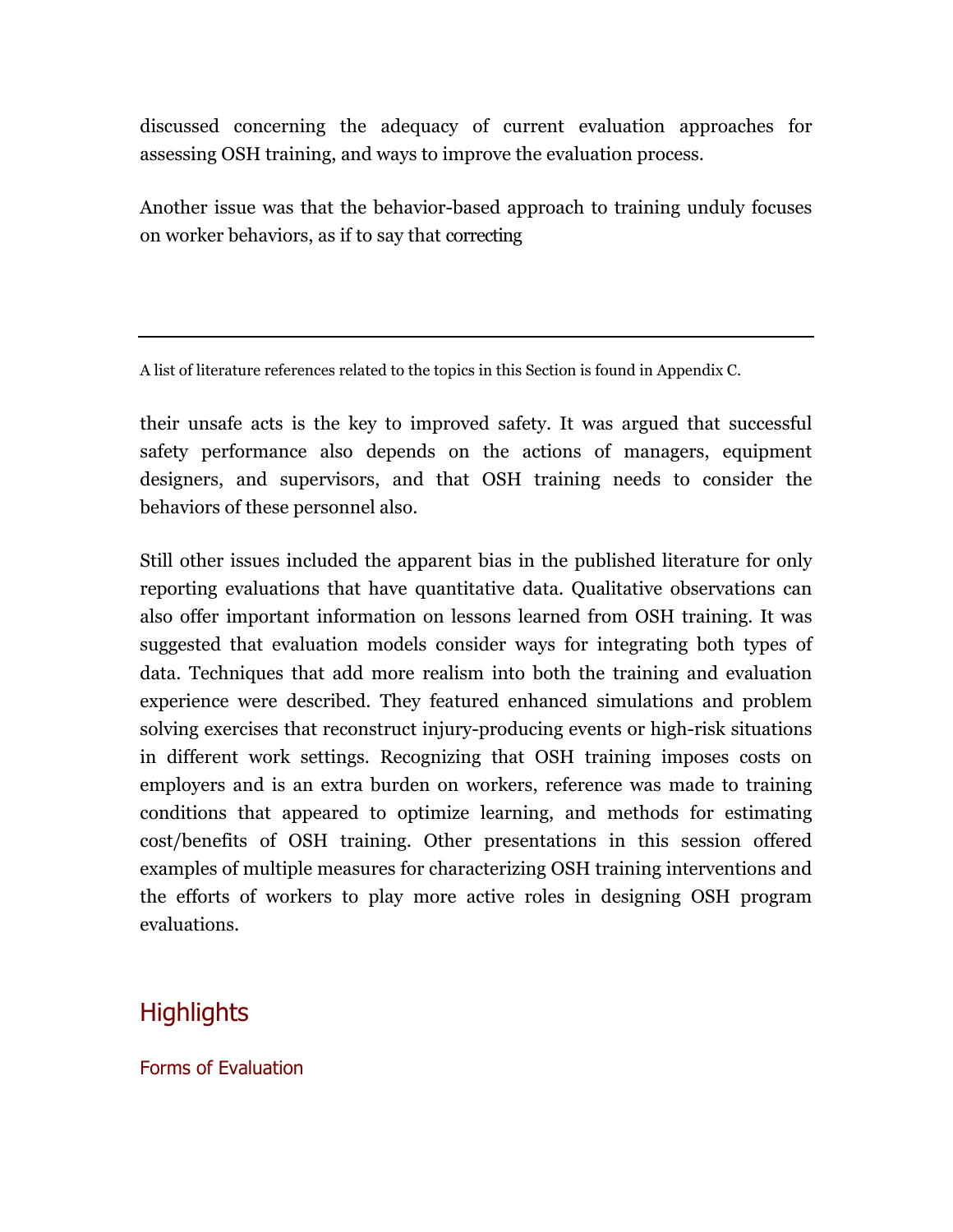Forms of training evaluation were described through Kirkpatrick's four-level classification scheme, which is outlined in Table 2 [Kirkpatrick 1994].

The classification scheme in Table 2 creates a hierarchy of forms of training evaluation, including the advantages and disadvantages of each form in terms of ease of data collection and meaningfulness with regard to fulfilling course objectives.

In response to the Kirkpatrick classification of training evaluation approaches, concerns were raised about the emphasis on behavioral change, which workers regard as a "loaded term" in discussing OSH issues. Workers resent the expression since it suggests that the burden of workplace safety depends on their behaviors and thus the training is intended to correct aberrant actions. In contrast, the need was stressed for viewing training as one means for improving workplace safety, and in that regard, forms of evaluation should be chosen based on a systems view. A needs assessment was recommended to identify potential systems failures including manager or supervisor oversights, engineering and job design flaws, as well as worker limitations and the means for correcting them. The training process should reflect a collective change in the workplace with the goal being not mere compliance with mandated laws but a truly safe work environment. Worker input and participation in the training was deemed important as well as their participation in designing the overall evaluation.

#### Behavior-Based Versus Systems Approaches to OSH Training

The discussion of behavior-based versus systems approaches to evaluation highlighted the differences in and benefits of these two approaches.

#### Behavior-Based Approaches

In presenting the behavior-based approach, it was said that the intent of the approach is not to place blame or fault a person's unsafe actions. People repeat their actions on the basis of a history of reinforcement. Rather, the purpose is to alter the physical and social environments that reinforce or support behaviors that make the workplace as safe and healthy as possible.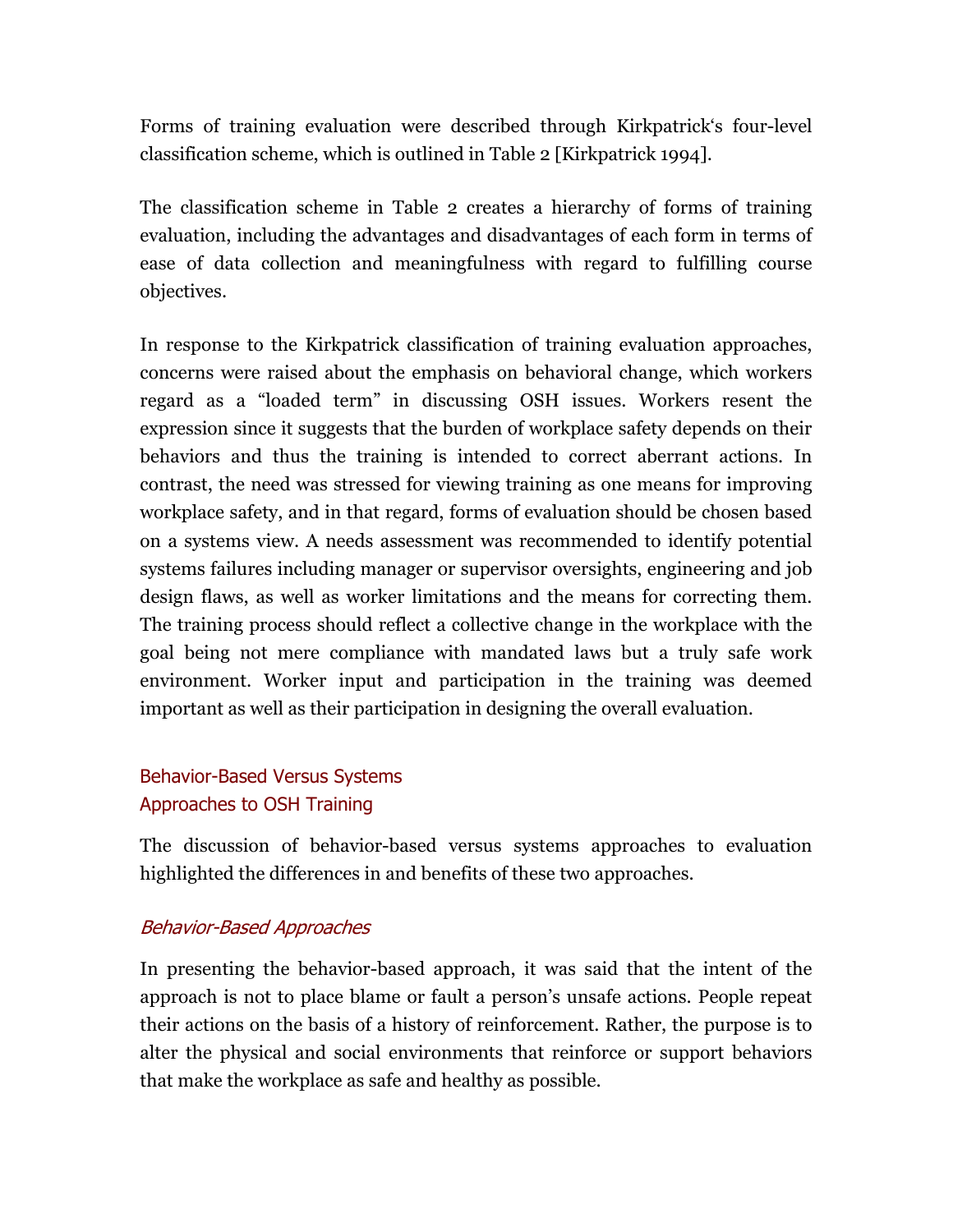workers were observed to be performing safe lifts in a rapid, fluid way over 90% Two examples were offered for illustration. In one, infirmary workers were shown to have a high rate of back injuries from patient transfer tasks despite ergonomic training and written instructions in how to lift safely. It was evident that the risk reduction techniques were not being applied since the habitual practices were judged adequate from the worker's perspective. A plan was adopted where each time a worker would lift or transfer a patient, they would receive immediate feedback from a trainer on actions performed correctly or in need of improvement. This process was repeated several times over several days until the of the time. Mention was made that more intensive feedback and reinforcement training may be needed for workers who are reluctant to change their behavior. Regularly commending workers or providing bonuses are suggested as other means to reinforce safe behaviors. It is argued that cost savings from fewer injury incidents could offset the expense of rewards.

 on the performance of coworkers. Again, improvement in safety performance was The second example was in a paper mill where workers set safety performance targets, defined safe behaviors in operational terms, and scored their frequency. This program resulted in an observed drop in injury incident rates when workers' baseline behaviors before the program were compared with behaviors after feedback on two separate occasions. Building on this success, further reductions in injury incident rates were targeted as a safety goal in a new collaborative effort by workers, supervisors, union members, and shop personnel. Teams were formed with an individual from each team volunteering to serve as an observer and furnish feedback noted with a concomitant reduction in injury rates. Eventually, however, the peer observers discontinued reporting due to a lack of encouragement and reinforcement of their efforts. Lack of interest by a new company owner, among other factors, was believed responsible for this. It was not clear whether the improved levels of safe performance continued to hold. It was stated that the literature includes more than 100 published studies showing substantial reductions in unsafe acts owing to use of the behavior-based approach.

Several important questions were raised related to the behavior-based approach. One was whether the educational or literacy level of workers would complicate their understanding of job behaviors and the administration of the behavior approach. In response, it was explained that extra consideration must be given to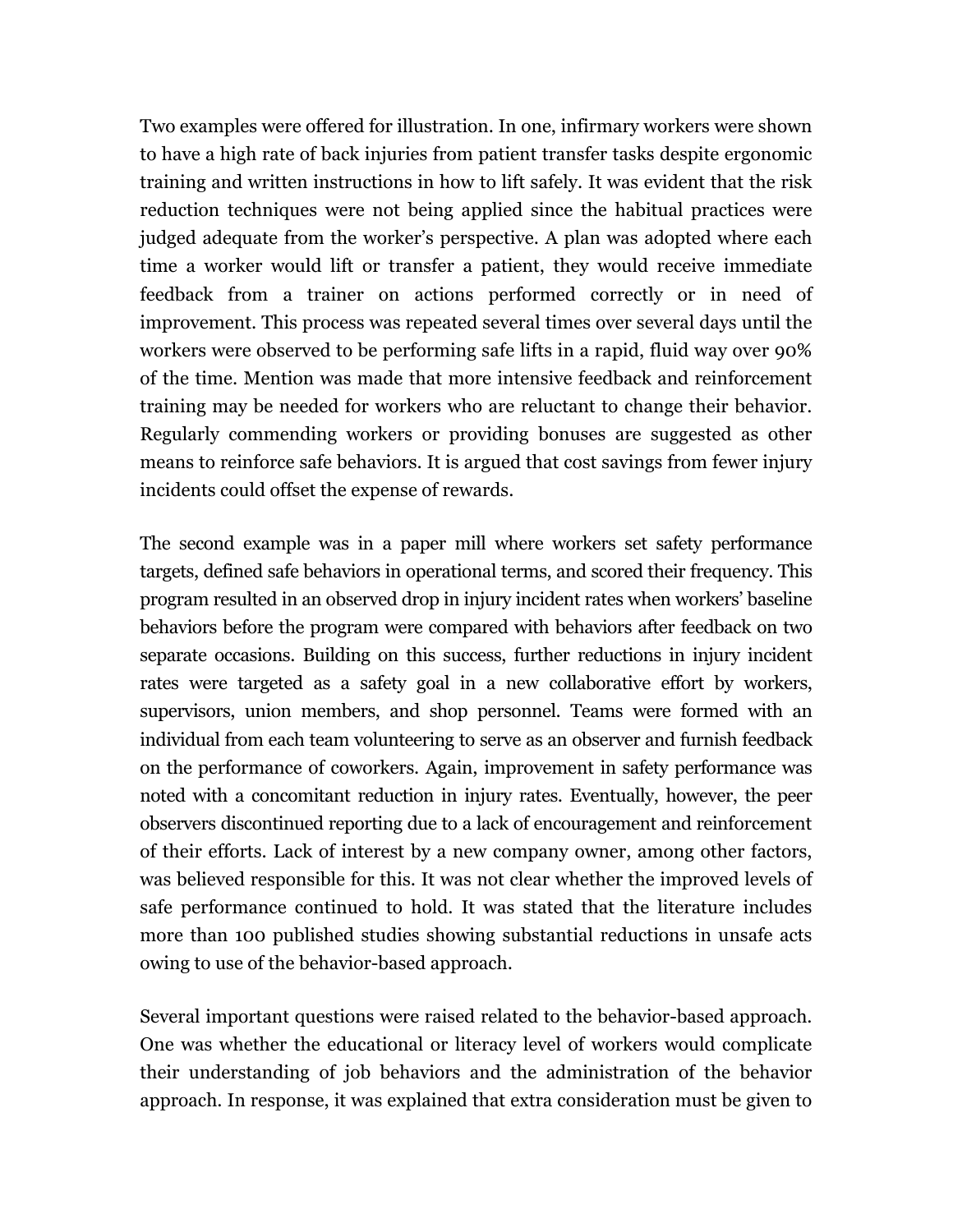workers who cannot read, are inexperienced, or lack the ability to communicate. In this instance, stress is placed on proper task demonstrations and adopting non-verbal communications as needed.

Acknowledging that most behavior-based safety applications target workers, questions were asked about the behaviors of those other than workers and how they are to be addressed. Specifically, it was asked: "Who is keeping behavioral scorecards on the owners, the managers, and the supervisors in the application of the plant safety system? Who is keeping behavioral scorecards on the engineers, the job designers, and the inspectors in the application of the company safety system?" It was acknowledged that efforts are needed to find and build on successful models for gauging OSH performance at these levels as well.

#### System-Based Approaches

In explaining the systems approach to OSH, reference was made to OSHA's Process Safety Management Standard (29 CFR 1910.119). OSHA initially passed this standard to force oil and petrochemical companies to manage facilities through a systems approach. The 14 elements in the standard can be categorized as follows:

- s Design and engineering—requirements to analyze any prospective workplace changes to forestall any new hazards
- Mechanical integrity—inspection, monitoring, and preventive measures to ensure proper maintenance and safe operations of the facilities
- Mitigation and warning—design features that would reduce the severity of injury even in cases of system malfunction, and safety devices for automatic system shut-down and warnings as opposed to relying on human controls
- Training and procedures guidelines to ensure that workers have the necessary skills to respond to system failures
- Human factors—individual worker considerations in the context of meeting job demands imposed by work processes, equipment design, and work schedules

It was stressed that a behavior-based approach is not discounted in a systems concept of an OSH program. Rather it recognizes behavior as only one component in an overall systems analysis. As stated, unsafe acts and unsafe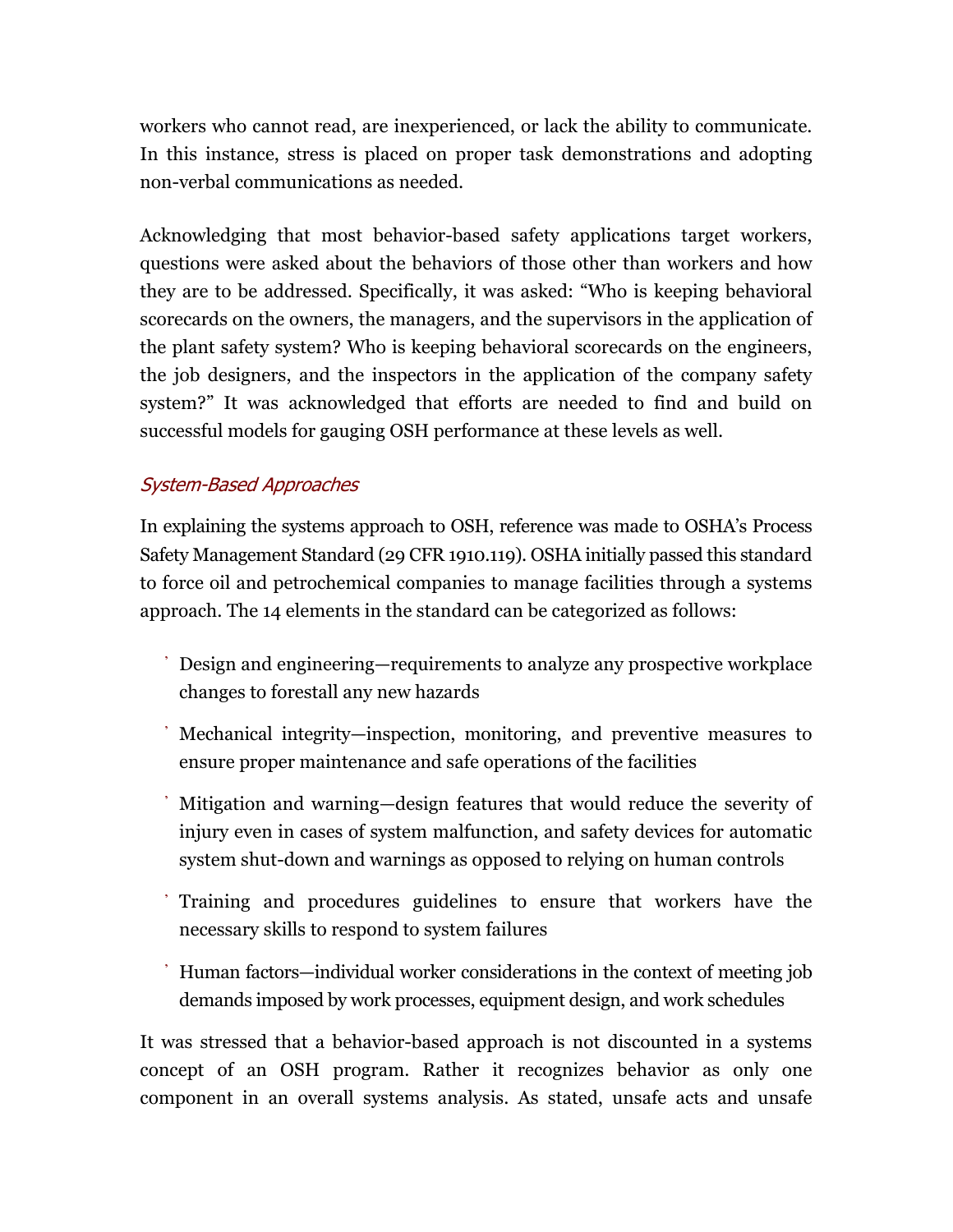conditions must both be considered but more emphasis needs to be placed on improving the safety systems design rather than focusing on training and use of personal protective equipment. The inference is that engineering out a problem is a more certain hazard control approach than depending on behavior change. With this strategy, the worker is not placed so often in the position of self-blame, but can be taught to investigate incidents, identify root causes, and make recommendations to correct the failed system.

A fire at a plant that used the behavioral-based approach was described to indicate its limitations relative to a systems concept. The facility had an outstanding safety performance record and was regarded as one of the most safely operated plants in the country. However, an explosion killed six workers. The workers and union collaborated in an investigation of the incident. The investigation revealed 18 different causes that played a role in the explosion. They included issues related to system design, staffing, work procedures, training, and incident investigation. The plant did not eliminate its behavior-based training approach, but has given consideration to a systems orientation where behavior is viewed as just one factor.

#### OSH Programmatic Evaluations

OSHA described what they considered critical elements to include in an OSH program, and the development of a survey instrument (Form 33) for rating a company's programmatic efforts.

The following are five elements OSHA deemed critical to an effective OSH program:

- Management leadership—OSH program administration, resource allocations, personal commitment based
- Employee participation—worker involve- ment in hazard recognition and control activities
- Hazard identification—analyses of workplace conditions, job demands
- Hazard prevention and control—referencing the hierarchy of control approaches
- Safety and health training—for all levels of the organization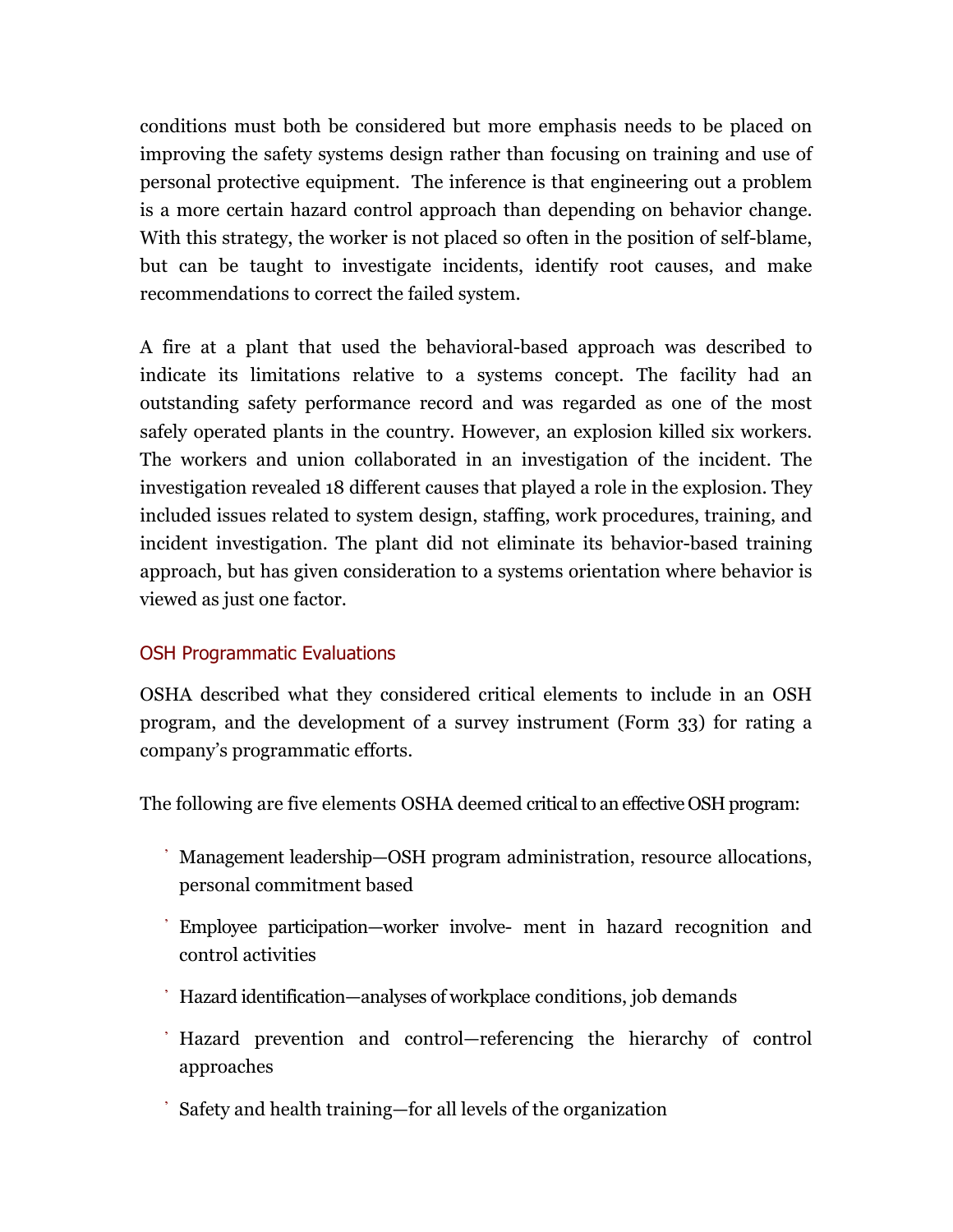Three steps in OSHA's ongoing work to design a survey instrument for inspectors to measure a company's level of performance on these critical elements were described. The first was to define descriptive items as indicators of the elements that would yield reliable and valid ratings. The second was to realize the need for training OSH consultants in use of the forms, based on OSHA's first experiences in evaluating small businesses as part of the OSHA consultation program. The third step was to test the extent to which ratings on items identified with the different program elements were correlated with OSH program profiles depicting various levels of efforts. The tests indicated correlations ranging from 0.85 for management leadership to 0.57 for hazard identification, with 85% of the overall variance in such ratings being accounted for by 28 variables in the form.

 element also had fewer injury and illness reports. The Form 33 will ultimately be used in the OSHA consultation program that services over 30,000 These results gave reasonable assurances in the use of the form for evaluating a company's OSH program as well as defining areas where improvements are needed. Use of the form to predict safety and health outcomes was indicated as the next objective and first efforts to do so were described. These consisted of comparing Form 33 ratings of 500 high-risk small businesses by OSH consultants against the company OSHA 300 injury/illness reports for the threeyear period just preceding the program evaluation. At the time of this conference, the data had been collected but remained to be analyzed. However, a preliminary review of the data suggested that companies scoring high on the OSH training employers each year.

#### Research in Training Intervention **Effectiveness**

NIOSH has taken a two-phased approach to the issue of training effectiveness research. These two phases include the completion of a literature review on the efficacy of training, and the designing of a model that provides a foundation on which to conduct the research.

#### Status of the OSH Training Literature

NIOSH conducted a literature review that assessed the effectiveness of OSH training as an intervention strategy. A major portion of the report described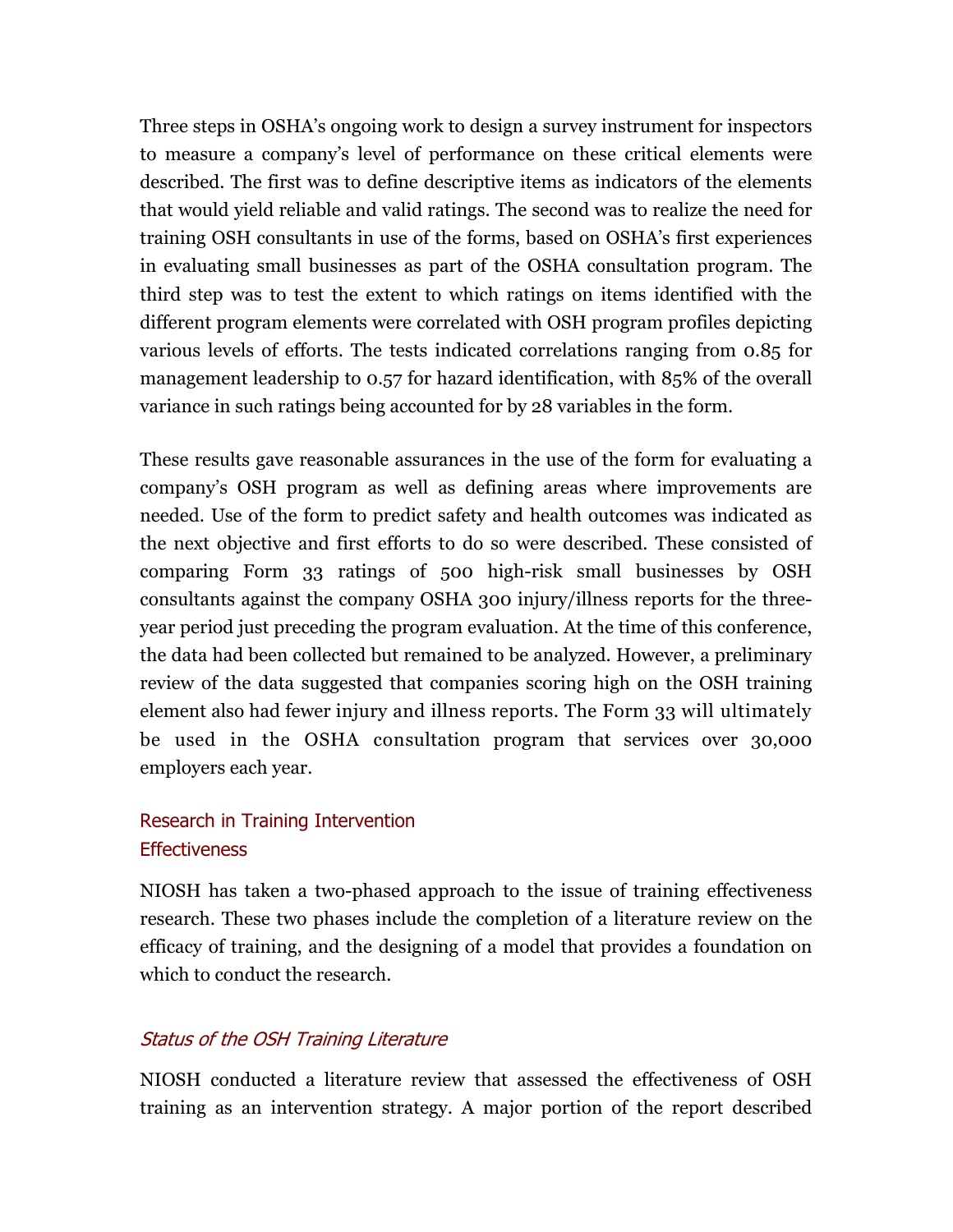published reports of workplace OSH training where a training plan was established and efforts were made to evaluate its effects through some posttraining measures. In these reports, evidence that OSH training can make a difference in enhancing worker awareness of hazards and in learning and promoting safe work practices was abundant. While these types of changes were taken to indicate reduced risk of workplace injuries and disease, data linking these measures with injury and disease outcomes were less certain.

An analysis of the database sought to single out certain elements or characteristics of the training as having the most positive effects on workplace safety and health. Data was fairly strong in showing the benefits of the following factors to successful OSH training results:

- Emphasizing activities that use hands-on exercises, case studies, and problem solving
- Setting performance goals for training and using feedback to mark progress both in the classroom and at the job site
- $\cdot$  Using token rewards to reinforce the training experience
- butaining management commitment through policies that allow adequate time for training and support other actions that stress the importance of safe and healthful workplaces

Data bearing on other training factors such as optimal sizes for trainee classes, training schedules, and trainer qualifications was less definitive.

The NIOSH literature review on training effectiveness found that some methodologies used to evaluate OSH training experiences and isolate factors of consequence were more defensible than others. Some used quasi-experimental designs with manipulations of variables and suitable controls on potentially confounding factors. Other evaluation methodologies were not controlled: the results were derived from a post-hoc analysis of post-training surveys where the training results could have been contaminated by other workplace changes going on at the same time. Many evaluations were based on short-term results so that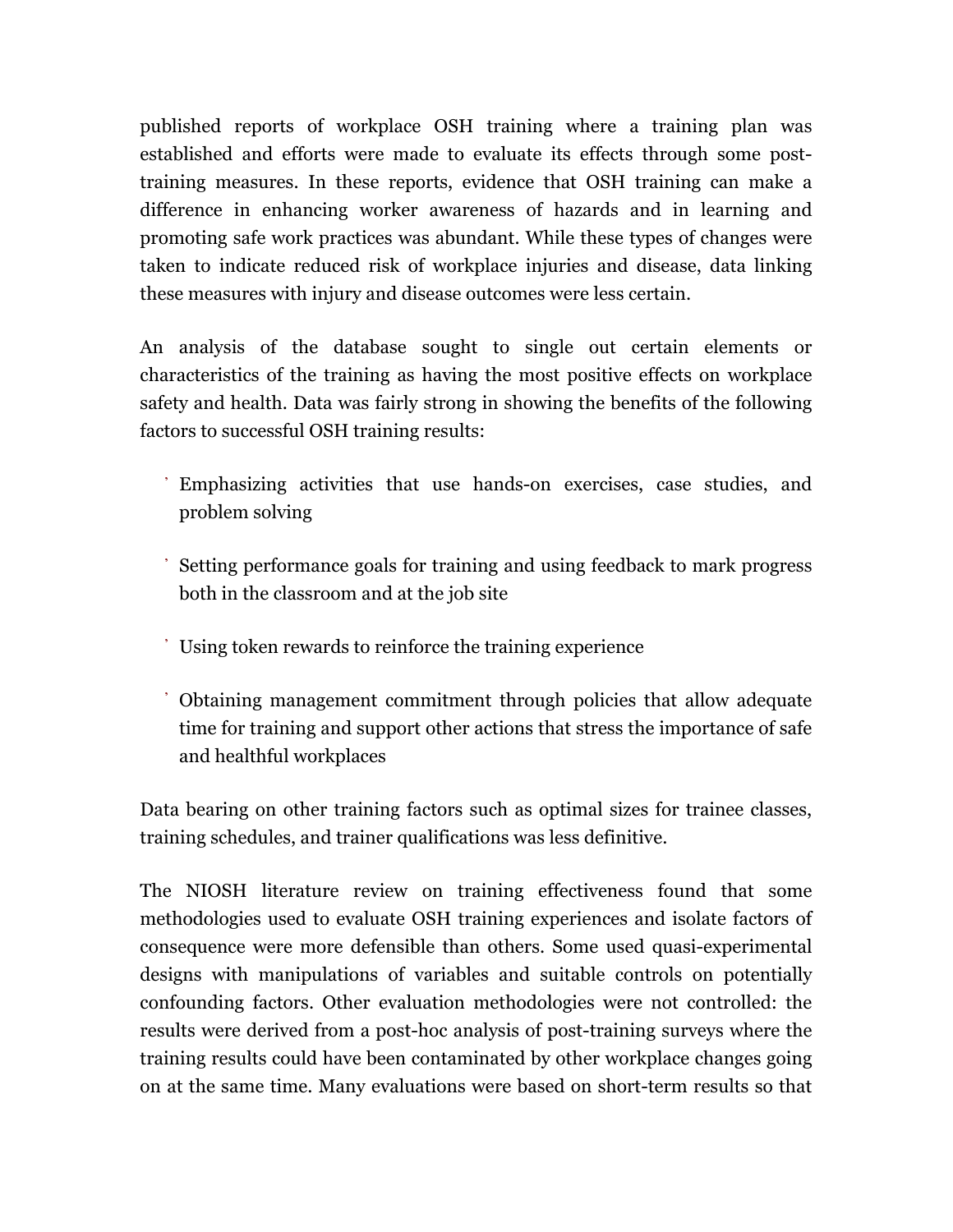the sustainability of any apparent training effect remains uncertain. Also, without evaluation data based on reduced injury and illness, the degree of correlation between these bottom-line indicators and typical measures of training effects such as knowledge gain and behavior change is unclear at best.

These method limitations suggest the need for further confirmation of the importance of different training variables. Noted in the ensuing of the NIOSH review was that its thrust was largely a quantitative one, which may miss training changes that cannot be expressed in numerical terms. The issue of improving methods of evaluation that would encompass both qualitative as well as quantitative observations was believed important. Experiences reported by trainees in applying lessons learned from training to their jobs can serve this purpose; a few studies that employed this technique are found in the NIOSH review.

#### The TIER Model

Recognizing a need shared by many in the OSH community, NIOSH has proposed a research paradigm for promoting a more organized, orderly approach to evaluating training interventions and identifying factors leading to successful outcomes. The model, referred to as Training Intervention Effectiveness Research (TIER), consists of four stages.

*Stage 1* of TIER is formative research in which curricula and training efforts are conceived, reviewed, and structured. It involves asking questions such as the following: What are the training needs and target populations to be served? How do training goals and objectives relate to these needs and how should attainment be assessed? What instructional approach should be taken?

**Stage 2** is process research in which draft training materials, proposed instructional approaches, and research instruments are field-tested. The intent here is to establish the soundness of the training materials and the validity of the assessment instruments. A question to be answered is whether there is enough confidence in the approach to warrant production of higher-cost enhancements (such as video, multimedia) and wider distribution of materials.

*Stage* 3 is outcome research in which a controlled evaluation study is conducted.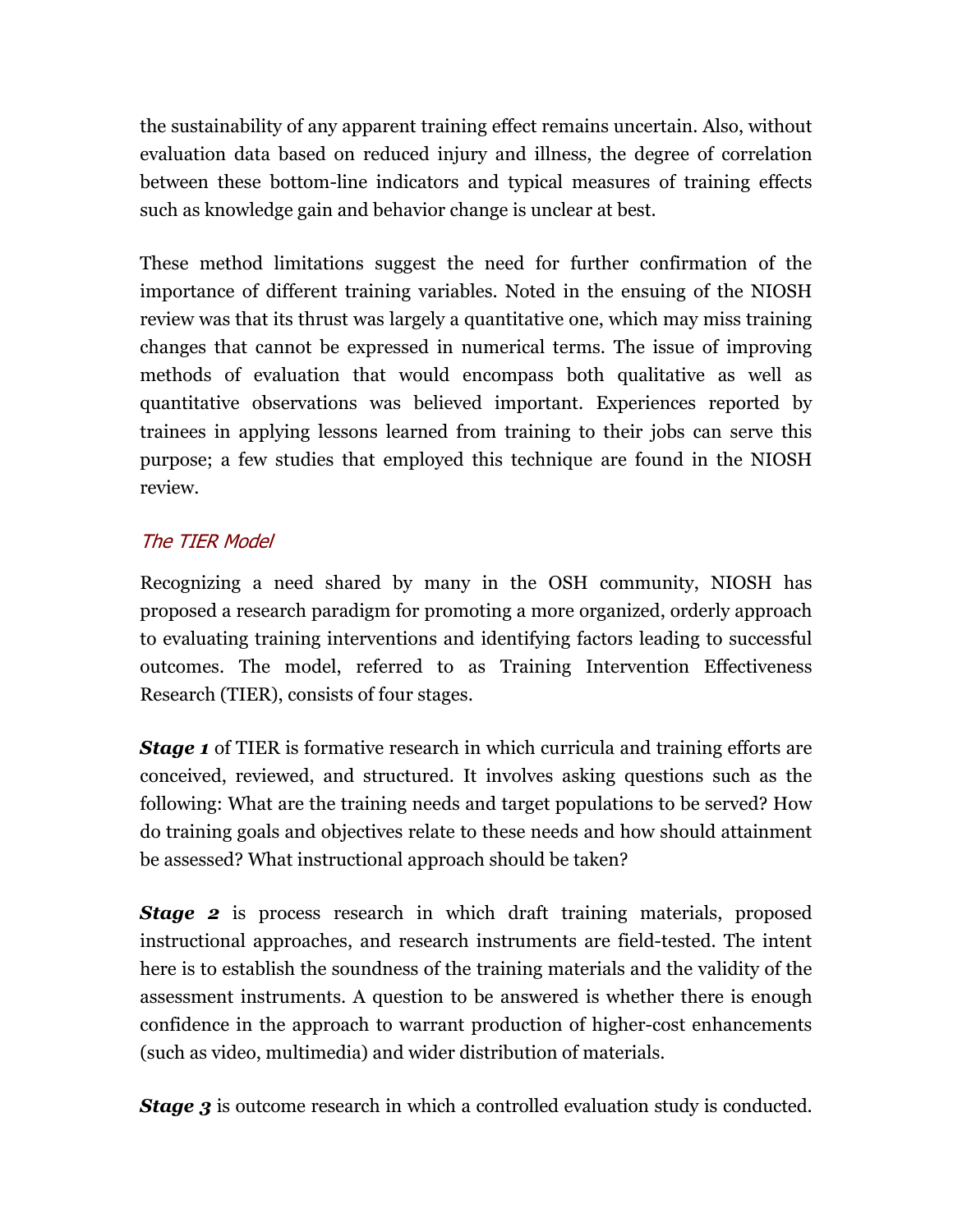Questions to be addressed at this point include the following: Does the approach produce intended outcomes such as increased knowledge or appropriate changes in attitude or behaviors? Are such changes sustainable? What are the critical elements of the instruction that contributed to the desired results?

*Stage 4* is impact assessment in which longitudinal studies are conducted. This final stage emphasizes research questions: Do the approaches under study meet the educational objectives identified in Stage 1? What are the intended and unintended impacts of the training on the learner and his or her environment? What effect does the training have on others who interact with the trainee? Were the approaches studied truly effective?

Examples of practical issues in OSH training that could be addressed by the TIER model include the following:

- $\dot{ }$  Whether different instructional topics require common or different training elements to be taught effectively
- $'$  How different trainee populations benefit from alternative instructional strategies
- How different instructional media and formats influence learning
- How different training environments or situational factors can modify the learning experience

NIOSH applications of the TIER model in introducing OSH training materials in vocational school programs were noted elsewhere in the conference. One involves OSH training for those studying the electrical trades and is currently ongoing. A second project in planning will focus on OSH training in cosmetology programs.

#### Special Methods and Approaches

 and OSH in particular. Some were conventional, but others were more unique. Presenters offered a variety of techniques to measure the effects of training in general

#### Ecological Momentary Assessment

An Ecological Momentary Assessment (EMA) is an example of a unique technique.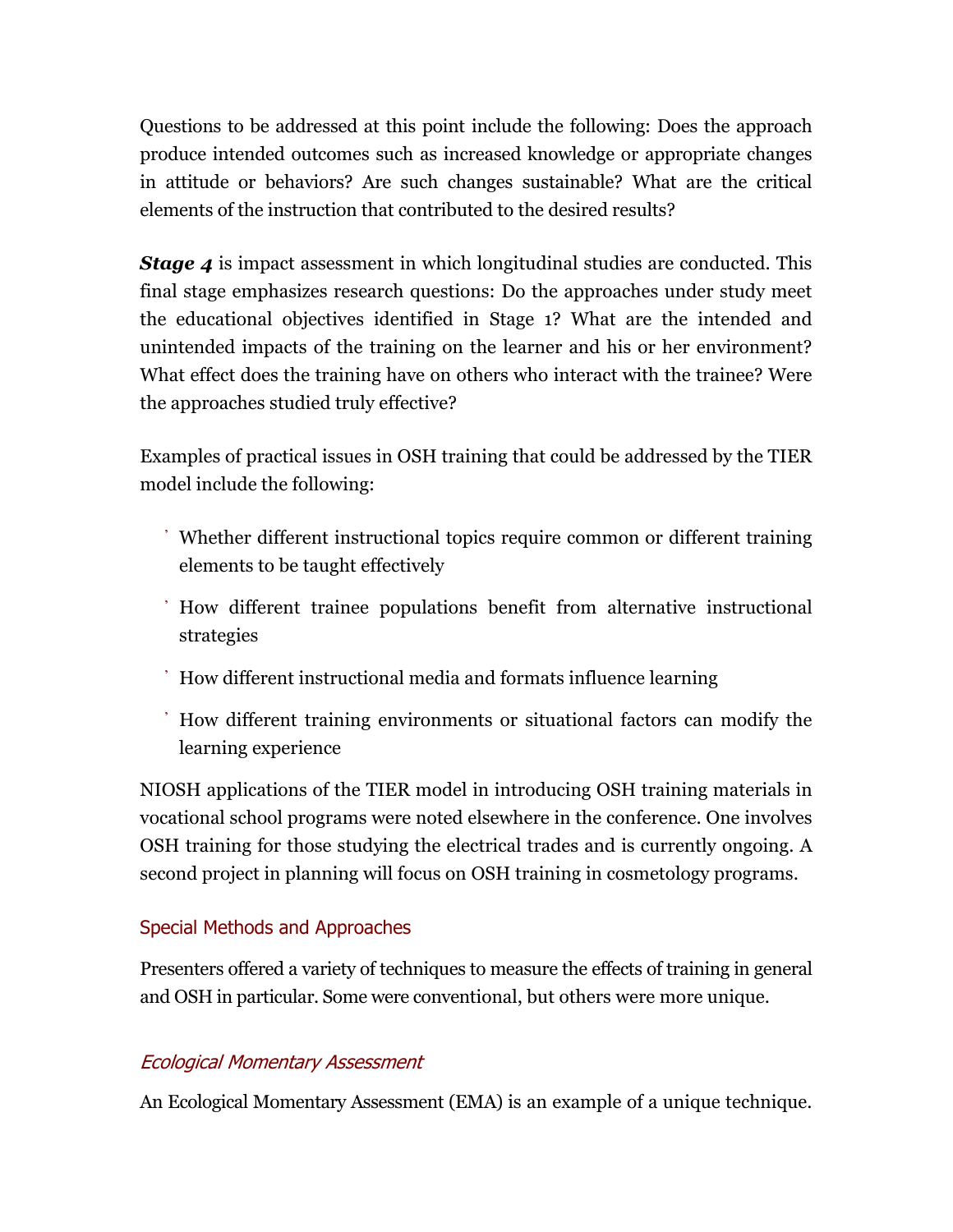The EMA requires repeatedly collecting self-report data on the job from workers to obtain a measure of specific behaviors. Current applications involve use of hand-held computers that cue workers and record the time of entry for the behaviors in question. This information is gathered independently of survey questionnaires, which reduces a methods bias and totally eliminates recall concerns. However, EMA places a significant response burden on workers, requires cooperation between workers and employers, needs expensive hardware, and can impose significant data reduction and statistical task demands. Nevertheless, EMA methodology was considered a viable candidate for training impact research.

#### Simulation Methodologies for Training and Evaluation

Simulation methodologies were described not only as an important means for delivering training, but for evaluating it as well. One such technique uses "degraded" images where workers are shown multiple pictures of workplace hazards in which dangerous conditions are relatively difficult to detect. These degraded images are scenes with hazards that are partially hidden, poorly illuminated, viewed from an unusual angle, or under hazy conditions. Workers who are trained with these images show an increased ability to recognize common and overlooked workplace hazards. Workers trained with clear, unobstructed images of the workplace settings did poorer in the hazard detection task when given degraded images. Research on this method showed that the use of stereoscopic slides and 3-D images of the test scenes served to heighten the sensitivity of the evaluation measure. Evidently, adding realism to both the training conditions and evaluation measures makes for a more effective outcome. This was also noted in refresher training for miners in donning the self-contained self-rescuer according to a set procedure. Having miners practice the prescribed donning routine as part of regularly scheduled mine escape drills and other emergency preparedness exercises resulted in the miners maintaining a relatively high level of proficiency. Further, providing practice in this way did not detract from production.

Training Through Problem-Solving Stories and Embedded Testing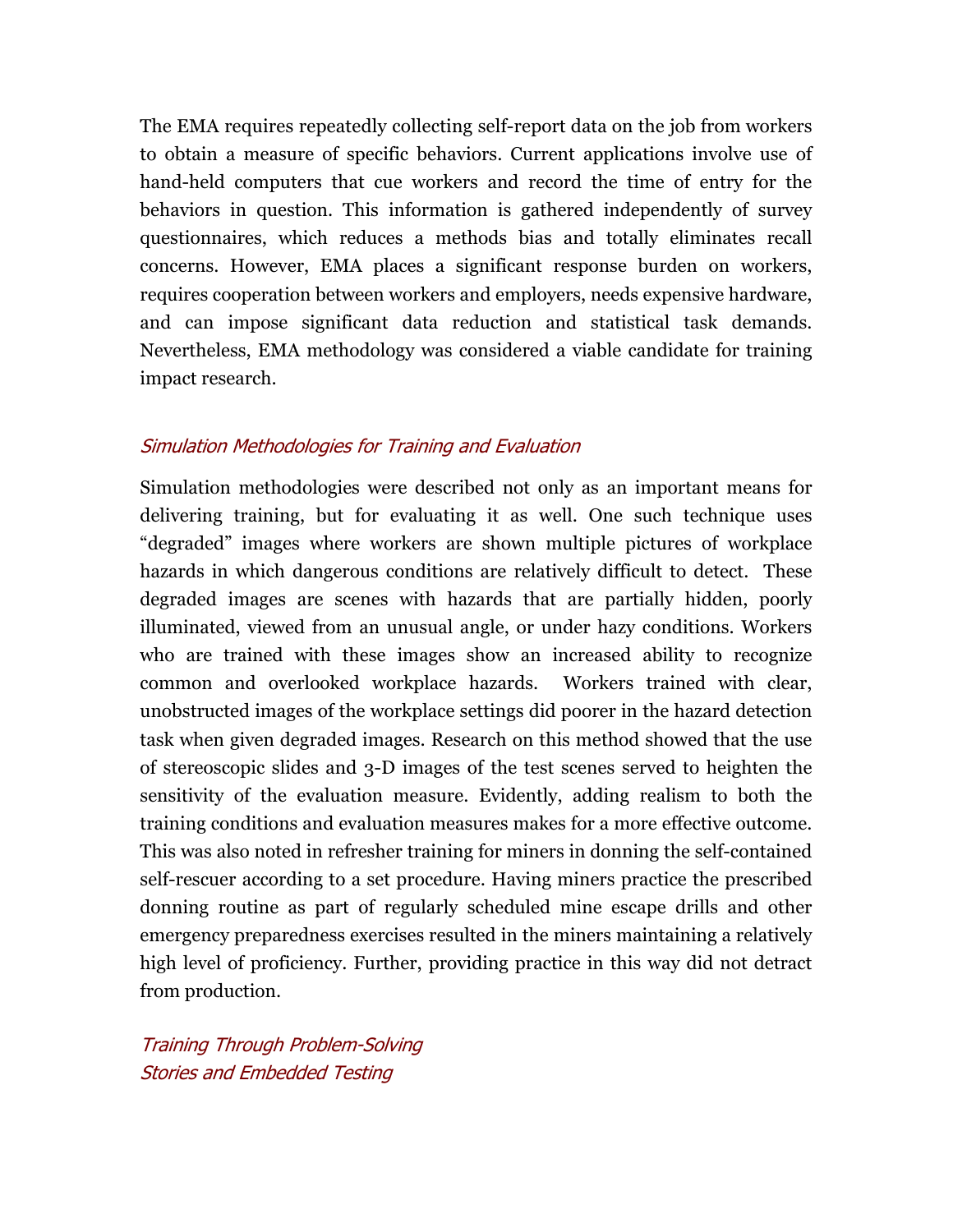Use of problem-solving stories based on reports of incidents pertaining to workplace safety and health concerns are an effective training approach. Questions embedded at decision points in these stories ask trainees to select actions that will affect the flow of events. Immediate feedback to these responses enables the trainees to appreciate the consequences of their chosen actions as well as to other choices based on what actually occurred and how others responded. This form of interaction makes the evaluation integral to the instruction process. The trainee responses reflect their practical knowledge and skills, and the feedback dictates where further instruction may be needed. Forming teams of three to four trainees to work collaboratively in these exercises was believed important in sharing views. Conference presenters illustrated the use and value of embedded tests in OSH training in mining, agriculture, construction, and confined space applications.

#### Economic Analysis Evaluation

An economic analysis of an OSH program can be used to measure its effectiveness, provide leverage to obtain future resources, and justify the maintenance of the activity within the organization. It was stressed that OSH practitioners need to become more familiar with cost/benefit analyses to choose the best interventions to implement, especially in a time of budget and time constraints.

One example of using an economic model for evaluating OSH training consisted of a five-step method for a cost/benefit analysis of a program aimed at the reduction of back disorders. The goal of Step 1 was to identify the program objective (that is, to reduce back disorders). In Step 2, the evaluator specified the person-per-year costs to the organization for those afflicted with such problems. Aside from medical care, lost production time, and compensation premiums, the figure here could include indirect costs such as hiring temporary replacements. The purpose of Step 3 was to estimate the cost of implementing the intervention program, including consultants serving as advisors or trainers, worker training time, and other expenditures (for example, ergonomic task design changes). In Step 4, a discount rule was used for estimating what the costs of Step 3 would be in current-year dollars for programs not expected to produce immediate results,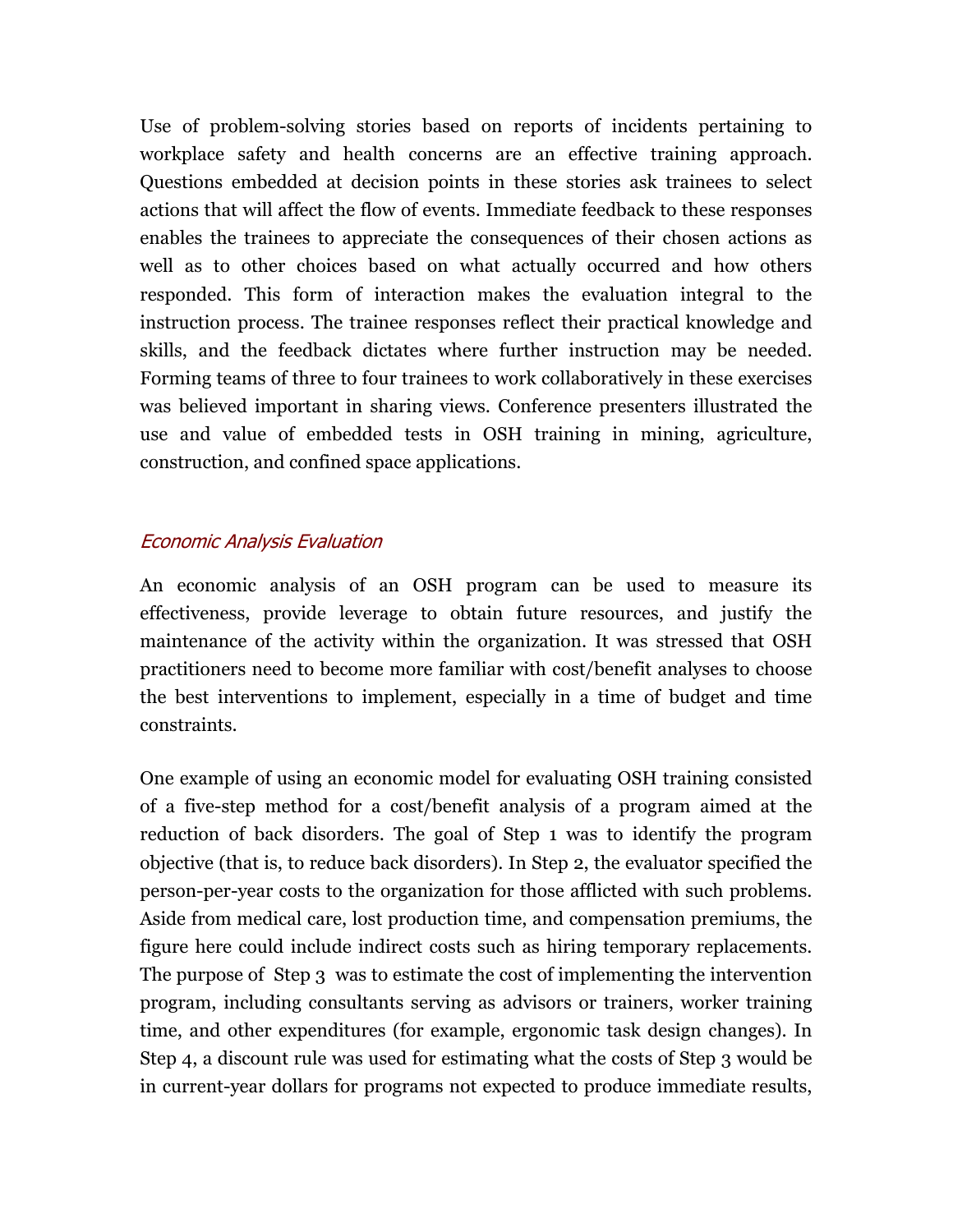as well as the savings from reducing the incidence by differing amounts. The final step was to determine the cost/benefit ratios, given the above estimates and forecasts for reduction. Computer programs are available to calculate use of different discount rules, charting program costs and savings over time to indicate break-even points, and future cost/benefit streams.

 equipment. Another example of an economic approach used the Work Crew Performance Model (WCPM). This model defines short- and long-term training investments that would be needed to reduce performance variability and risk in a given hazardous operation. Shuttle car transport of coal in underground coal mining was offered as an application of the WCPM. Specifically, persons experienced in performing and supervising these tasks ranked shuttle car job tasks in terms of the variability of work crew performance they observed among workers doing the same tasks. In doing so, they identified cost linkages with the variable task performance such as injury experience, expected risk levels, or interruptions in production or maintenance. Through discussion among those making these judgments, a consensus was reached on which elements were deemed most critical to eliminating performance variability and the types of intervention required. The latter could include supervision, job redesign or training, and coaching workers to ensure the desired results. The manner of calculating expenditures to cover the latter interventions was not described. In a laboratory study offering some validity to the WCPM technique, it was shown that production increases in coal shuttle car operations by working faster were more than offset by other forms of continuous miner operation and less strain on the

#### Multiple Measures Evaluations

Examples of efforts to evaluate the effects of OSH training with multiple measures were made in restaurant operations and in firefighting. For restaurants, the evaluation design was to collect data representing trainee reactions, knowledge gain, behavior change, and organizational impact (injury incidence) measures in accord with the Kirkpatrick classification. The study, undertaken as a partnership between NIOSH, the National Restaurant Association, and some restaurant chains assessed use of a new OSH curriculum (special text/picture training cards plus added posters) for reducing injury occurrences in this job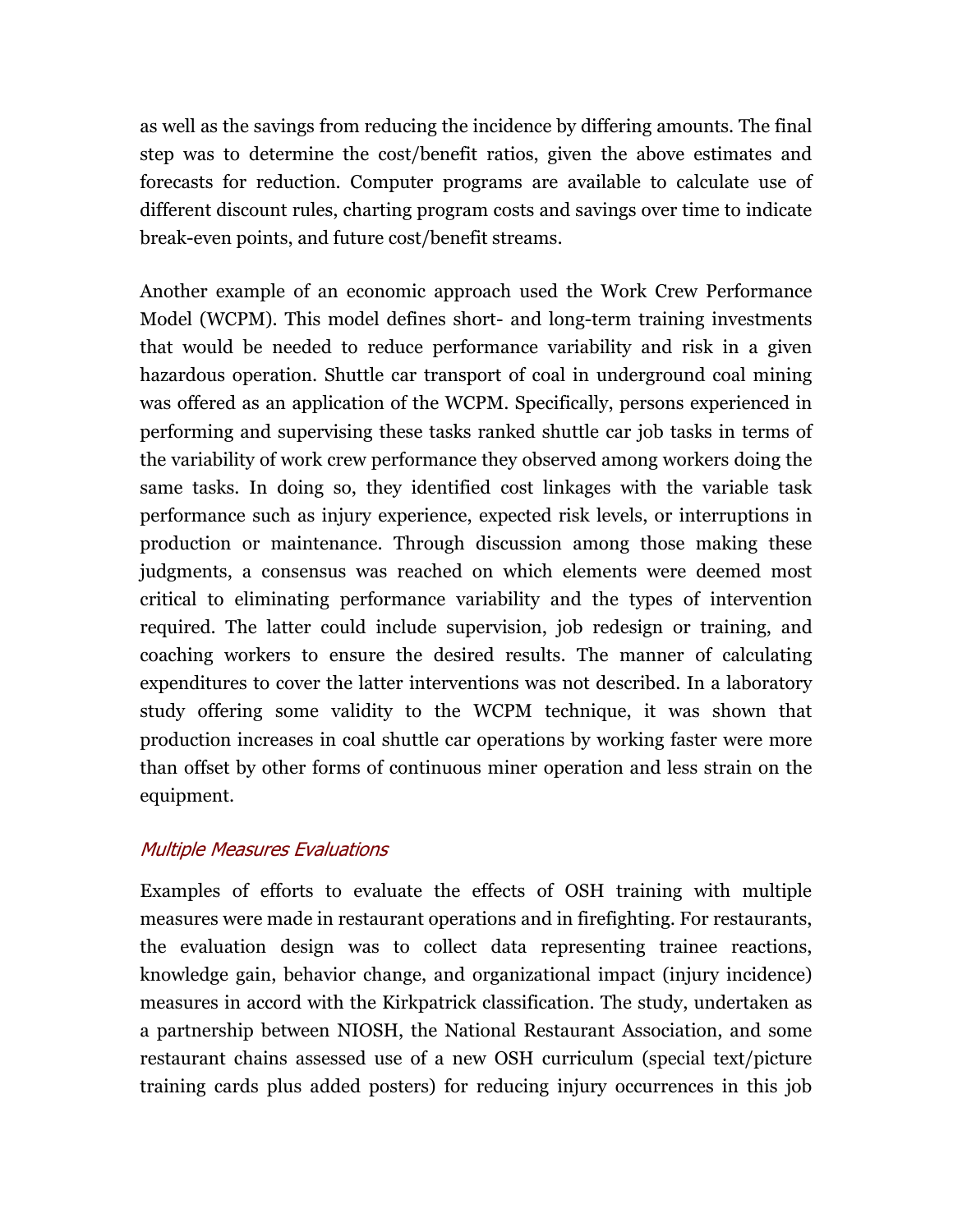sector. A train-the-trainer approach was used. Groups of restaurant managers received the new curriculum materials, and compared the results of the training experience with that offered by other managers trained conventionally. Preliminary post-training data showed the newer training to produce more favorable changes in terms of manager reaction and greater knowledge gain. Safety audits of workers trained by managers that used the new materials also indicated that workers worked more safely than those receiving the older instruction. Post-training injury rates also showed a decline for restaurants using the newer materials as compared to their pre-training incidence. The extent of this improvement could not be gauged since pre- and post-training differences in injury data for restaurants gathered during the newer instruction were still not available for comparison as of the time of the conference. Notable, but not surprising, the trade association and restaurant managers expressed little interest in the knowledge gain and safety audit results of this training evaluation. Whether the newer training could further reduce injuries and associated costs was their motivation for participating in this training study.

An examination of stressors and strains incident to fire fighting jobs and the benefits accruing from various stress intervention strategies was offered as a second example of a multidimensional approach to evaluation. The project described as a work in progress, targets firefighter officers and uses both longitudinal and quasi-experimental designs in assessing stress and stress reduction factors of consequence. Data collection measures included self-reports of job stress and strain as well as objective indices of work strains and health outcomes such as documented rates of injury, absenteeism, or apparatus incidents. These measures were being used to identify the benefits of training in cognitive/behavioral stress reduction techniques, leadership style assessments, dietary changes, and physical exercise. Training modules to address team building and "emotional first aid" are expected to be added. The project includes a lengthy followup to assess the interventions with periodic data collection on the aforementioned measures as well as a cost/benefit analysis of the interventions. The pitfalls of undertaking protracted types of evaluations such as this were noted, where unpredictable or uncontrollable events can obscure or overwhelm the potential benefits from the strategies being applied.

#### Stakeholders Evaluation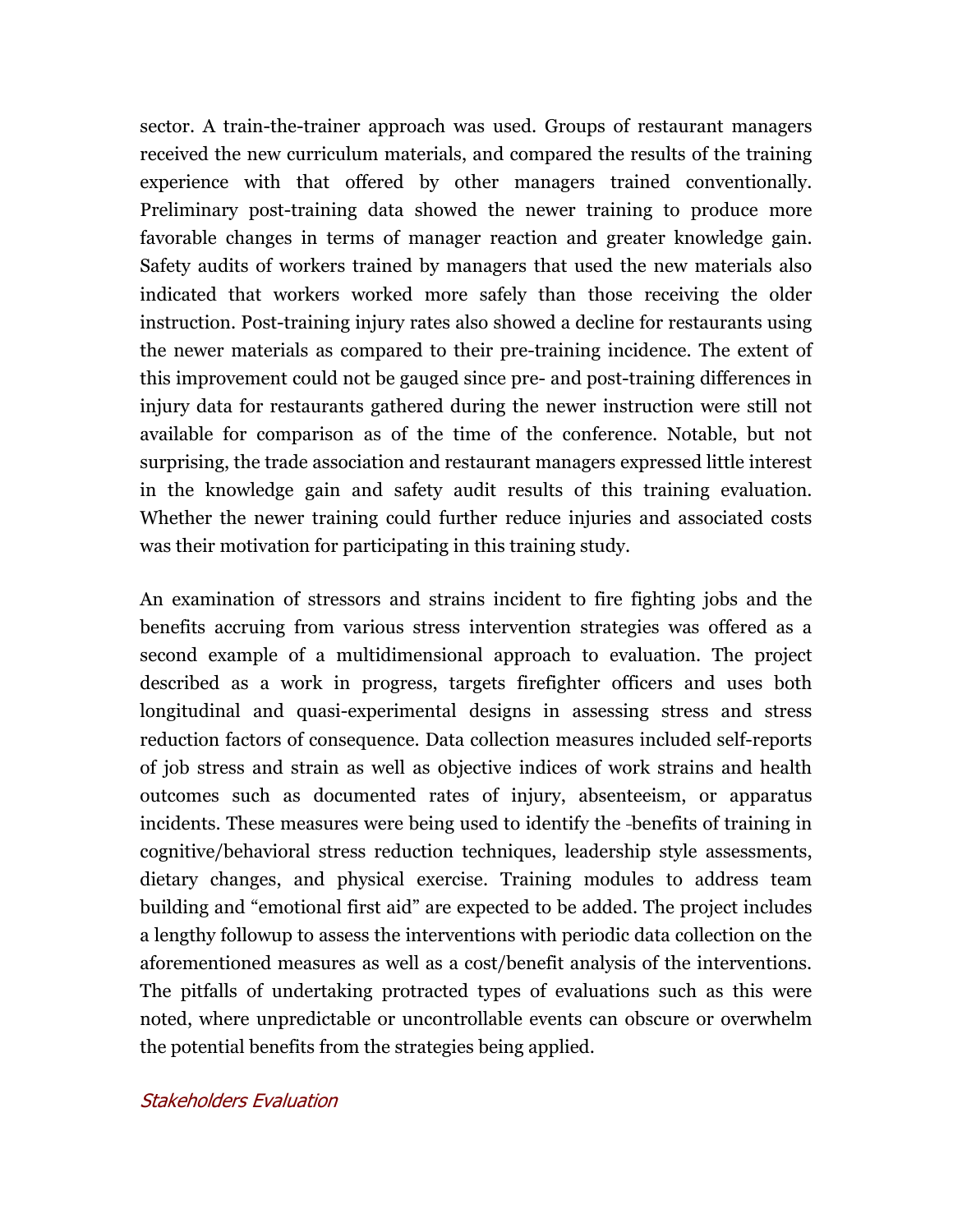stakeholders was offered as an alternative to current traditional approaches that An evaluation plan that allows for the participation of all company use consultants or others deemed competent to do these tasks. As described, a team composed of trainers, workers, supervisors, and managers would draw up the evaluation plan designating objectives, benchmarks for marking progress, and means for data collection or other observations for use as feedback to be shared at all staff levels. In so doing, this kind of evaluation stresses a collective effort to demonstrate evidence of positive change, based on training or other intervention strategies, in workplace safety and health. Rather than a single end product that indicates the results of training or another intervention, the evaluation would be framed as a continuing process to show benefits over time from OSH training and other program activities. Charting long-term OSH goals and working backwards to determine the measurable steps to achieve them were proposed as guides for when, where, and how to do data collection. Training necessary for undertaking these activities was described as part of a grant program sponsored by the NIEHS Worker Education and Training Program. Grantees supported by this program reported on their experiences in using the participatory approach in training evaluations in their respective companies.

## APPENDIX A 'PLANNING COMMITTEE\*

Allegrante, John Columbia University; Society for Public Health Education Appleman, Bernie Society for Protective Coatings Auld, Elaine Society for Public Health Education Baker, Colleen Department of Labor and Industrial Relations, State of Missouri Baker, Robin Labor Occupational Health Program, University of California/Berkeley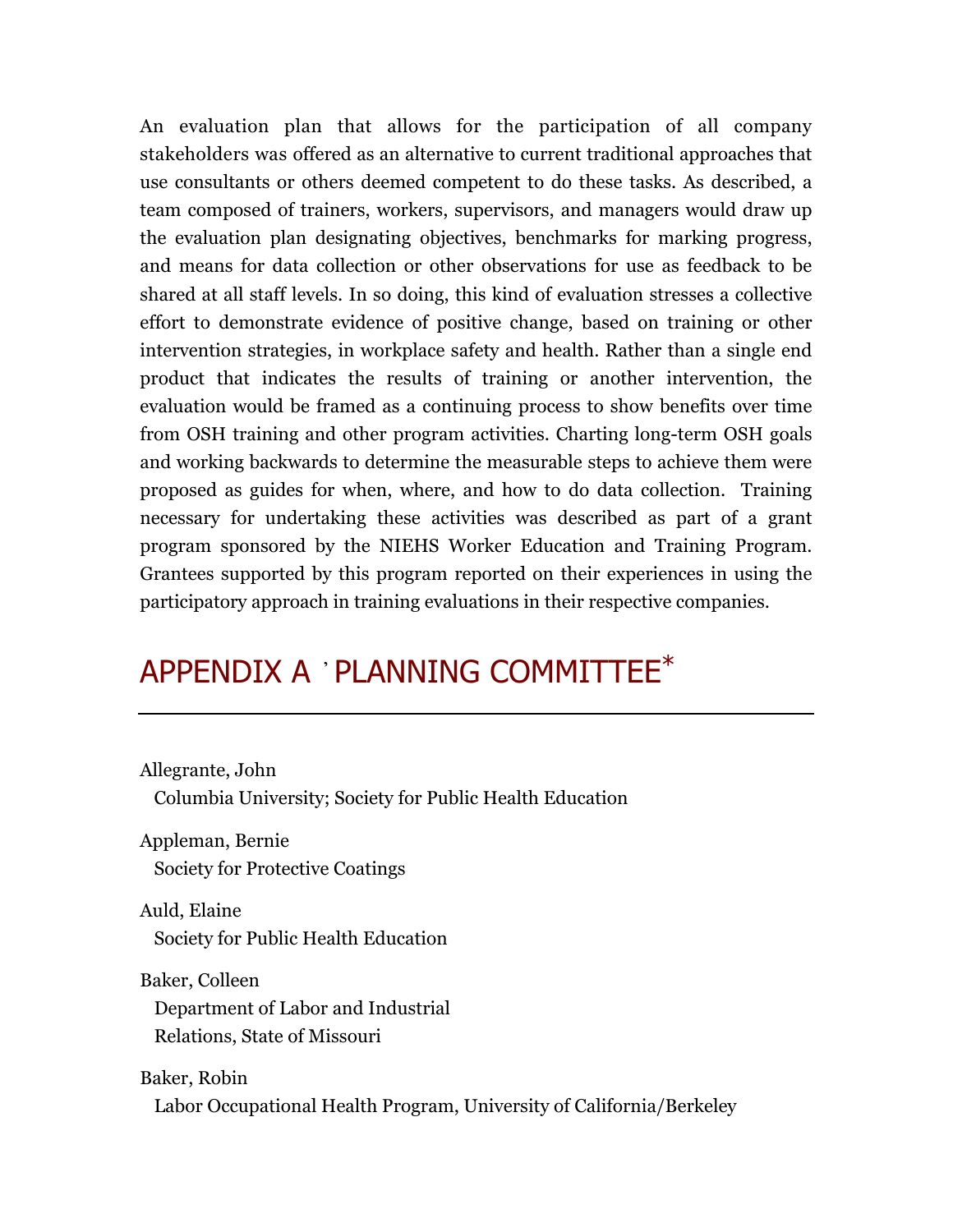Becker, Paul West Virginia University

Birkner, Ruth McIntyre Department of Environmental Health, University of Southern California

Bresnahan, Thomas F. American Society of Safety Engineers

Conbere, Pamela Allina Health System

Cronin, Cathleen Occupational Safety and Health Administration

Cullen, Elaine Spokane Research Laboratories, National Institute for Occupational Safety and Health (NIOSH)

Deivanayagam, Subramaniam Tennessee Technical University and Human Factors and Ergonomics Society

Dervin, Kathy Division of Workers' Compensation, California Department of Health

Dronne, Russell Chubb and Son

Eisen, Arlene San Francisco Public Transportation Department

Esler, J. Grant Kodak Corporation

Florczak, Glenn Department of Energy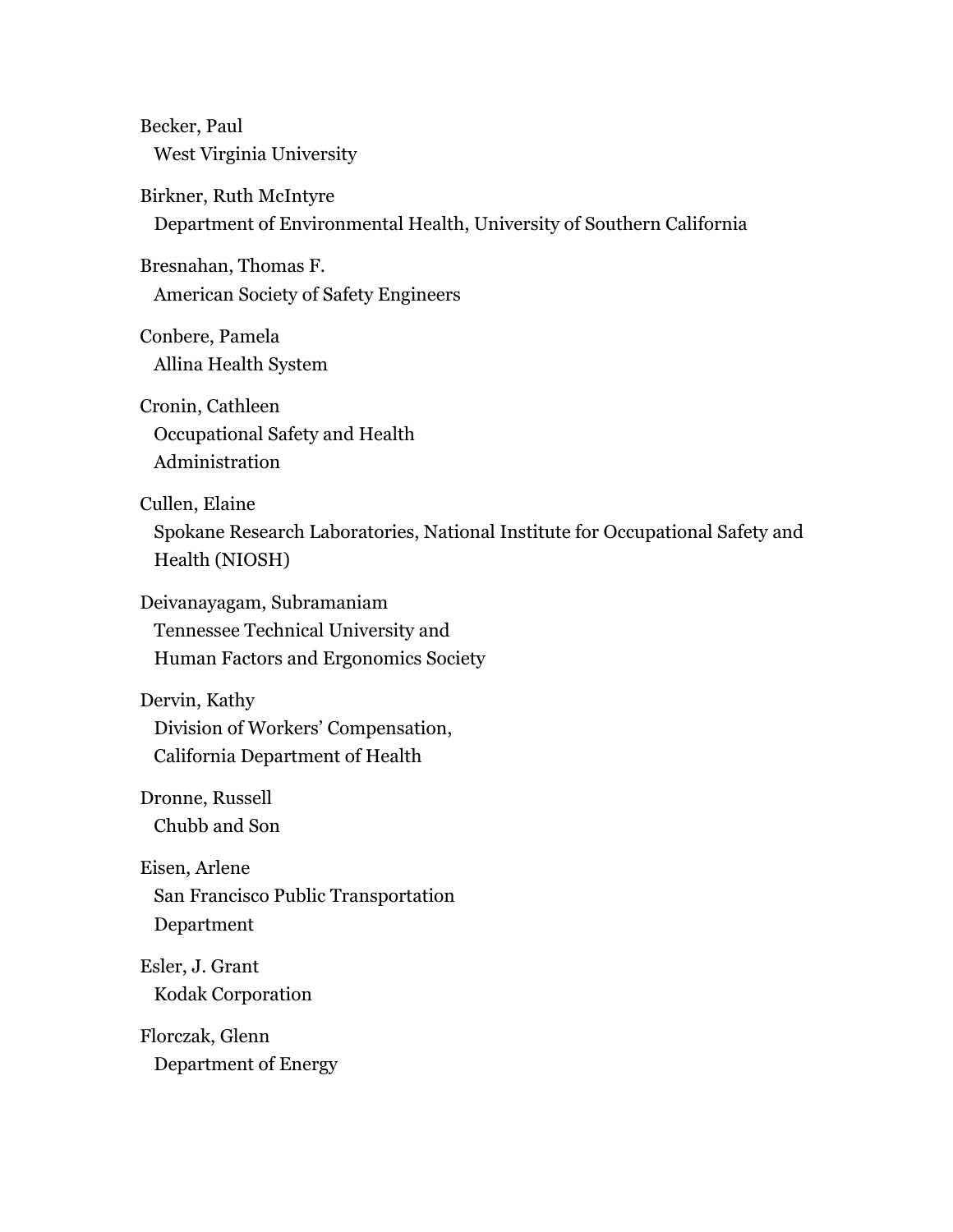Florek, Kathryn Catholic Healthcare West

Fore, Gary National Asphalt Pavement Association

Frazee, Patrick General Motors North American Operations

Gotsch, Audrey Department of Environmental and Community Medicine, University of Medicine and Dentistry of New Jersey-Robert Wood Johnson Medical School, American Public Health Association

Hughes, Joseph (Chip) National Institute of Environmental Health Sciences

Hunt, Kate Arthur J. Gallagher Insurance Company

Jarell, Judy University of Cincinnati

Kohloff, Frederick American Foundrymen's Association

LaMontagne, Anthony Sr. New England Research Institutes, Harvard University, Dana-Farber Cancer Institute

Larson, Susan Midwest Center for Occupational Health and Safety

Lessner, Keith Alliance of American Insurers

Lessin, Nancy Massachusetts Coalition for Occupational Safety and Health

Lippin, Tobi New Perspectives Consulting Group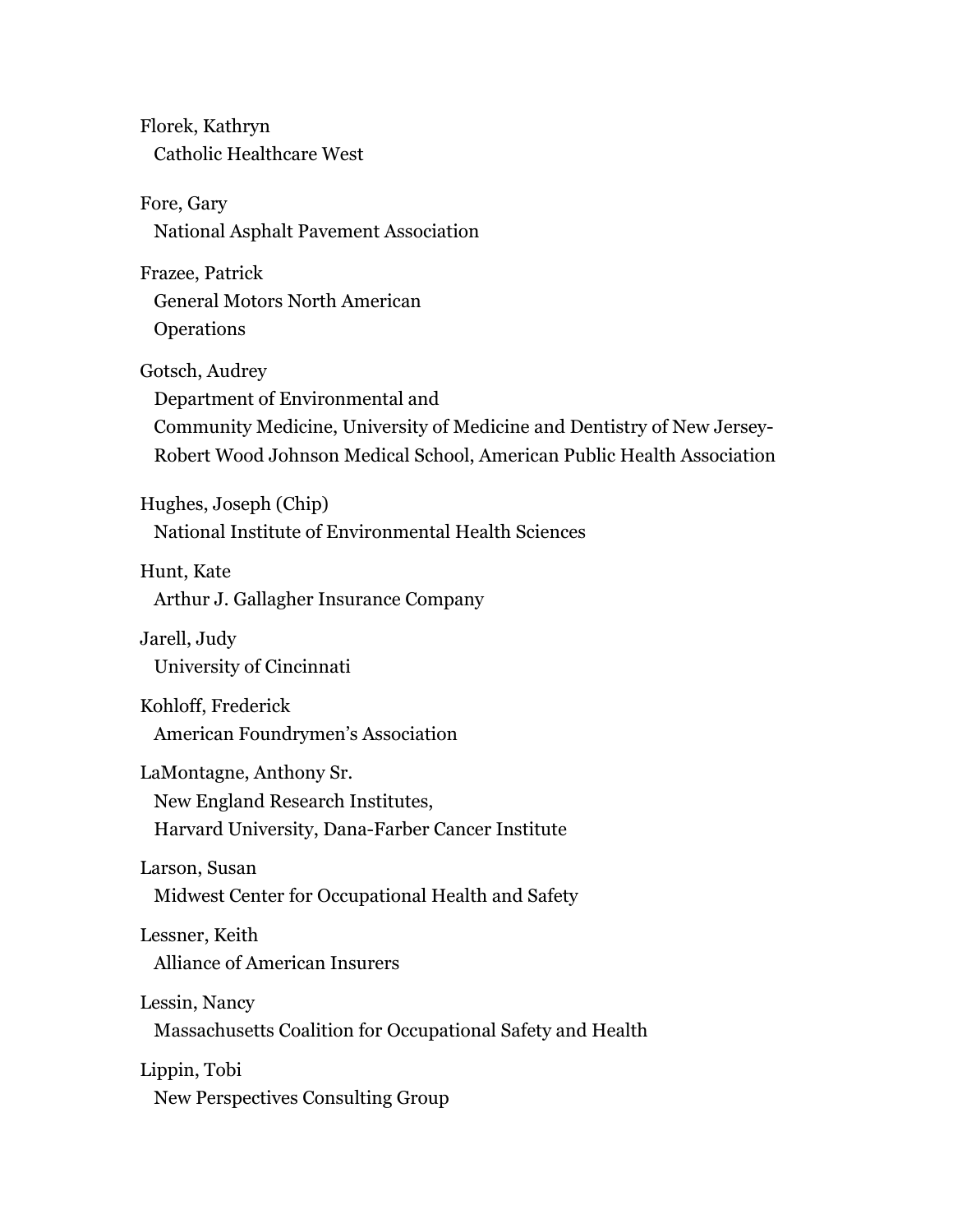Loos, Gregory Training and Education Systems Branch, NIOSH Maloney, Charlene Information Resource Branch, NIOSH Martin, Eileen Pittsburgh Research Laboratory, NIOSH McCann, Kathy Liberty Mutual Risk Services McCauley, Mollie Management of Occupational Health Services, AT&T McDowell, Dennis Centers for Disease Control and Prevention McQuiston, Thomas University of North Carolina Morawetz, John International Chemical Workers Union Council Center for Worker Health and Safety Education Morris, Sharon University of Washington Nickels, Leslie School of Public Health, University of Illinois Nolan, Steve Loss Control, State Farm Fire and Casualty Richardson, Charles National Environmental Training Association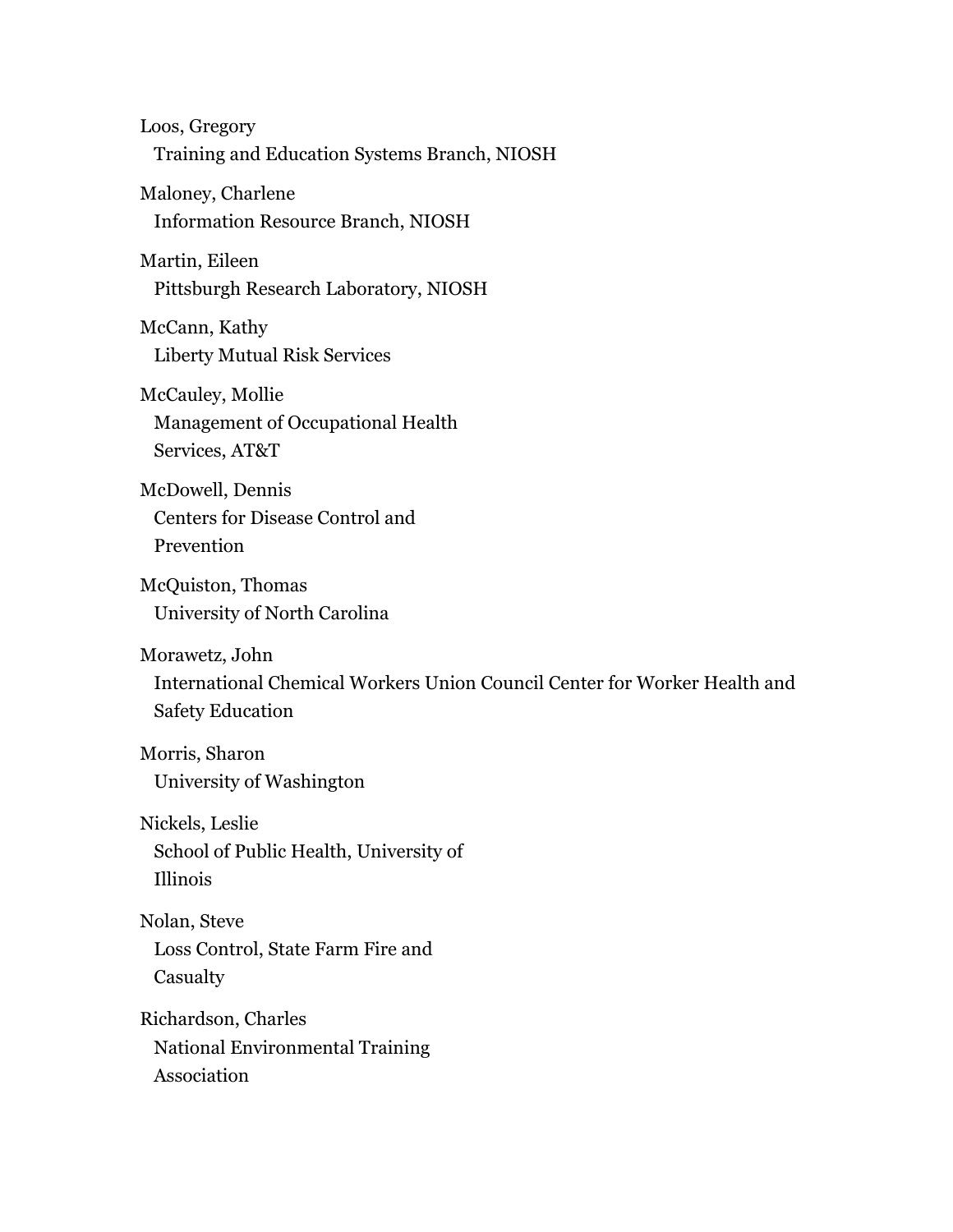Schneider, Scott Laborers' Health and Safety Fund of North America Stephens, Douglas Paper, Allied-Industrial, Chemical and Energy Workers International Union Stephenson, Carol Merry Training and Education Systems Branch, NIOSH Trahan, Christina Center to Protect Worker's Rights Weinstock, Deborah AFL-CIO Wheeler, Cynthia Training and Education Systems Branch, NIOSH White, Frank Organization Resource Counselors Whitmire, Dewey American Society of Safety Engineers Wigmore, Dorothy University of Michigan Wilson, Kathi Society for Public Health Education Wolford, Rod FOF Communications Zerbe, Diane Johns Hopkins University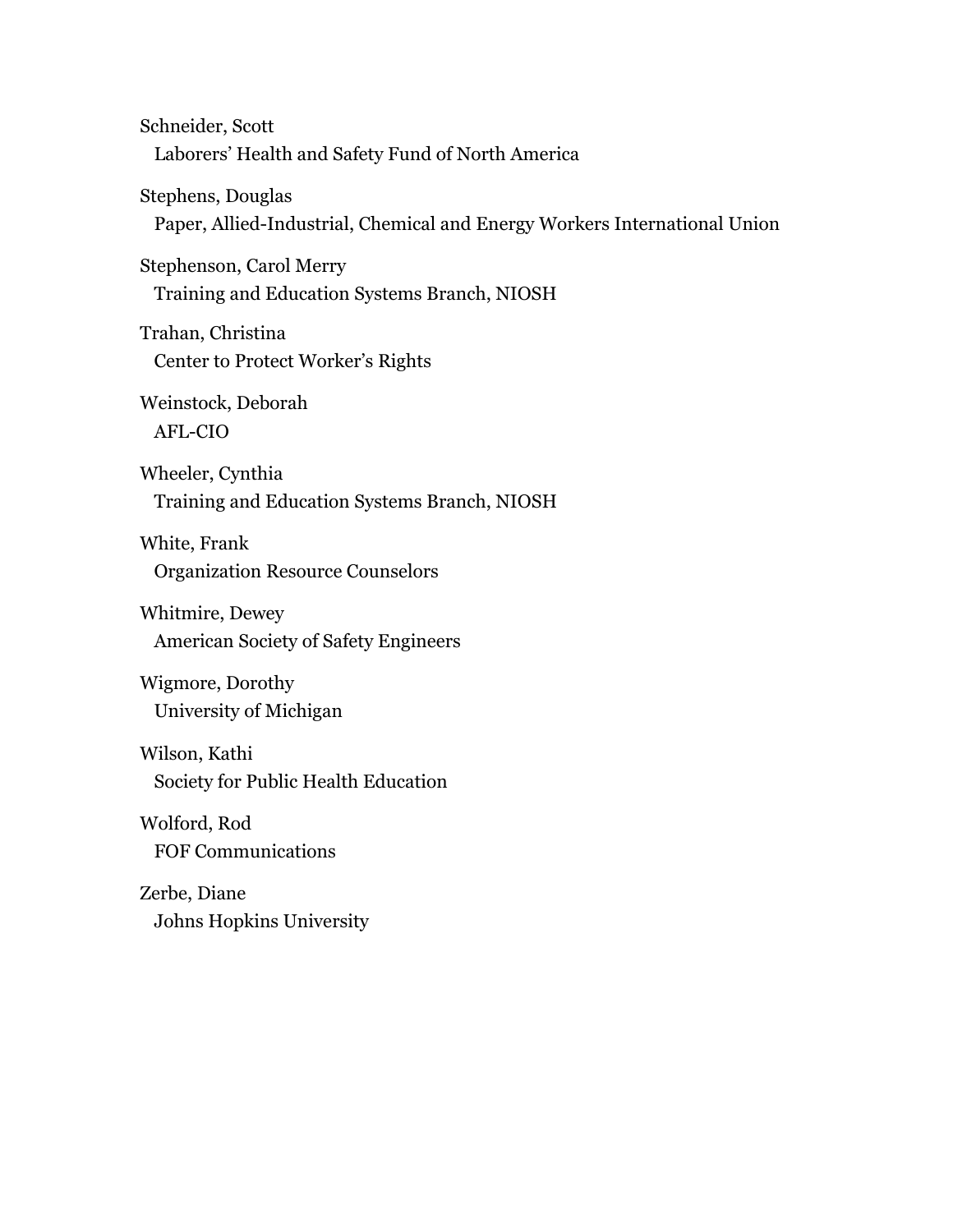## APPENDIX B 'CONFERENCE CONTRIBUTORS\*

## Section I—Needs and Challenges

Platform Presentations—Workplace/Workforce Issues

Linda Rosenstock, National Institute for Occupational Safety and Health (Keynote Presentation)

Greg Loos and Paul Schulte, National Institute for Occupational Safety and Health

Panel Discussants—Related Issues and Challenges

Joseph Hughes, National Institute for Environmental Health Sciences

Frank Mirer, United Auto Workers

Susan Wilburn, American Nurses Association

Donald Elisburg, Donald Elisberg Law **Offices** 

Ellen Rosskam, International Labor Office

## Section II—Policy, Regulation, and Standards

Speakers and Panel Discussants—Player/Stakeholder Views

Charles Jeffress, Occupational Safety and Health Administration John Henshaw, Solutia Incorporated

Karl Jacobson, Liberty Mutual Insurance Company

Lee Saperstein, Accreditation Board for Engineering and Technology

Scott Schneider, Laborer's Health and Safety Fund of North America

Robin Baker, University of California—Berkeley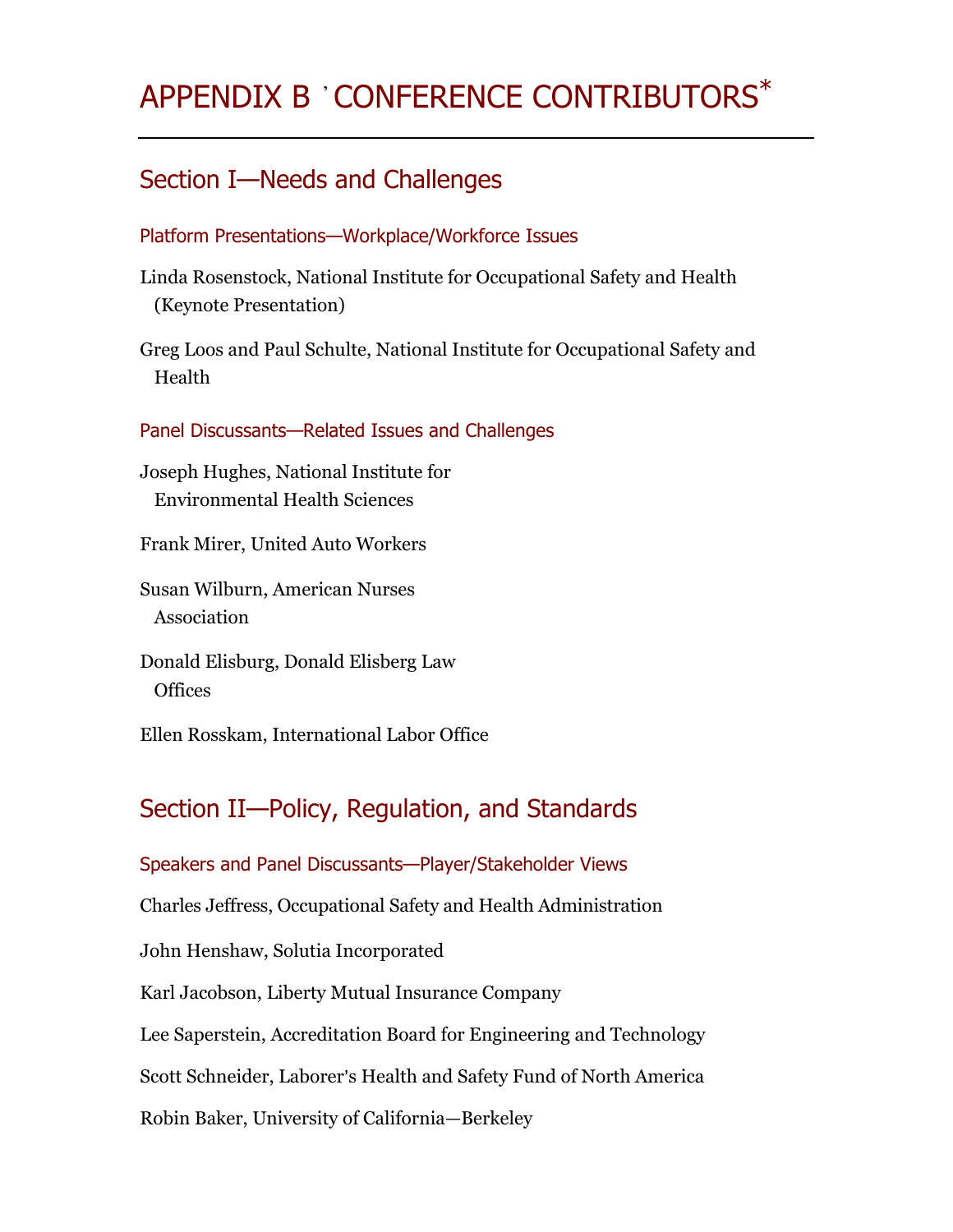Concurrent Session Contributors Standards Development and Quality Assessment

Bill Bergfield, Laborers AGC

Tom Bresnahan, American Society of Safety Engineers

John Palassis, National Institute for Occupational Safety and Health

Edie West, National Skill Standards Board

### Section III—Current

### Perspectives and Practices

Speakers and Panel Discussants—State and Local Approaches

David Harrington, California Department of Health Services

Karen Mulloy, University of New Mexico School of Medicine

Carolyn Sheridan, AgriSafe Clinic, Spencer Municipal Hospital

Phyllis Straight-Millan, Oregon Occupational Safety and Health Administration

Susanna VonEssen, University of Nebraska Medical Center

Martha Yoder, Michigan Department of Consumer and Industry Services

Speakers and Panel Discussants— Special School-Centered Approaches

Michelle Brunell, Missouri School to Work Safety and Health/Child Labor Consultation Program

Betty Szudy, University of California

Karen Miles, NIOSH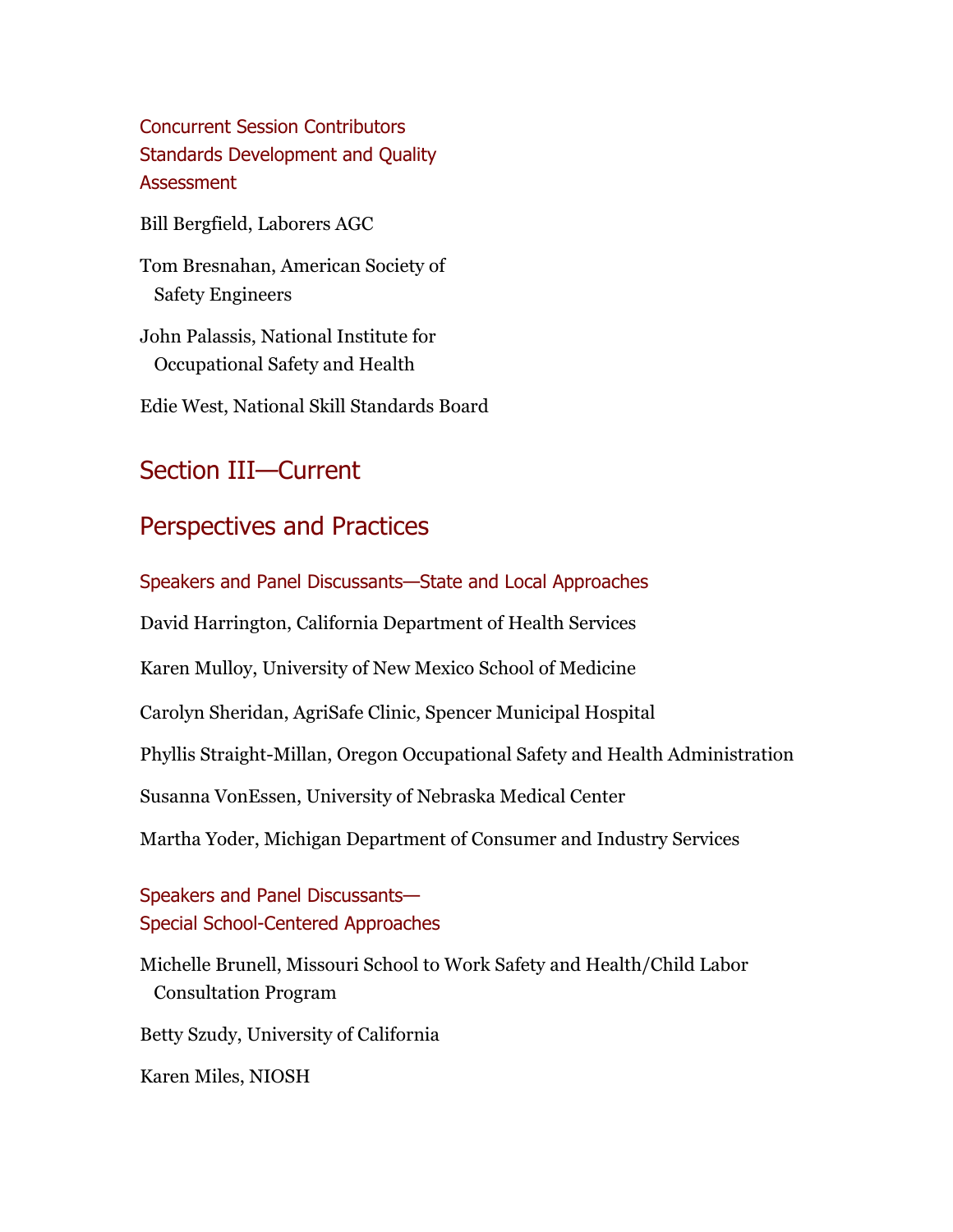Speakers and Discussants— Cross-Sector Approaches

Abel Almanza, PAULA Insurance Company

David Amacher and Randy Little, Brown and Serve (ConAgra)

Margaret Anne, Monsanto

Barry Downes, Lisa Lekawa and Edward Stubbs, Sunoco Oil Company

Bill Flanagan, Holy Cross Hospital

Katarina Holbrook, New York University/ Albany School of Public Health

Bill LaBonville, IBM

Speakers—International and Global **Issues** 

T. Chan, General Motors Corporation

Linh Hung Le and Thu Tran Thuy, Hanoi School of Public Health

T.K. Joshi and Jugal Kishore, Center for Occupational and Environmental Health, New Delhi, India

Ellen Rosskam, International Labour Organization

Speakers—Employer/Employee-Centered Program Approaches

B. Luksis, Bechtel Corporation

S. Moir, University of Massachusetts—Lowell

Mike Squillace, IBM

### Section IV—Developing OSH Training Interventions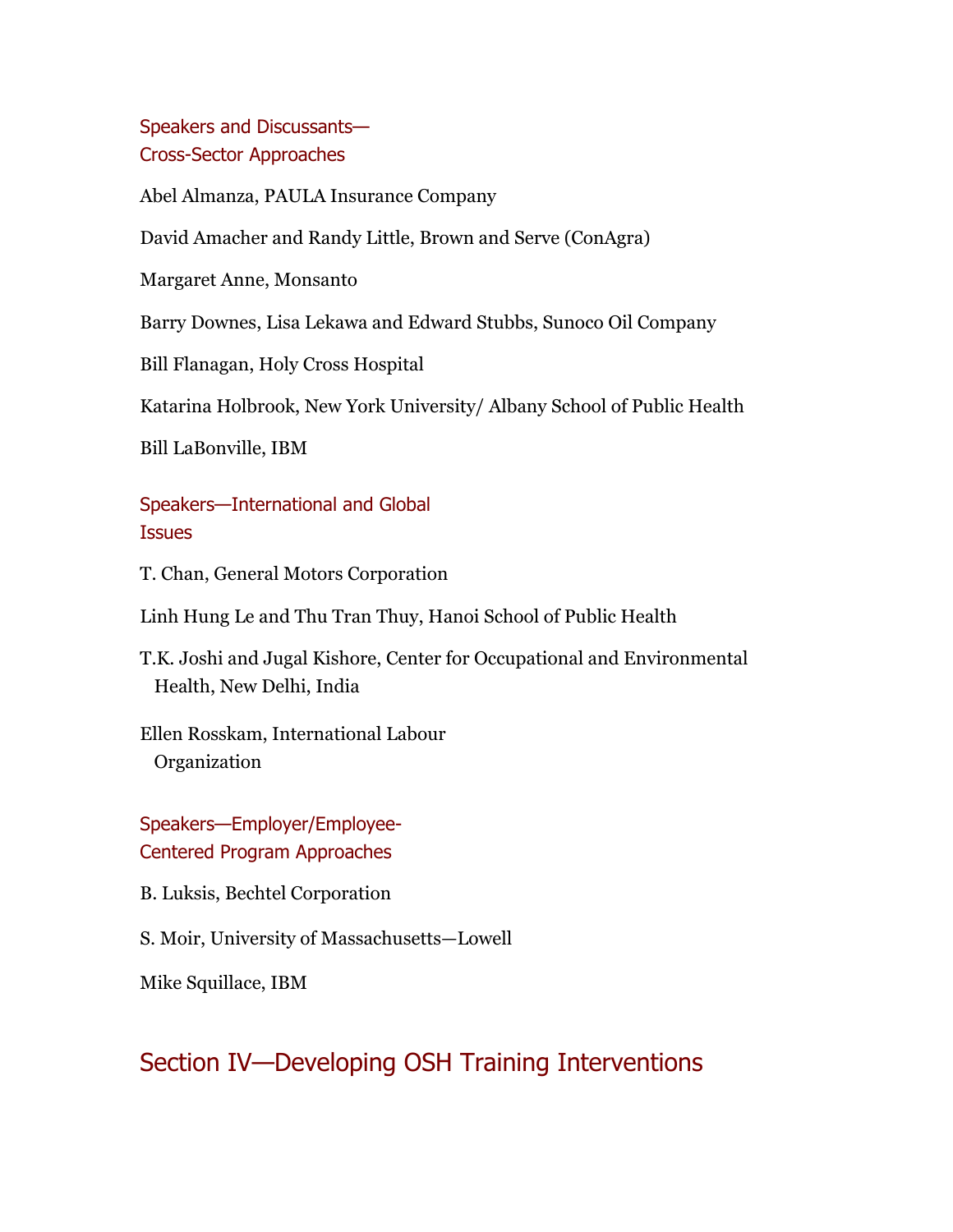#### Speakers and Roundtable Discussants—Curriculum

Janel Bertinuson, National Mine Safety and Health Academy Marianne Brown/Linda Delp, University of California-Los Angeles Michelle Brunell, Missouri School to Work Safety and Health Tia Denenberg, Workplace Solutions Inc. Bill Higgenbaughtem, International Association of Iron Workers Karen Miles, NIOSH Christina Trahan, Center for the Protection of Workers' Rights Rod Wolford, FOF Communications Panel and Roundtable Discussants—Training the Trainers

Robert Bohannon, SA and B Environmental and Chemical Consultants

Mark Briggs, Safety Management Resources Corporation

John Morawetz, ICWUC Center for Worker Health and Safety Education

Laura Stock, University of California

Betty Szudy, University of California

#### Roundtable Discussants—Instructional Techniques

Vicki Ainsli, Steve Hays, Kirk Mahan, Georgia Tech Occupational Safety and Health Branch

Abdollah Kashani, Safety Consulting Engineers

Michael Kushner, Services Employees International Union Training Project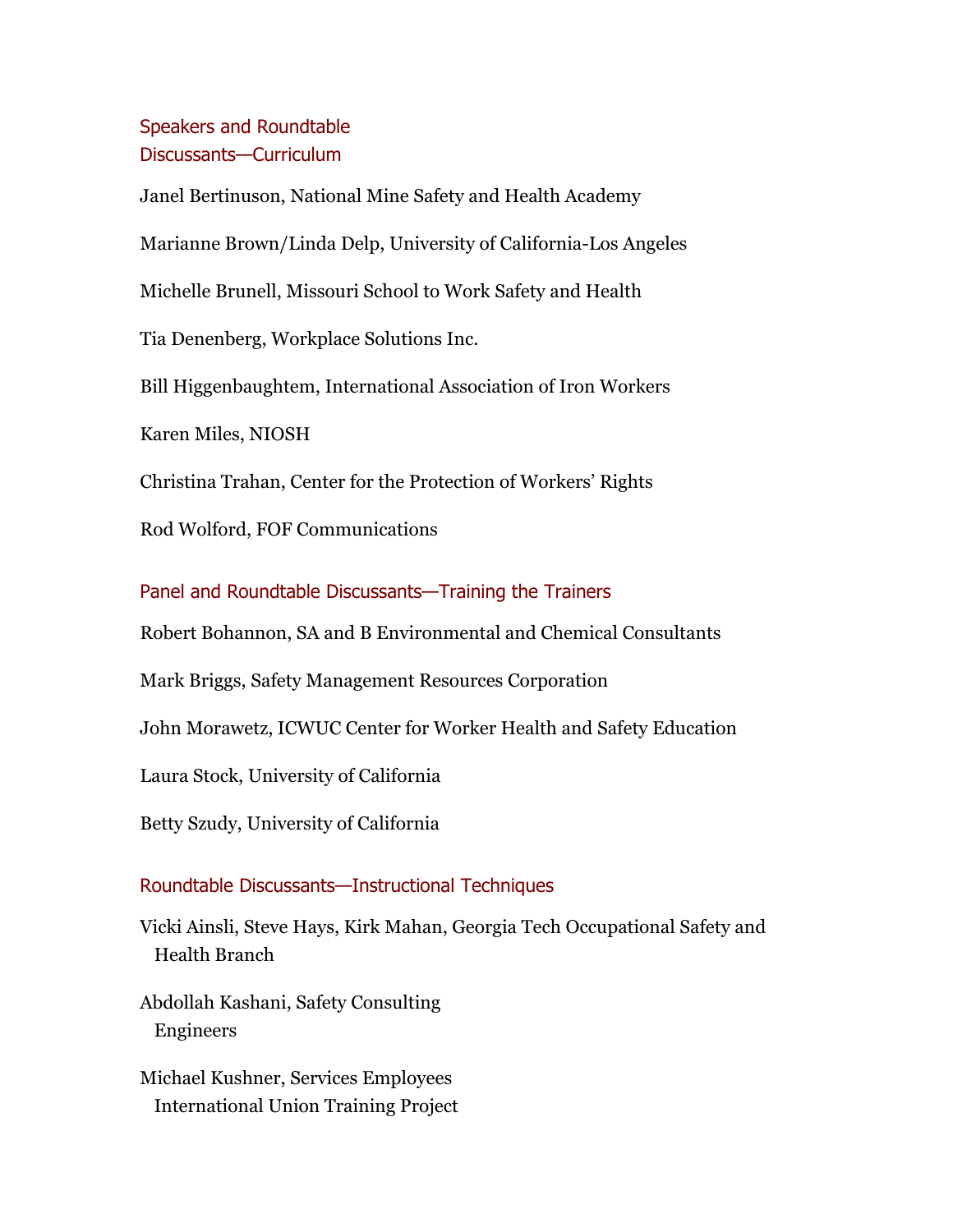Mitchel Rosen, EOHSI Centers for Education and Training

William Wiehagen, NIOSH

Speakers and Panel Discussants— Facilitative Resources

Cathy Cronin, OSHA Training Institute

Sharon Beard, NIEHS Worker Education and Training Program

Ruth Ruttenberg, National Clearinghouse for Worker Safety and Health Training

Michael Colligan, NIOSH

Leslie Nickles, University of Chicago

Ruth McIntyre-Birkner, University of Southern California

Greg Loos, NIOSH

Panel Discussants—Use of New **Technologies** 

Kathleen McAndrew, Dartmouth College Medical Center

Clyde Proffitt, National Mine Safety and Health Academy

Chris Warholic, University of Kansas Medical Center

Ruth Ruttenberg, National Clearinghouse for Worker Safety and Health

#### Section V—Evaluation of Training and Need for Future

#### Research

Speakers and Panel Discussants—Forms of Evaluation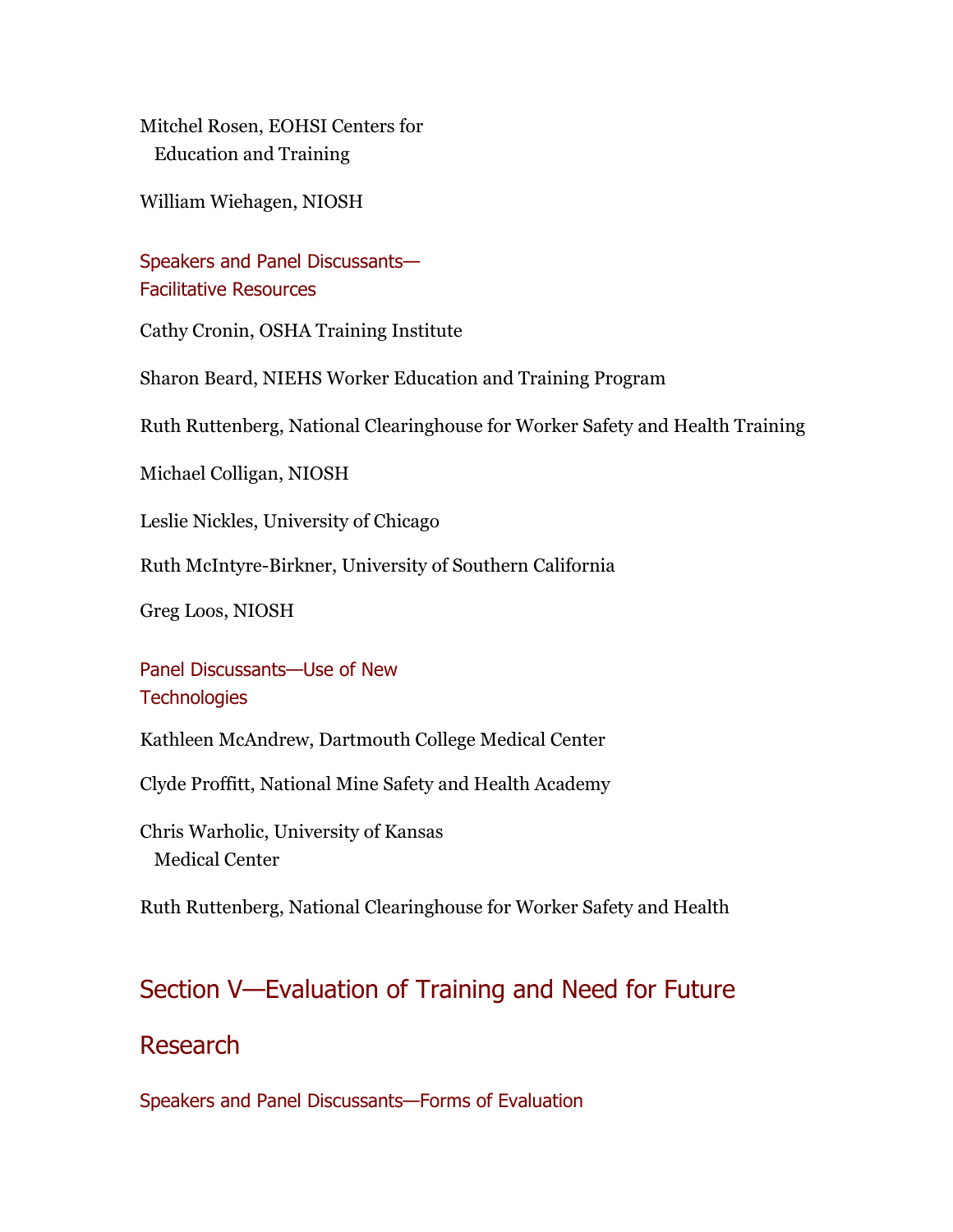Robin Baker, University of California at Berkeley

Michael Colligan, NIOSH

Ronnie Westmoreland, Paper, Allied-Industrial, Chemical and Energy Workers

Jerry Williams, Tower Automotive

Speakers—Behavior-Based Versus Systems Approaches

Glenn Irwin, Paper, Allied-Industrial, Chemical and Energy Workers

Beth Sulzar-Azaroff, University of Massachusetts-Amherst

Speakers—OSH Programmatic **Evaluations** 

O'Neil Smitherman, University of Memphis

Bill Weems, University of Alabama

Speakers and Panel Discussants—Training Intervention Effectiveness Research

Larry Chapman, University of Wisconsin

Alexander Cohen, Consultant

Ted Fowler, NIOSH

Speakers and Panel Discussants— Special Methods and Approaches

Randall Beaton, University of Washington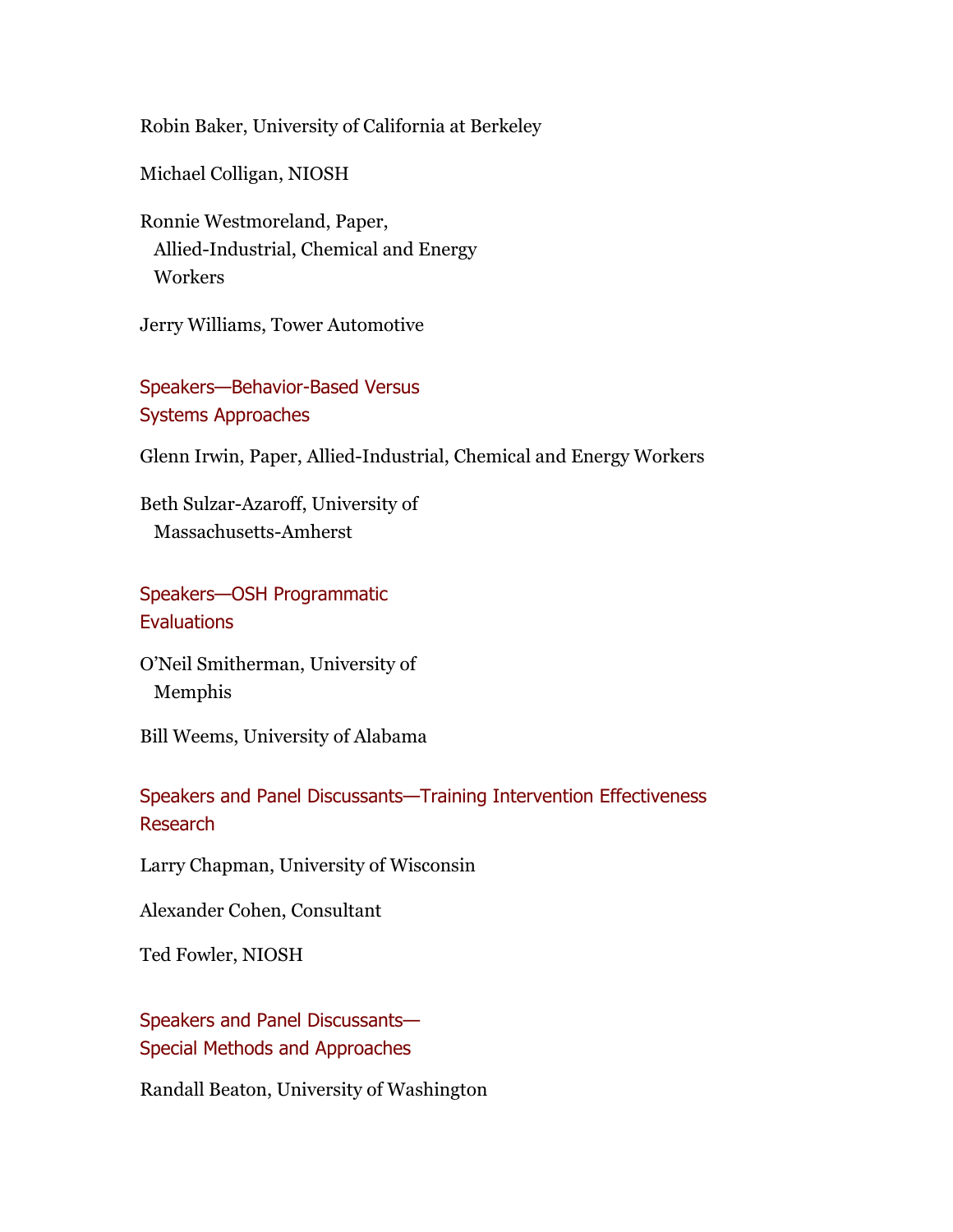Philip Berger, University of Kentucky Hank Cole, University of Kentucky Tom McQuiston, University of North Carolina Robert Peters, NIOSH Raymond Sinclair, NIOSH Charles Vaught, NIOSH William Wiehagen, NIOSH Susan Wojcik, University of Kentucky

# APPENDIX C ' BIBLIOGRAPHY

 conference. The references listed below consist of citations specific to each of the five sectional topics summarized in this report. The references include those noted in some conference presentations augmented by others found in the occupational safety and health literature and recommended for reading on the subject topic. Please note that some references have publication dates beyond the October 1999 date of the conference. This was done to update information on some of the topics reported at the meeting. Also note that the reference list is selective and not intended as a definitive bibliography on the subjects covered at the

# Section I: Needs and

## **Challenges**

BLS [1999]. Occupational injuries and illnesses in the U.S. industry. U.S. Department of Labor, Bureau of Labor Statistics, Washington, DC.

Cox AR, Williamson GC [2001]. Job security for occupational safety and health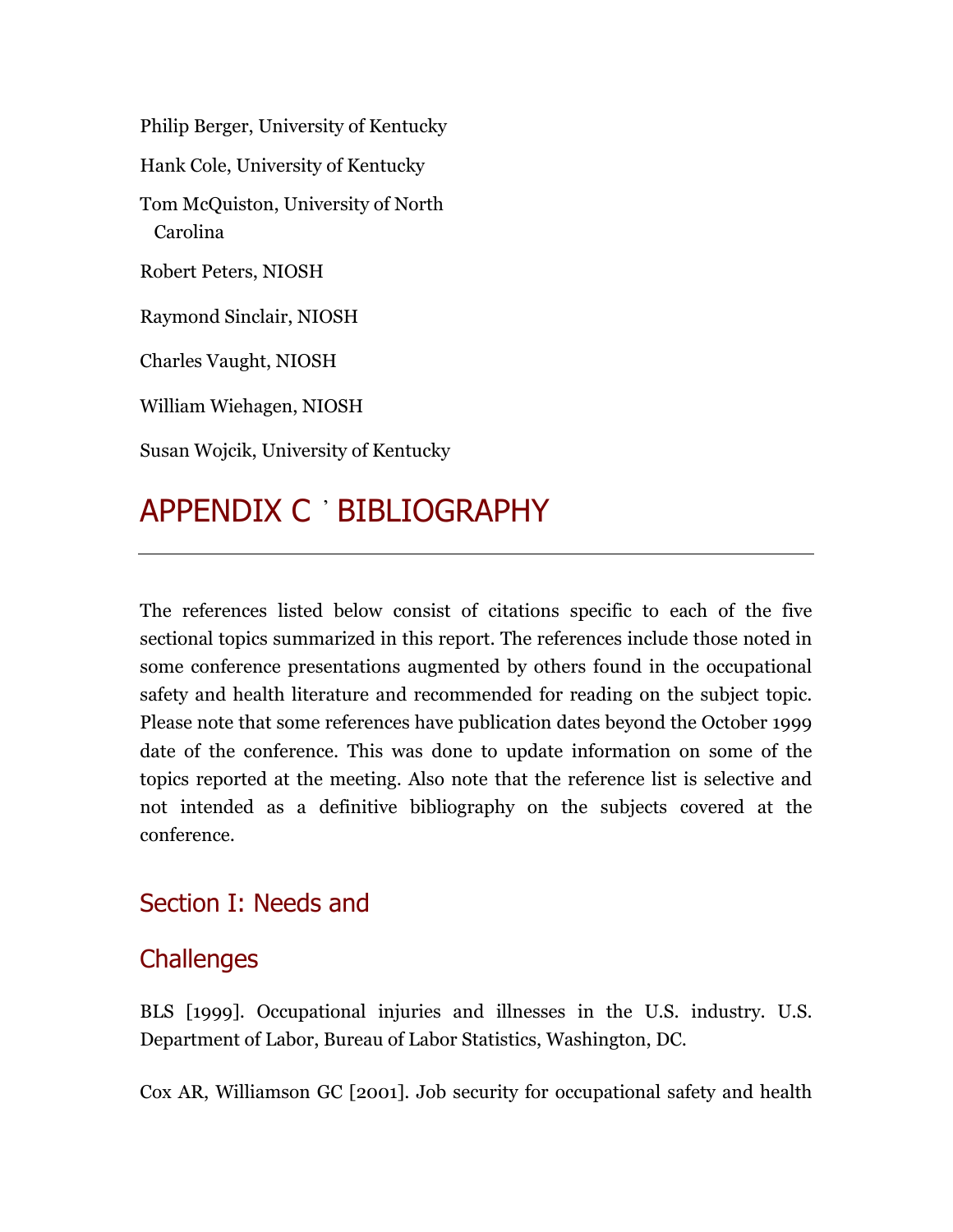professionals in the 21st century: what you need to know about the Institute of Medicine (2000) report. AAOHN J *49*(5):223.

Ford SK, Fisher MS [1994]. The transfer of safety training in organizations: a system perspective to continuous learning. Occup Med—State of the Art Reviews *9*(2):241–250.

Funk SL, McBride D [2000]. Training in the 21st century. In: Tobias S, Fletcher JD, eds. Training and retraining: a handbook for business, industry, government and the military. New York: Macmillan.

Landesbergis PA [2003]. The changing organization of work and the safety and health of working people: a commentary. J Occup Environ Med *45*(1):61–72.

Landesbergis PA, Cahill J, Schnall P [1999]. The impact of lean production and related new systems of work organization on worker health. J Occup Health Psychol *4*:108–130.

Loos GP, Diether J [2001]. Occupational safety and health training on the internet: developing quality instruction. AAOHN J *49*(5):231–234.

OTA [1990]. Worker training: competing in the new international economy. Washington, DC: U.S. Government Printing Office, Office of Technology Assessment. Publication OTA-ITE-457.

Pennathur A, Mital A [in press]. Worker mobility and training in advanced manufacturing. Int J Ind Ergon.

Smith V [1997]. New forms of work organization. Ann Rev Sociol *23*:315–339.

Schulte PA, Okun A, Stephenson CM, Colligan M, Ahlers H, Gjessing C, Loos G, Niemeier RW, Sweeney MH [2003]. Information dissemination and use: critical components in occupational safety and health. Am J Ind Med *44*:515–531.

South-Paul J, Grumbach K [2001]. How does a changing country change family practice? Fam Med *33*(4):278–285.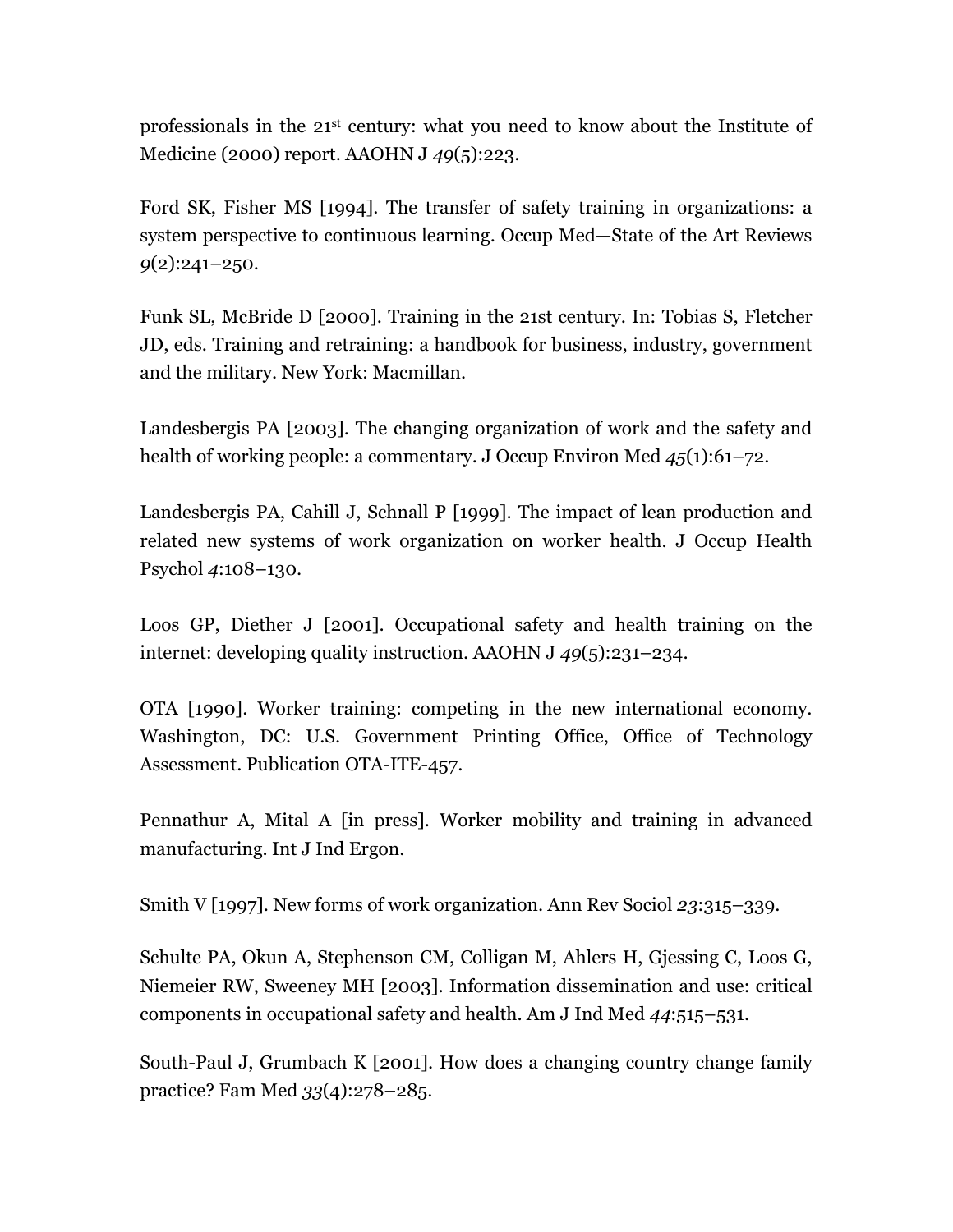Tobias S, Frase LT [2000]. Educational psychology and training. In: Tobias S, Fletcher JD, eds. Training and retraining: a handbook for business, industry, government and the military. New York: Macmillan.

U.S. DOL [1999]. Report on the American workforce. Washington, DC: U.S. Department of Labor, pp. 37–79.

# Section II: Policy, Regulation, and Standards

ANSI [2001]. Criteria for accepted practices for safety, health and environmental training. Des Plaines, IL: American Society of Safety Engineers, American National Standards Institute, ANSI Z490.1–2001.

Cohen A [1977]. Factors in successful occupational safety programs. J Safety Res *9*:168–178.

Colligan MJ, Sinclair RC [1994]. The training ethic and the ethics of training. Occup Med—State of the Art Reviews *9*(2):127–134.

Greiff J [2003]. How to find training that's just right for you. Occup Health Safety *72*(4):86.

Mardis A, Pratt S [2003]. Nonfatal injuries to young workers in the retail trades and services industries in 1998. J Occup Environ Med *45*(3):316–323.

Colorado. Appl Ind Hyg $3:12-14$ . Martyny J, Buchan R, Keefe T, Blehm K [1988]. Impact of an OSHA onsite consultation program with an educational component on small businesses in

Meridian Research Inc. [1993]. Identification of training requirements in OSHA regulations. Washington, DC: U.S. Department of Labor, Office of Program Evaluation, Occupational Safety and Health Administration, Contract No: J-9-F-1-0019.

National Skill Standards Board [1998]. Mission statement of the National Skills Standards Board. Washington, DC.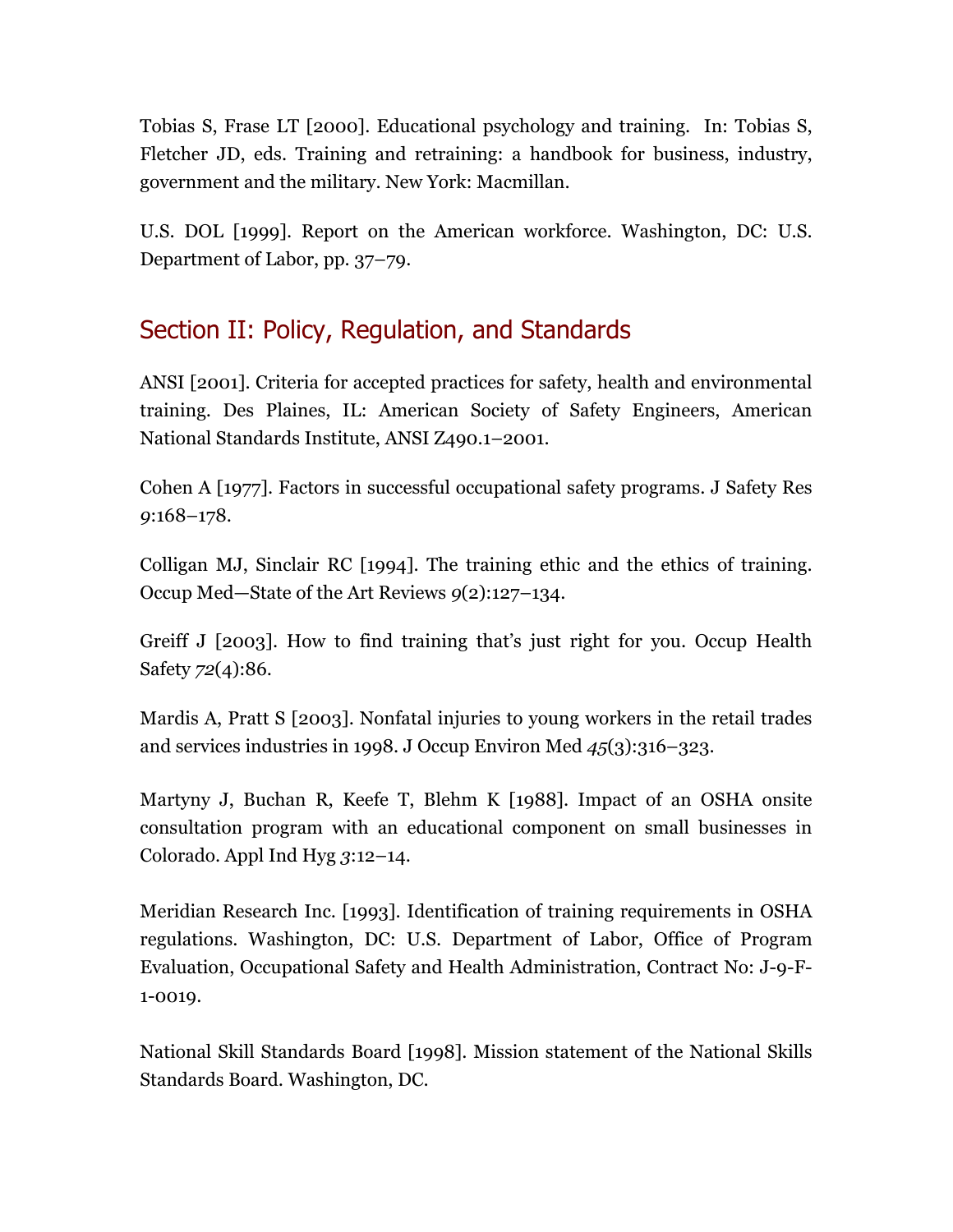OSHA [1988]. Training requirements. In: OSHA standards and training guidelines. Washington, DC: U.S. Department of Labor, Occupational Safety and Health Administration, OSHA Report 2254.

OSHA [1998]. Working draft of a proposed safety and health program standard. Washington, DC: U.S. Department of Labor, Occupational Safety and Health Administration.

Palassis J, Schulte PA, Sweeney MH, Okun A [2004]. Enhancing occupational safety and health through the National Skill Standards. Int J Occup Environ Health *10*(1):90–98.

Voorhees J, Woellner RA [1997]. International environmental risk management— ISO 14000 and the systems approach. Boca Raton, FL: Lewis Publishers.

# Section III: Current

## Perspectives and Practices

Baker R, Wallerstein N [1998]. Worker education and training. In: Encyclopedia of occupational health and safety 4th ed., Vol 1. Geveva, Switzerland: International Labour Office, pp. 18.1–18.32.

Bordas RM, Davis GA, Hopkins BL, Thomas RE, Rummer RB [2001]. Documentation of hazards and safety precautions for mechanized logging operations in East Central Alabama. J Agric Safety Health *7*(2):113–123.

Cohen A, Colligan MJ [1997]. Accepting occupational safety and health regimens. In: Gochman DS, ed. Handbook of health behavior research II: Provider determinants. New York: Plenum Press.

Deutsch S [1996]. Building a trainer's community: innovations in worker health and safety training. New Solutions, Spring pp. 68–72.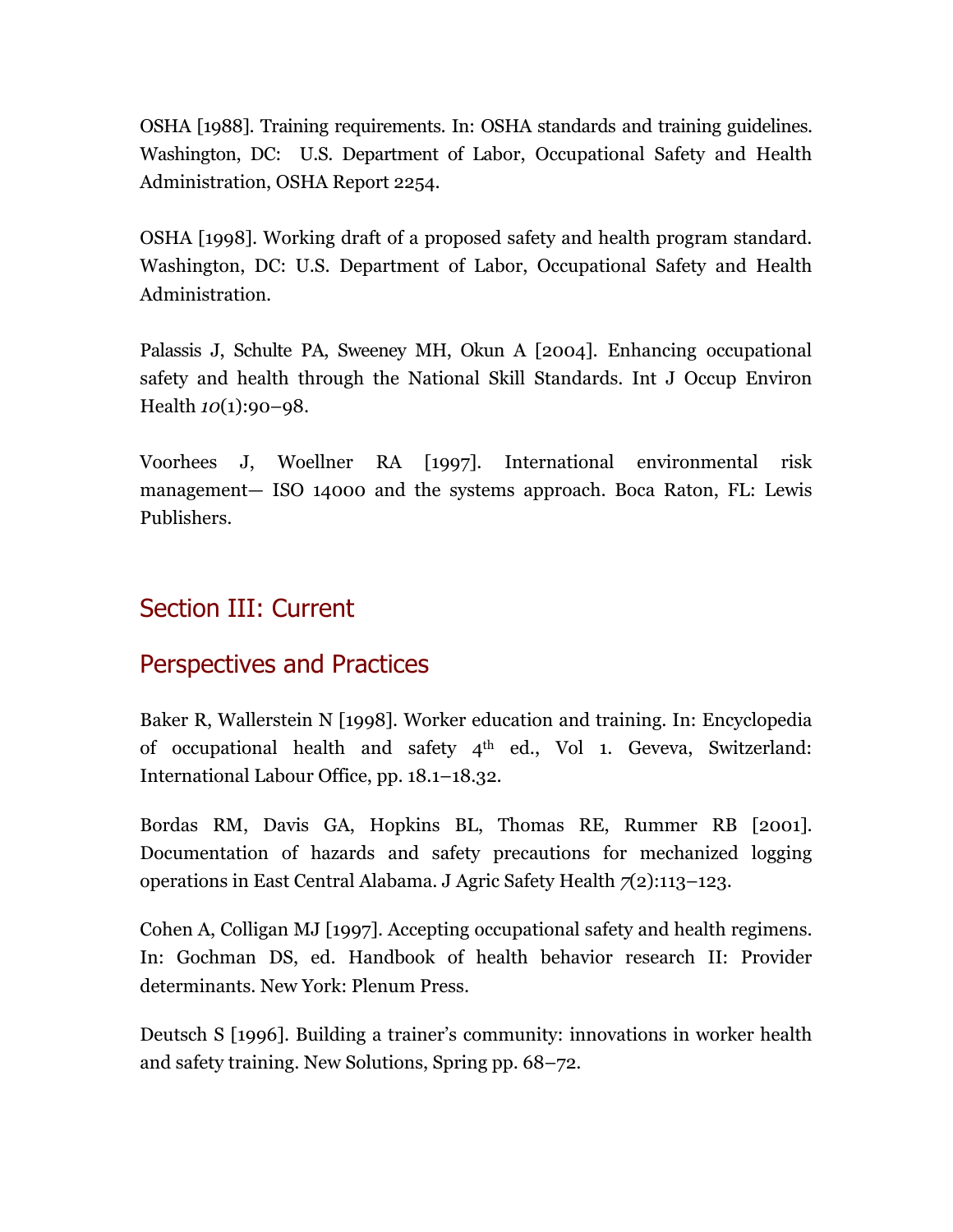Elgstrand K [2001]. Development of training: international training programs for occupational safety and health professionals. Int J Occup Environ Health *7*(2):136–143.

Elmore RC, Arcury TA [2001]. Pesticide exposure beliefs among Latino farmworkers in North Carolina's Christmas tree industry. Am J Ind Med *40*(2):153–160.

Fernandez J, Vazquez L, Daltuva J, Robins T, Williams M [2003]. Development and evaluation of an advanced training technology course within a union-based industrial emergency response training program. Am J Ind Med *43*(4):429–435.

Fernandez J, Daltuva J, Robins T [2000]. Industrial emergency response training: an assessment of long-term impact of a union-based program. Am J Ind Med *38*(5):598–605.

Gjessing CC, Schoenborn TF, Cohen A [1994]. Participatory ergonomic interventions in meatpacking plants. Cincinnati, OH: U.S. Department of Health and Human Services, Centers for Disease Control and Prevention, National Institute for Occupational Safety and Health, DHHS (NIOSH) Publication No. 94–124.

Goldenhar L, Kohler-Moran S, Colligan M [2001]. Health and safety training in a sample of open-shop construction companies. J Safe Res *32*(2):237–252.

Jasperson J, List P, Howard L, Morgan D, Von Essen S [1999]. The certified safe farm project in Nebraska: the first year. J Agric Safety Health *5*(3):301–307.

 Kawakami T, Kogi K [2001]. Action-oriented support for occupational safety and health programs in some developing countries in Asia. Int J Occup Safety Ergon *7*(4):421–434.

Leigh JP, Markowitz S, Fahs M [1997]. Occupational injury and illness in the United States. Arch Intern Med *157*:1557–1568.

Lippin T, Eckman A, Calkin K, McQuiston T [2000]. Empowerment-based health and safety training: evidence of workplace change from four industrial sectors. Am J Ind Med *38*(6):697–706.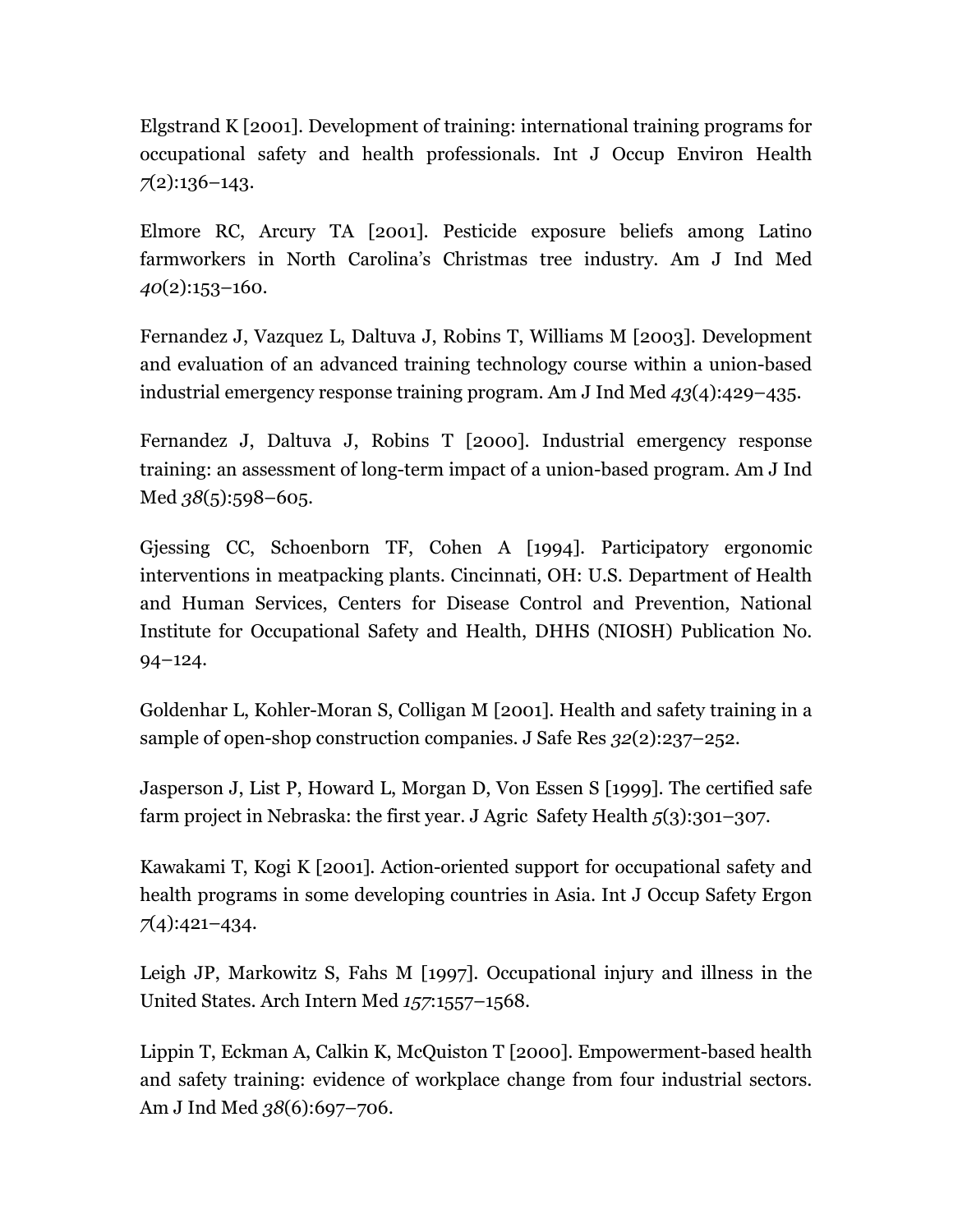Luskin J, Somers C, Wooding J, Levenstein C [1992]. Teaching health and safety: Problems and possibilities for learner-centered training. Am J Ind Med *22*:665– 676.

Meittunen E, Snyder B, Meyer M [2002]. The process and results of department specific safety surveys for health care organizations: successful program. AAOHN J *49*(4):187–193.

Merchant, JA, Walkner L, Mikulski M [2001]. WORKSAFE IOWA Occupational Medicine Associates Network: a university-community partnership in occupational safety and health. Int J Occup Med Environ Health *14*(1):29–33.

Messing K [1998]. One-eyed science: occupational health and women workers. Philadelphia, PA: Temple University Press.

Milgate N, Innes E, O'Loughlin K [2002]. Examining the effectiveness of health and safety committees and representatives: a review. Work *19*(3):281–290.

NIOSH [1999]. Promoting safe work for young workers—a community-based approach. Cincinnati, OH: U.S. Department of Health and Human Services, Centers for Disease Control and Prevention, National Institute for Occupational Safety and Health, DHHS (NIOSH) Publication No. 99–141.

Pollack SH [2001]. Adolescent occupational exposures and pediatric-adolescent take-home exposures. Pediatr Clin North Am *48*(5):1267–1289.

Salinas A, Villarreal E, Nunez G, Garza M, Briones H, Navarro O [2002]. Health interventions for the metal working industry: which is the most cost-effective? A study from a developing country. Occup Med *52*(3):129–135.

Schulte PA [2002]. Approaches to sharing occupational safety and health information on a global scale. Am J Ind Med *41*(3):210–216.

Simoyi P, Frederick L, Niezen C [2001]. Teenagers' experience with occupational health and safety issues in West Virginia. Human Ecol Assess *7*(7):1945–1956.

Thu KM, Pies B, Roy N, Von Essen S, Donham K [1998]. A qualitative assessment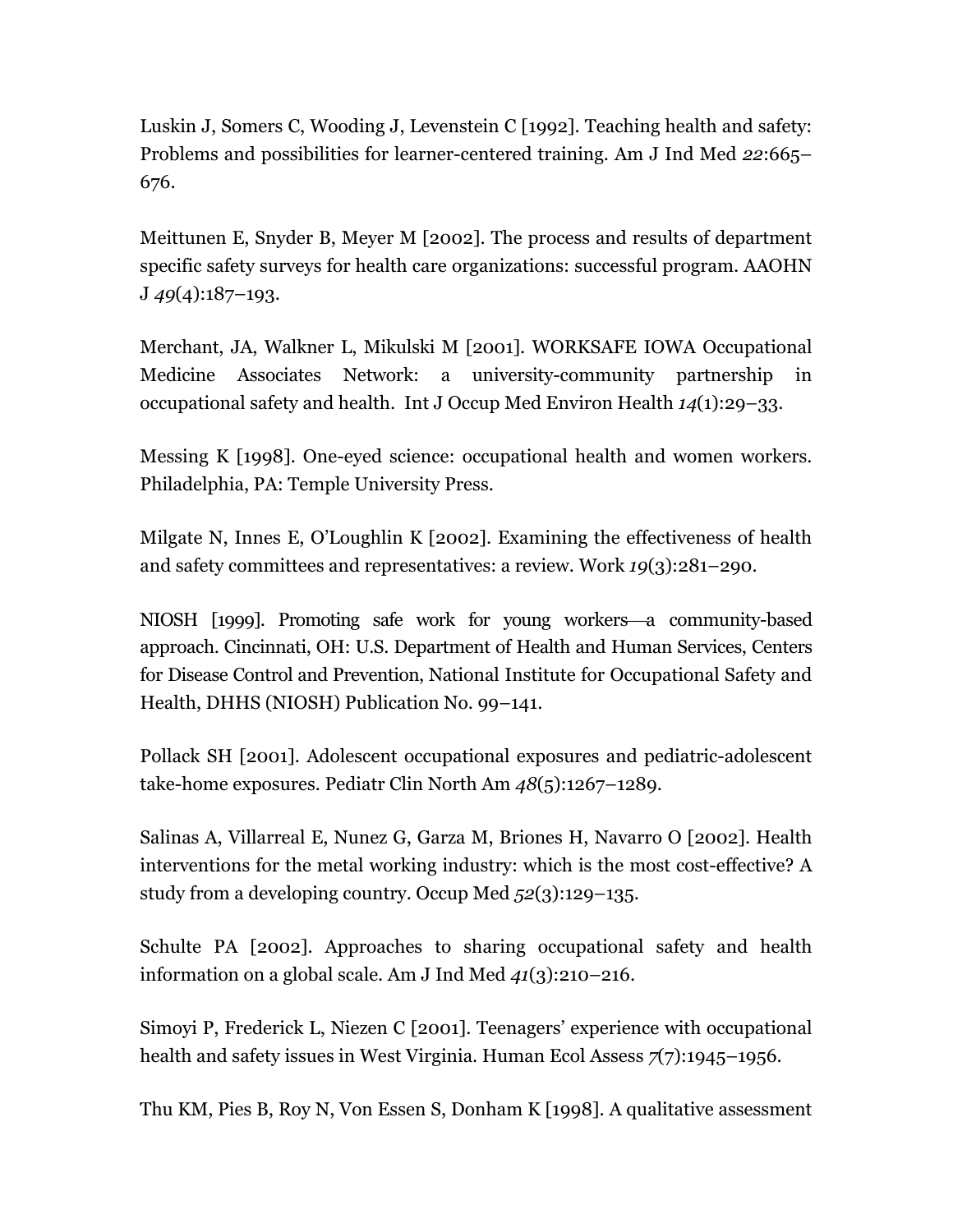of farmer responses to the certified safe farm concept in Iowa and Nebraska. J Ag Safety Health *4*(3):161–171.

Von Essen S, Fredrickson RL [1997]. An interdisciplinary approach to teaching community oriented primary care and agromedicine to pre-health professions students planning rural practices. J Agromed *4*(3/4):369–372.

Wallerstein N, Baker R [1994]. Labor education programs in health and safety. Occup Med—State of the Art Reviews *9*(2):305–320.

# IV. Developing OSH Training Interventions

Balsat A, De Graeve J, Mairiaux P [2003]. A structured strategy for assessing chemical risks suitable for small and medium-sized enterprises. Ann Occup Hyg *47*(7):549–556.

Blankenhorn J [2000]. How cost-effective is computer-based training? Occup Health Safety *69*(3):29.

Bradford A [2002]. Creating effective learning environments. Occup Health Safety *71*(6):90.

Brown KG [2001]. Using computers to deliver training: which employees learn and why. Personnel Psychol *54*:271–296.

Brown MP, Nguyen-Scott N [1992]. Evaluating a training-for-action job health and safety program. Am J Ind Med *22*:739–749.

Bump S, Whitten D, Caballero M, Banaszynski J, Keelean K, Miller J [2002]. Health physics technician injury reduction. Health Phys *82*(5 Suppl):S92–S96.

Cole HP [1997]. Stories to live by: a narrative approach to health-behavior research and injury prevention. In: Gochman DS, ed. Handbook of health behavior research. New York: Plenum, pp. 325–349.

Cole HP [1994]. Embedded performance measures as teaching and assessment devices. Occup Med—State of the Art Reviews *9*(2):261–282.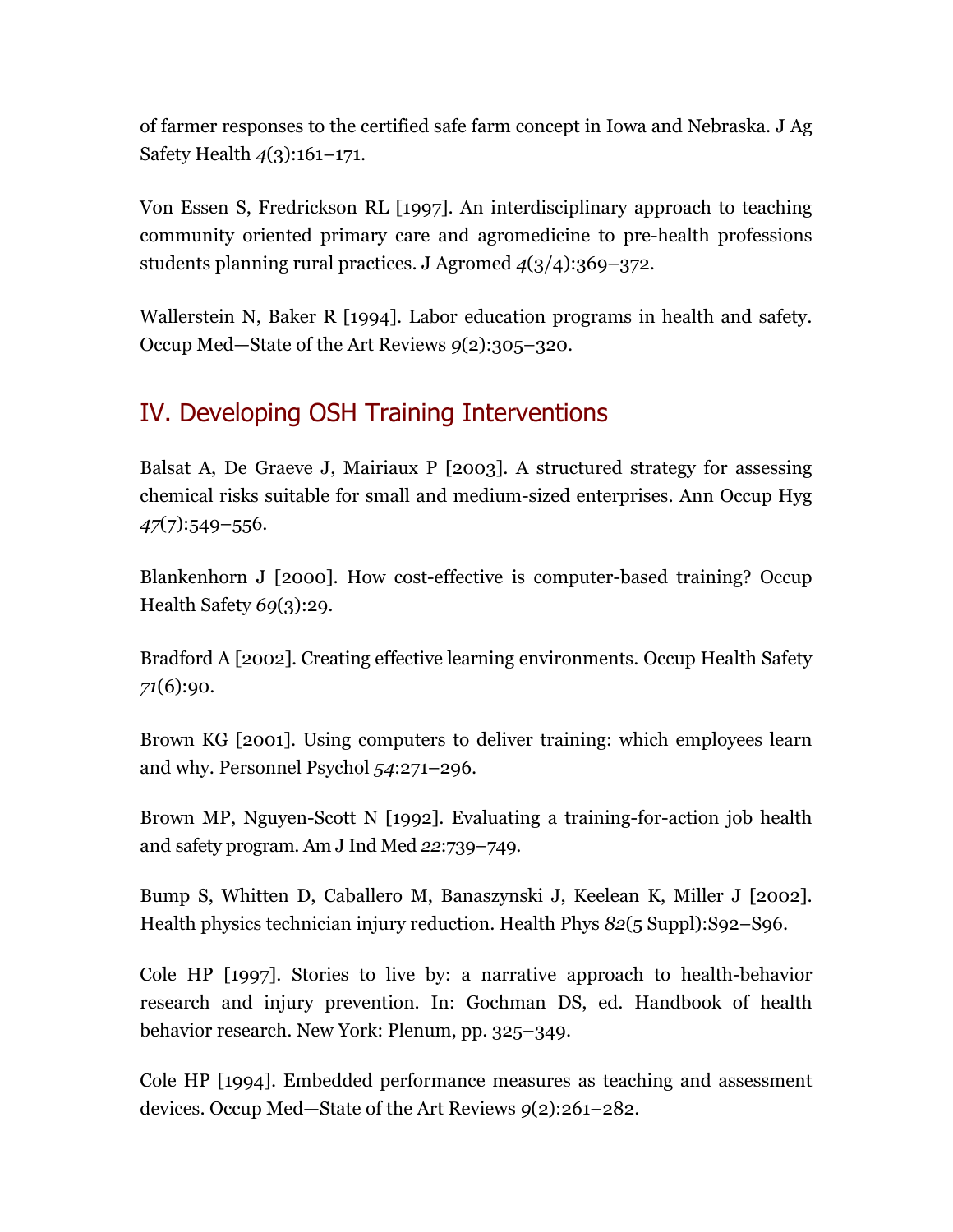Cole HP, Lineberry GT, Wala AM, Haley JV, Berker PK, Wasliewski RD [1993]. Simulation exercises for training and educating miners and mining engineers. Mining Engineering *44*(11):1397–1401.

Eckerman D, Lundeen C, Steele A, Fercho H, Ammerman T, Anger W [2002]. Interactive training versus reading to teach respiratory protection. J Occup Health Psychol *7*(4):313–323.

Hick J, Penn P, Hafling D, Lappe M, O'laughlin D, Burstein J [2003]. Establishing and training health care facility decontamination teams. Ann Emerg Med *42*(3):391–394.

Hudock SD [1994]. The application of educational technology to occupational safety and health training. Occup Med—State of the Art Reviews *9*(2):201–210.

Johnson KA, Ruppe J [2002]. A job safety program for construction workers designed to reduce the potential for occupational injury using tool box training sessions and computer-assisted biofeedback stress management techniques. Int J Occup Safety Ergon *8*(3):321–329.

Levin P, Hewitt J, Misner S, Reynolds S [2003]. Assault of long-term care personnel. J Gerontol Nurs *29*(3):28–35.

Lichtveld M, Hodge J, Gebbie K, Thompson F Jr, Loos D [2002]. Preparedness on the frontline: what's law got to do with it? J Law Med Ethics *30*(3 Suppl):184– 188.

Lingard H [2002]. The effect of first aid training on Australian construction workers' occupational health and safety motivation and risk control behavior. J Safety Res *33*(2):209–230.

McGovern PM, Kochevar LK, Olson DK, Nelson WF, Findorff MJ [2000]. The impact of educational research centers on occupational health and safety alumni competence: a program evaluation. AAOHN J *48*(12):553–562.

Niemeier R, Obadia I [2001]. International chemical safety cards and global harmonization. Safety Sci *39*(1–2):107–115.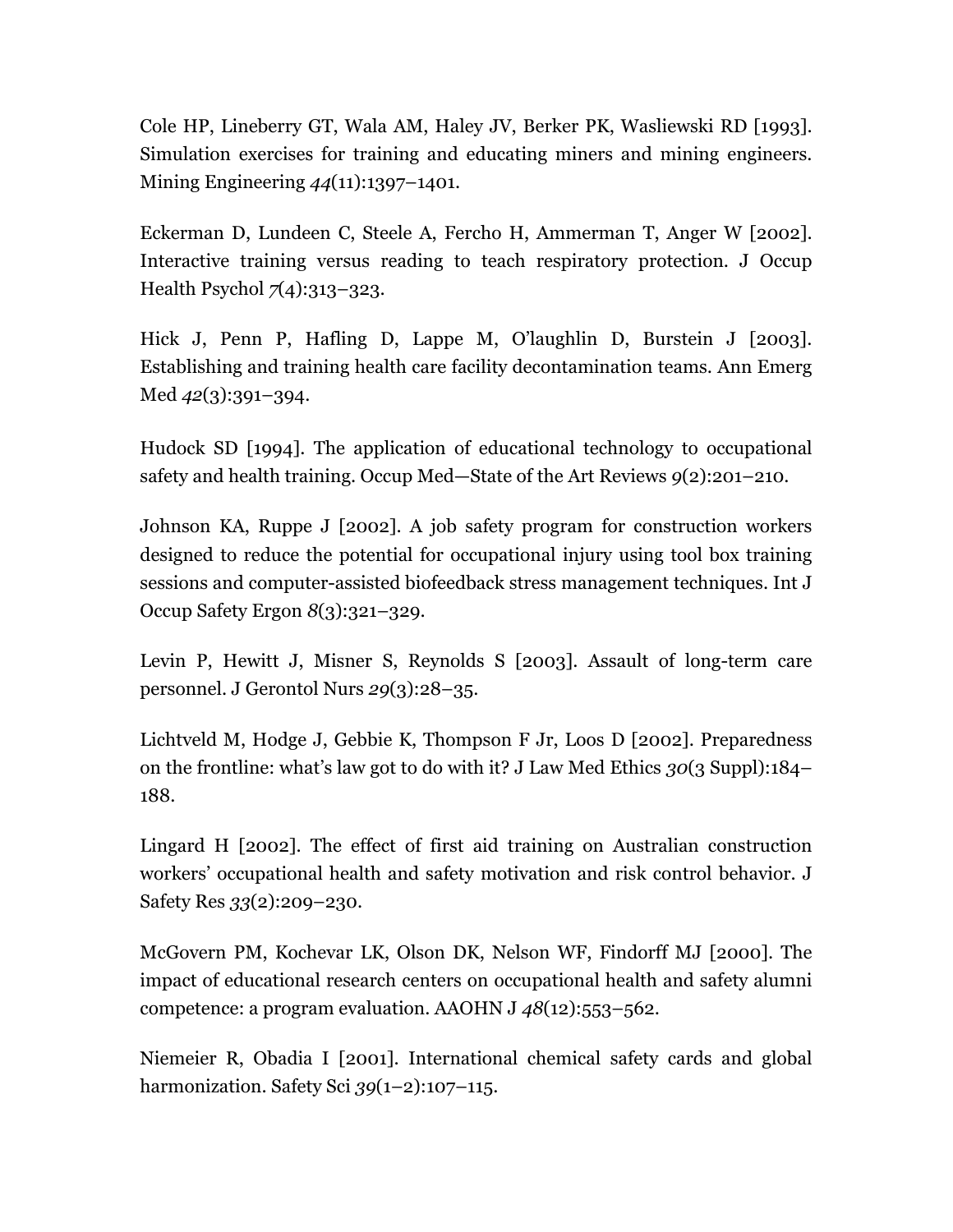NIOSH [2002]. Electrical safety: safety and health for the electrical trades. Student manual. Cincinnati, OH: U.S. Department of Health and Human Services, Centers for Disease Control and Prevention, National Institute for Occupational Safety and Health, DHHS (NIOSH) Publication No. 2002–123.

OTA [1985]. Training and education for preventing work-related injury and illness. In: Preventing injury and illness in the workplace. Washington, DC: U.S. Congress, Office of Technology Assessment. Report no. OTA H–256, pp. 189– 202.

Overheul V [2002]. Does online training live up to its promises? Occup Health Safety *71*(6):100.

Schurman SJ, Silverstein BA, Richards SE [1994]. Designing a curriculum for healthy work: reflections on the United Automobile, Aerospace and Agricultural Implement Workers—General Motors Ergonomics pilot project. Occup Med— State of the Art Reviews *9*(2):283–304.

Vaught C, Brinch MJ, Kellner HJ [1988]. Instructional mode and its effect on initial self-contained self-rescuer donning attempts during training. Pittsburgh, PA: U.S. Department of the Interior, Bureau of Mines, Report of Investigations 9208.

Wallace S [2000]. The benefits of interactive CBT. Occup Health Safety *69*(1):22.

Wolf J [2000]. The TDL advantage. Occup Health Safety *69*(6):58.

# V. Evaluation of Training and Need for Future Research

Anderson E, McGovern PM, Kochevar L, Vesley D, Gershon R [2000]. Testing the reliability and validity of a measure of safety climate. J Health Qual *22*(2):19– 24.

Arthur Jr W, Winston Jr B, Edens PS, Bell ST [2003]. Effectiveness of training in organizations: a meta-analysis of design and evaluation features. J Appl Psychol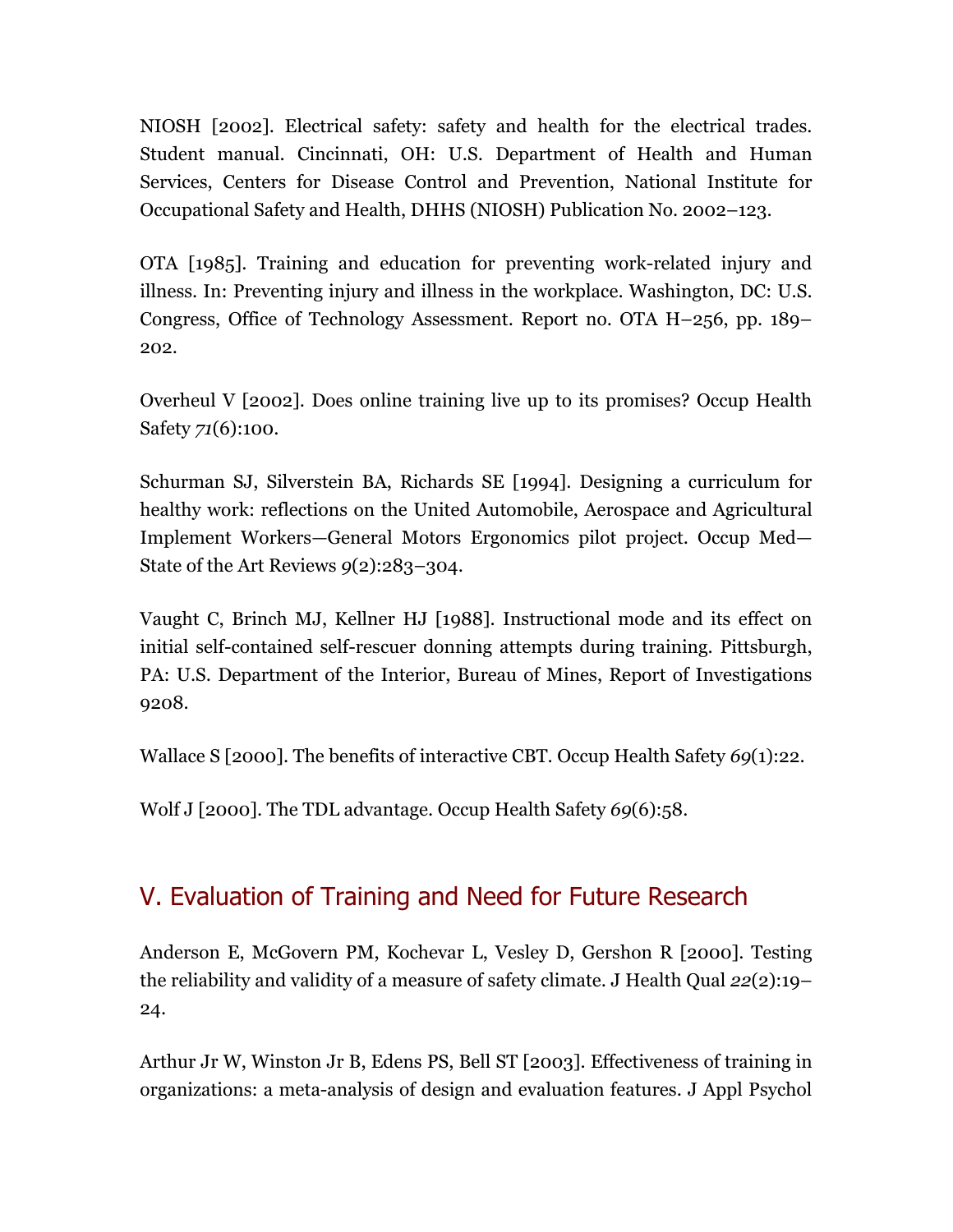*88*(2):234–245.

Barrett EA, Kowalski KM [1995]. Effective hazard recognition using a latent image, 3-dimensional slide simulation exercise. Pittsburgh, PA: U.S. Department of the Interior, Bureau of Mines, Report of Investigation No. 9527.

Cohen A [1998]. A multidimensional evaluation of fire fighter training for hazardous materials response: first results from the IAFF program. Am J Ind Med *34*:331–341.

Cohen A, Colligan MJ [1998]. Assessing occupational safety and health training: a literature review. Cincinnati, OH: U.S. Department of Health and Human Services, Centers for Disease Control and Prevention, DHHS (NIOSH) Publication No. 98–145.

Crabtree BF, Miller ML [1992]. Doing qualitative research. Newberry Park, CA: Sage.

Gershon R, Karkashian C, Grosch J, Murphy L, Escamilla-Cejudo P, Flanagan P, Bernacki E, Kasting C, Martin L [2000]. Hospitial safety climate and its relationship with safe work practices and workplace exposure incidents. Am J Infect Cont *28*(3):211–221.

Gotsch AR, Weidner BL [1994]. Strategies for evaluating the effectiveness of training programs. Occup Med—State of the Art Reviews *9*(2):171–188.

Hantula DA, Ragala AK, Kellerman EGB, DeNicolis Bragger JL [2001]. The value of workplace safety: A time-based utility analysis model. J Org Behav Manag *21*:79–98.

Held E, Mygind K, Wolff C, Gyntelberg F, Agner T [2002]. Prevention of workrelated skin problems: and intervention study in wet work employees. Occup Environ Med *59*(8):556–561.

Hilyer B, Veasey D, Oldfield K, McCormick L [1999]. Effective safety and health training. Boca Raton: CRC Press/Lewis.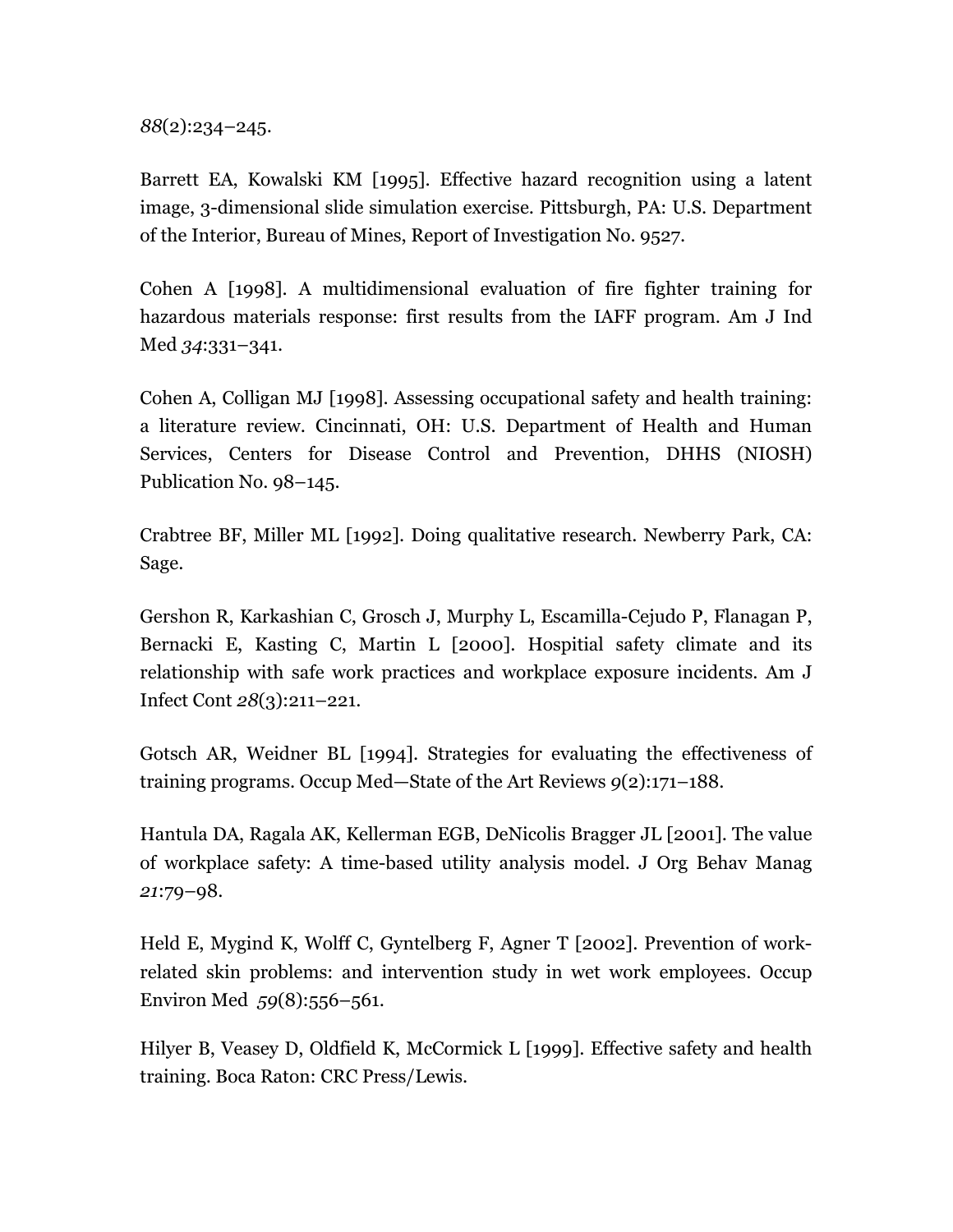Israel BA, Cummings KM, Dignan MB, Heaney CA, Perales DP, Simons-Morton BG, Zimmerman MA [1995]. Evaluation of health education programs: current assessment and future directions. Health Educ Q *22*:364–389.

Johnston JJ, Cattledge G, Collins JW [1994]. The efficacy of training for occupational injury control. Occup Med—State of the Art Reviews *9*(2):147–158.

Kinn S, Khuder SA, Bisesi MS, Wooley S [2000]. Evaluation of safety orientation and training programs for reducing injuries in the plumping and pipefitting industry. J Occup Environ Med *42*(12):1142–1147.

Kirkpatrick DL [1994]. Evaluating training programs: the four levels. San Francisco, CA: Berret-Koehler.

McCoy K, Beekmann S, Ferguson K, Vaughn T, Torner J, Woolson R, Doebbeling B [2001]. Monitoring adherence to standard precautions. Am J Infect Control *29*(1):24–31.

McQuiston T [2000]. Empowerment evaluation of worker safety and health education programs. Am J Ind Med *38*(5):584–597.

McQuiston TH, Coleman P, Wallerstein NB, Marcus AG, Morawetz JS, Ortleib DW [1994]. Hazardous worker education: long-term effects. J Occup Med *36*(12):1310– 1323.

Mukherjee S, Overman L, Leviton L, Hilyer B [2000]. Evaluation of worker safety and health training. Am J Ind Med 38(2):155–163.

NIEHS [1997]. Resource guide for evaluating worker training: a focus of safety and health. Silver Springs, MD: National Institute of Environmental Health Sciences, NIEHS National Clearinghouse for Worker Safety and Health Training for Hazardous Material, Waste Operations, and Emergency Response.

NIOSH [1999]. A model for research on training effectiveness (TIER). Cincinnati, OH: U.S. Department of Health and Human Services, Centers for Disease Control and Prevention, DHHS (NIOSH) Publication No. 99–142.

Petrea RE, Aherin R [1998]. Evaluation findings of an agricultural health and